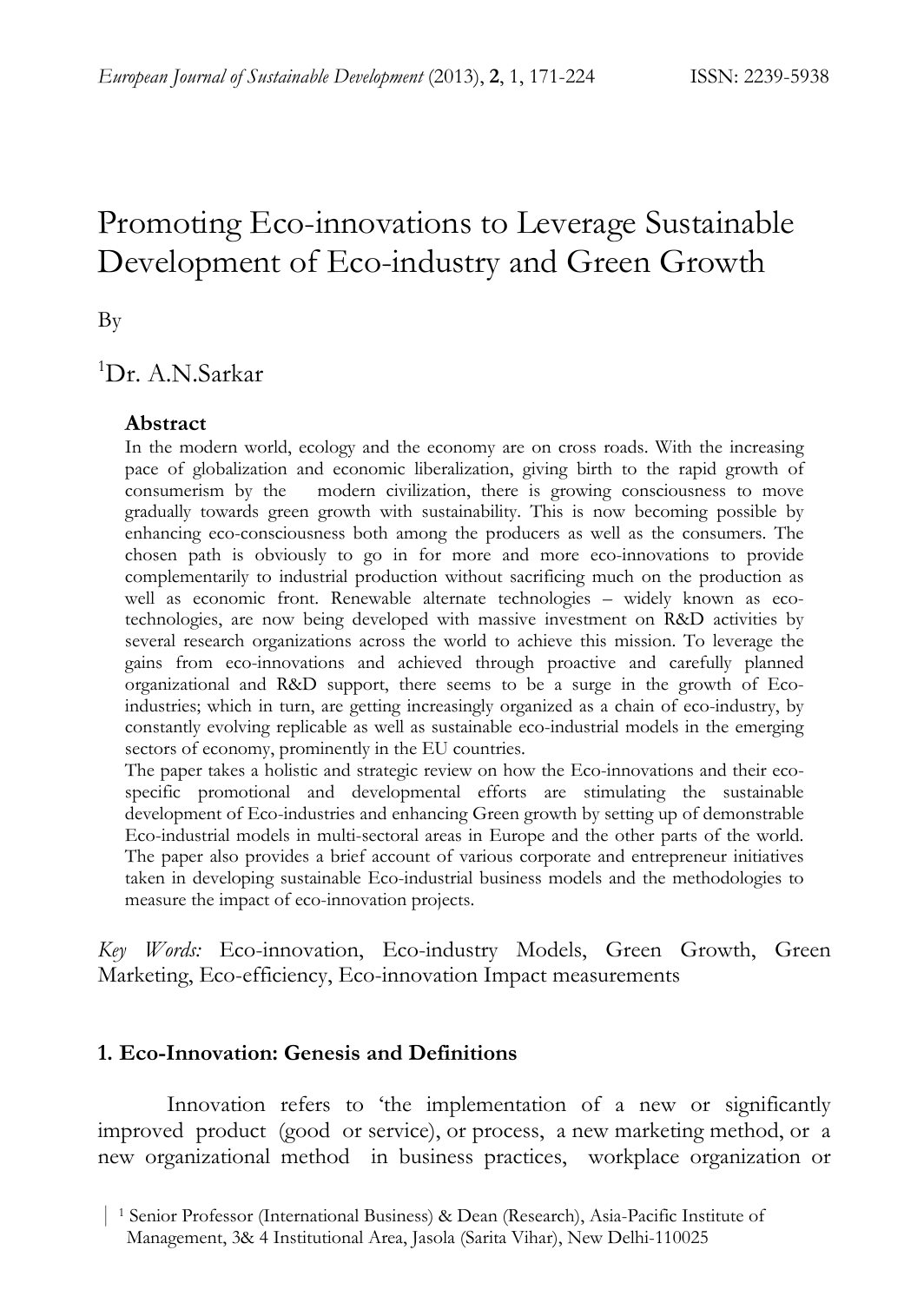external relations' (Eurostat, 1999, 2010). The most common usage of the term "eco-innovation" is to refer to innovative products and processes that reduce environmental impacts. This is often used in conjunction with 'eco-efficiency' and 'eco-design'. Eco-innovation refers to all forms of innovation – technological and non-technological, new products and services and new business practices – that creates to creation and development of new business opportunities and benefits the environment by preventing or reducing their impact, or by optimizing the use of natural resources. Eco-innovation is closely related to the development and use of environmental technologies and also to the concepts of eco-efficiency and ecoindustries. The common aim is to contribute to more sustainable production and consumption patterns. Practical examples of eco-innovation include processes to recover valuable substances from waste water, more efficient food packaging, and the production of construction materials from recycled waste, eco-products and new management methods.

*Eco-innovation* is altogether a new concept. In the MEI (Measuring Eco-Innovation) project for the European Commission, eco-innovation is defined as *"the production, assimilation or exploitation of a product, production process, service or management or business method that is novel to the organization (developing or adopting it) and*  which results, throughout its life cycle, in a reduction of environmental risk, pollution and other *negative impacts of resources use (including energy use) compared to relevant alternatives*". Partly building on this definition, eco-innovation is defined in the OECD (2009) Report on sustainable manufacturing and eco-innovation as "the *creation* or implementation of new, or significantly improved, products (goods and services), processes, marketing methods, organizational structures and institutional arrangements which - with or without intent - lead to environmental improvements compared to relevant alternatives" (OECD, 2008a). Both definitions are in line with the Oslo Manual definition of innovation, which includes the *implementation* of a new technology that was developed by a different firm or institution. For example, following the Oslo Manual, a firm can innovate (or eco-innovate) by purchasing cleaner production technology from a supplier and implementing the technology into its production line. The Oslo Manual is important here because it is the guidebook for the official innovation surveys of almost all OECD countries.

The eco-innovations may, as other innovations, be technical, organizational or marketing innovations as long as they improve the *"green competitiveness"* of a company (Kemp and Andersen 2004, Andersen, 2004, 2008). Hence the ecoinnovation concept is more inclusive than earlier definitions of environmental technologies which typically have had a mainly technical orientation. But it is also more inclusive in another sense. While the *clean tech concept* also has a market orientation and is a concept very close to the eco-innovation concept, the eco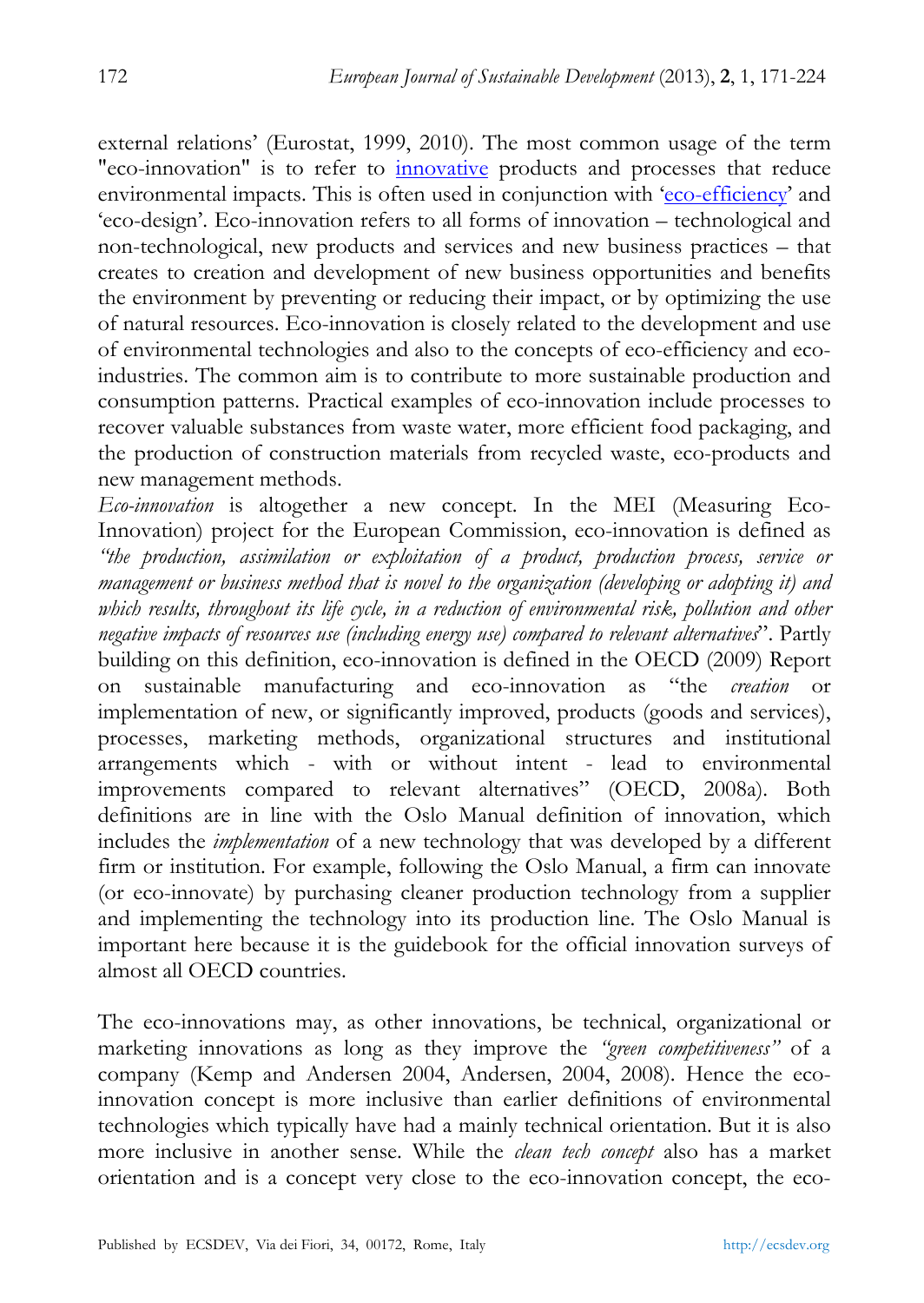innovation concept has the advantage that it encompasses the entire innovation process from idea generation to value creation on the market. This also means that the concept can be linked to the wider *"sustainable consumption and production*" concept (SCP), though the two concept areas have been little linked so far (Andersen, 2008, Tucker, 2004).

A number of definitions of eco-innovation was made, and among these, according to the definition made European Commission, eco-innovation is every kind of innovations which can be sustained by reducing its effects on the environment and obtaining the use of natural resources, including energy, more effectively and efficiently, and which aims important and demonstrable advancement toward development (Carrillo-Hermosilla *et al*, 2010). When we evaluate according to the definition of eco-innovation presented above, eco –innovations can be divided into two categories; environmental innovations and non-environmental innovations. In terms of sustainable development, environmental innovations gained importance. According to any classification, we can classify the ecoinnovations as technological eco-innovations, organizational eco-innovations, ecoinnovations associated with business parks, and social innovations. A more environmentalist life-style and innovations associated with the habits of consumptions, and accepting the new arrangements such as Renewable Energy Act can be given as examples for social eco–innovations (Esders, 2008).

Another classification about this issue is that made by Andersen (2008). According to this classification, eco-innovations are divided into 5 categories. There are extension eco -innovations, integrated eco - innovations, alternative product eco-innovations, macro-organizational eco-innovations, and general purpose eco- innovations. Extension eco-innovations are the products (or services) improving the general environmental performance of customer. These innovation are environmental solutions in part of pool (a number of technologies and services cleaning emissions, diluting, recycling, measuring, controlling, and carrying the emissions) and source (deriving the natural resources and energy). Integrated eco-innovations (clean technological processes and clean products) make the production process or product compared to the similar processes. They contribute to be solved the environmental problems within companies or the other organizations (public organizations, families). Macro-organizational ecoinnovations (new organizational structures) express the new solutions for ecoeffective ways of affecting the society. This refers to the new ways considering our product and consumption in more systematic level.

## **2. Benefits of Eco-innovation**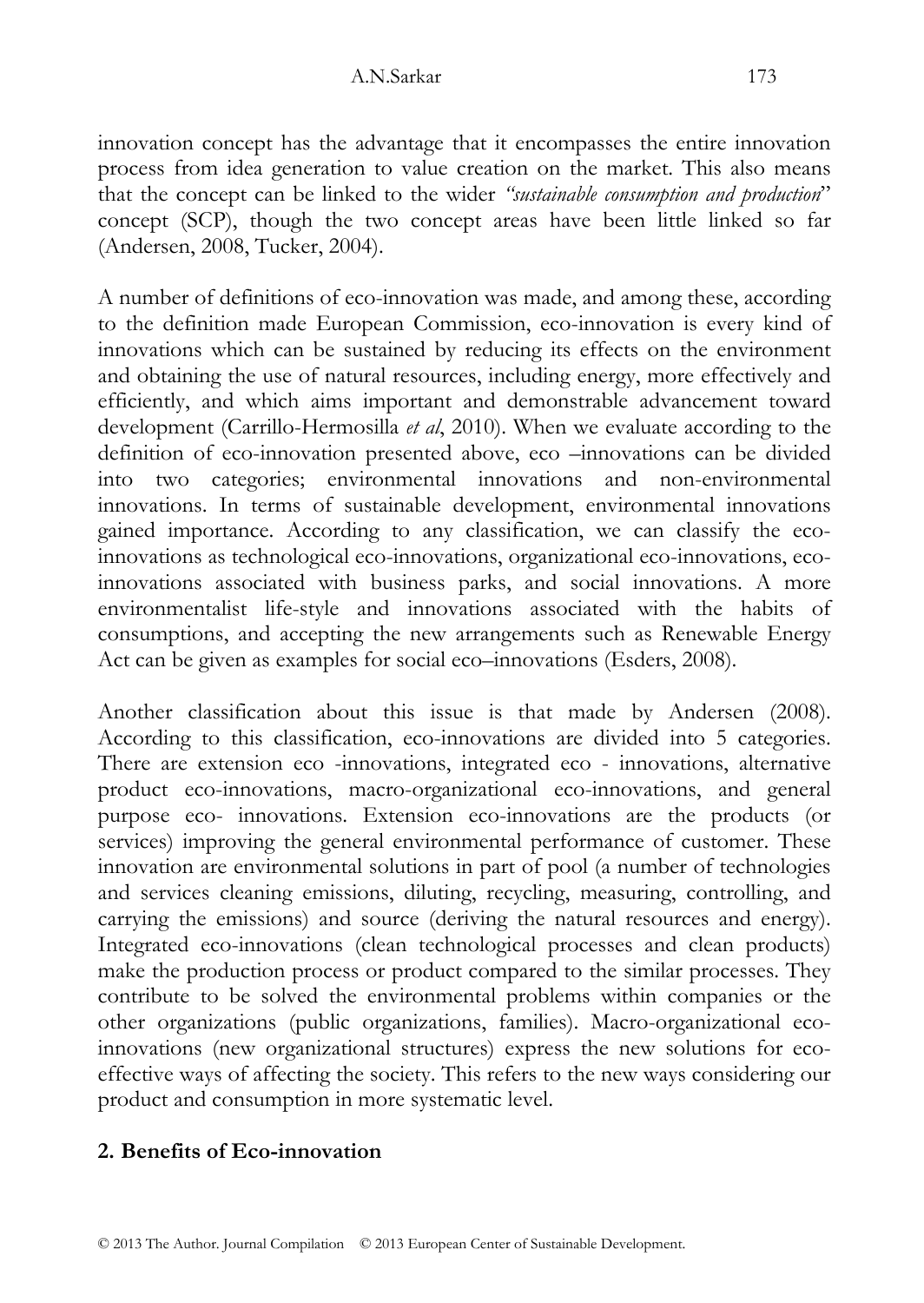Eco-innovations help to reduce environmental burden or to reduce the costs of doing so. There is no guaranteed that the use of eco-innovations will improve the quality of the air and the quality of other receiving media (water, soil). Environmental quality is often viewed in relation to growth. When the quality of the environment improves we speak of an absolute decoupling, when the quality of the air or water deteriorates despite the use of environmental technologies we speak of a relative decoupling. For the eco-innovator there are both direct and indirect benefits.

The *direct benefits* for the innovator consist of: operational advantages such as cost savings from greater resource productivity and better logistics; Sales from commercialisation. The *indirect benefits* for the innovating company consist of: better image, better relations with suppliers, customers and authorities, an enhanced innovation capability overall - thanks to contacts with knowledge holders, Health and safety benefits, greater worker satisfaction. These benefits must be weighed against costs for the company. Surveys show that the majority of companies know very little of either the costs or benefits of their environmental activities. Of course, eco-innovations should be valued from a societal point of view, not just a business point of view. From a social welfare point of view, ecoinnovations are desirable if it contributes to overall welfare in the sense of wellbeing (not economic growth). An Eco-innovation is "any form of innovation resulting in or aiming at significant and demonstrable progress towards the goal of sustainable development'' through reducing environmental impacts, enhancing resilience to environmental pressures or achieving a more efficient and responsible use of natural resource. The European Commission estimates the annual turnover of ''European eco-industries'' at 319 billion euro. This corresponds to 2.5% of EU gross domestic product (GDP). In the past two years, 45% of the European companies operating in manufacturing, agriculture, water and food services have eco-innovated. Apart from in the energy and climate protection sectors, eco-innovation has been promoted ''relatively slowly''. According to the Commission, eco-innovation needs to be accelerated in order to boost resource productivity, efficiency and environmental protection. Ecoinnovations can benefit both the producers and the consumers in different manner.

#### *2.1. Benefits of Eco-innovations for Producers*

As it was said above, the eco-innovations have a lot of direct positive effects on environment. In advance it was not possible to estimate the relation between economic level of the country and preferred effects of eco-innovations; nevertheless we assumed that at least one effect of eco-innovations will be related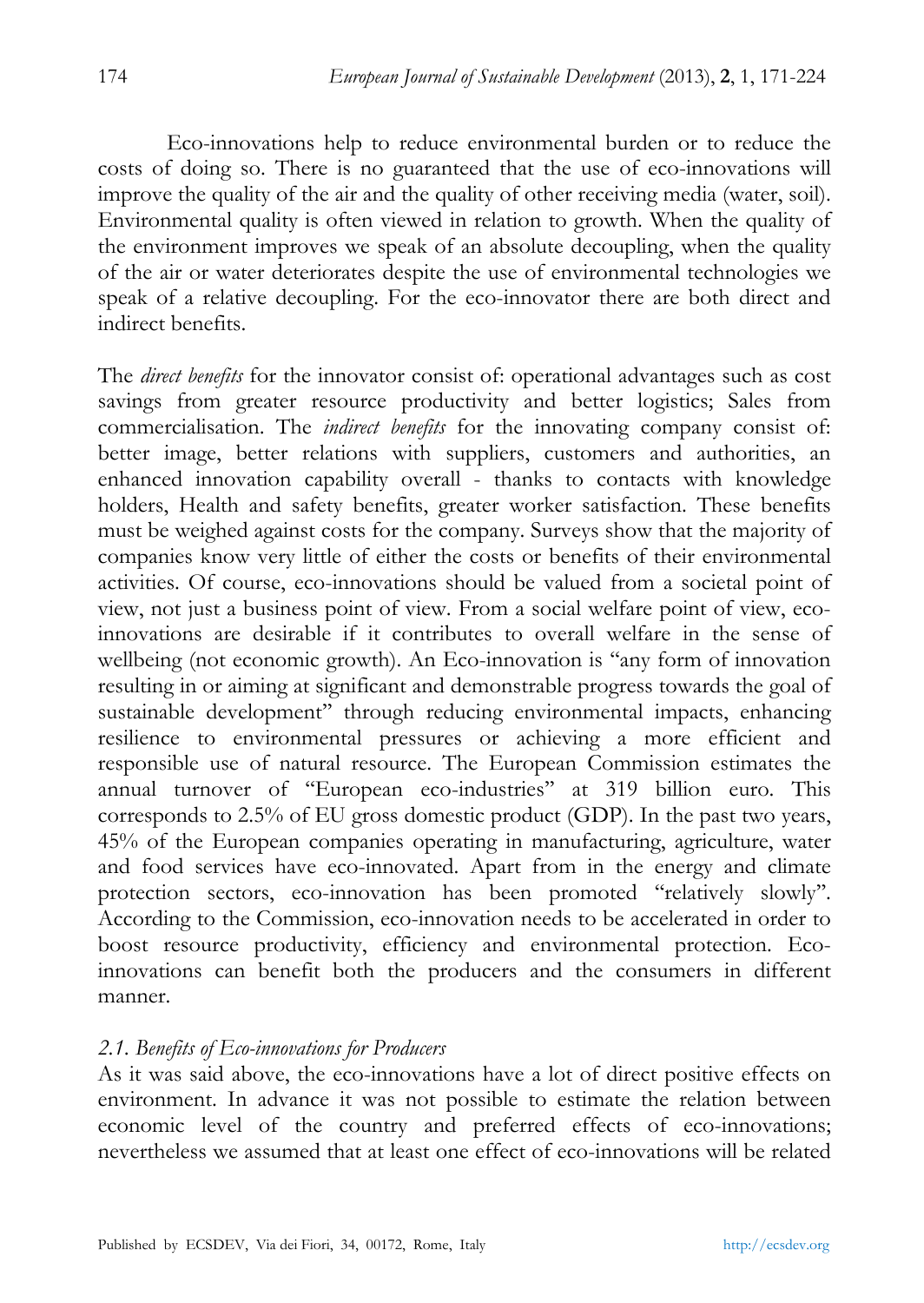to economic level of the country. Correlation between benefits of eco-innovations for producers and economic level of Country is shown in Table 1.

**Table 1:** Correlation between benefits of eco-innovations for producers and economic level of Country

|                     | Reduced<br>material | Reduced<br>energy | Reduced CO2<br>footprint | Replaced<br>materials | Reduced<br>pollution | Rec |
|---------------------|---------------------|-------------------|--------------------------|-----------------------|----------------------|-----|
| GDP                 | $-0.05$             | 0.09              | 0.52                     | 0.22                  | 0.03                 |     |
| Expenditures on R&D | 0.10                | 0.12              | 0.36                     | 0.23                  | $-0.02$              |     |
| Tumover             | 0.32                | 0.29              | 0.18                     | 0.02                  | $-0.07$              |     |

Source: Eurostat Annual Report - 2010

## *2.2. Benefits of Eco-innovations for Users*

In the context of existence of alternative products or services (eco-friendly vs. eco-unfriendly products) on market and demand of customers it was possible to assume some relation between the effects of eco-innovations for users and economic level of country. On the other side we didn't want to overestimate this assumption because the economic level of customer's country is more important than the economic level of producer's country and the relation between effects and economic level of customer's country it is not possible to examine. This part of analysis was supplemented by Eurostat (2010) with indicator of existing procedures to regularly identify and reduce environmental impacts where it was possible to expect that in more developed countries these procedures will be more frequent than in less developed countries (but presence of such procedures is low in whole Europe). Correlation between benefits of eco-innovations for users and existence of procedures and economic level of country is shown in Table 2.

**Table 2:** Correlation between benefits of eco-innovations for users and existence of procedures and economic level of country

|                     | Reduced | Reduced   | Recycling of | Existence of |  |
|---------------------|---------|-----------|--------------|--------------|--|
|                     | energy  | pollution | product      | procedures   |  |
| GDP                 | 0,30    | $-0,03$   | 0,33         | 0.02         |  |
| Expenditures on R&D | 0,15    | $-0.08$   | $-0.02$      | 0.13         |  |
| Turnover            | 0.23    | $-0.10$   | 0.16         |              |  |

Source: Eurostat Annual Report - 2010

The results of correlation shown in Table 2 are not too interesting; all the analyzed relations are only slightly or not at all significant. On the other side the confirmation of independence of these effects and procedures on the economic level of countries can be positive finding of carried out analysis.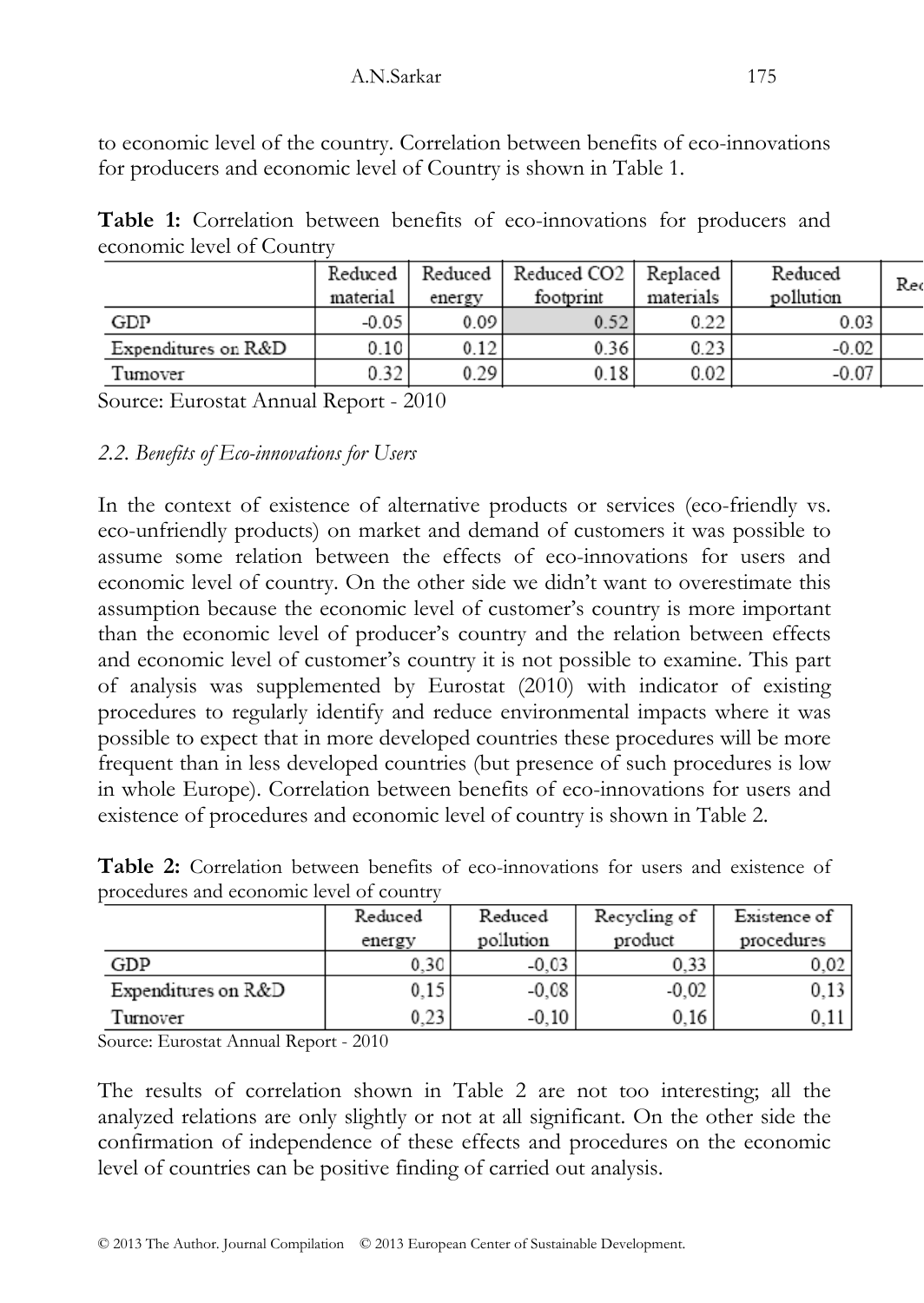## **3. Evolving Green Business Innovation Model**

Nature is bountiful. Over the centuries, the endowments of nature have been exploited by anthropogenic actions for providing livelihood support for human beings and other living entities of the planet. With the huge growth of human population, rapid pace of industrialization and urbanization for industrial production the ecological balance has been disturbed; and the resource constraints have been alarming. This trend is detrimental for futuristic growth without further damage to environment. Hence, some way down the line, there is a growing realization now that we must give back to nature what we extract from nature without affecting production and productivity as well as economic growth. In other words, growth rhythm must be maintained in a sustainable manner for betterment of the lifestyle and the society at large. Relying heavily on this core principle, in recent time, several business models have been tested and evolved based on eco-innovations.

It is a well-established fact that innovation is essential for a sustainable long-term growth path for any country. It has also become widely accepted that resource scarcity, environmental and climate issues need to be addressed at government, consumer and business level if we are to retain our standards of living and create long-term growth. Businesses are also increasingly recognizing that the greening of their own business or value chain by improving resource productivity may increase both their short-term and long-term competitiveness and create new markets. Some companies innovate their business models and improve their resource productivity by substituting to greener inputs, selling greener products and services, while others implement *cradle-to-cradle* elements in their business model or apply functional sales systems that may change consumption patterns and practices throughout their entire value chain. In a broad sense this could all be characterized as greening of the companies' business models.

In the eco-innovation literature, there has so far not been established an internationally acknowledged definition of *green business model innovation*, nor has there previously been any structured way of describing these concepts as a whole. There are many terms in the public and academic debate about how companies green their business and how they are categorized as green companies. These terms are ranging from the more product-oriented perspectives like *clean-tech* companies that produce e.g. renewable energy such as wind and solar power, resource efficient products such as energy efficient pumps, to service-oriented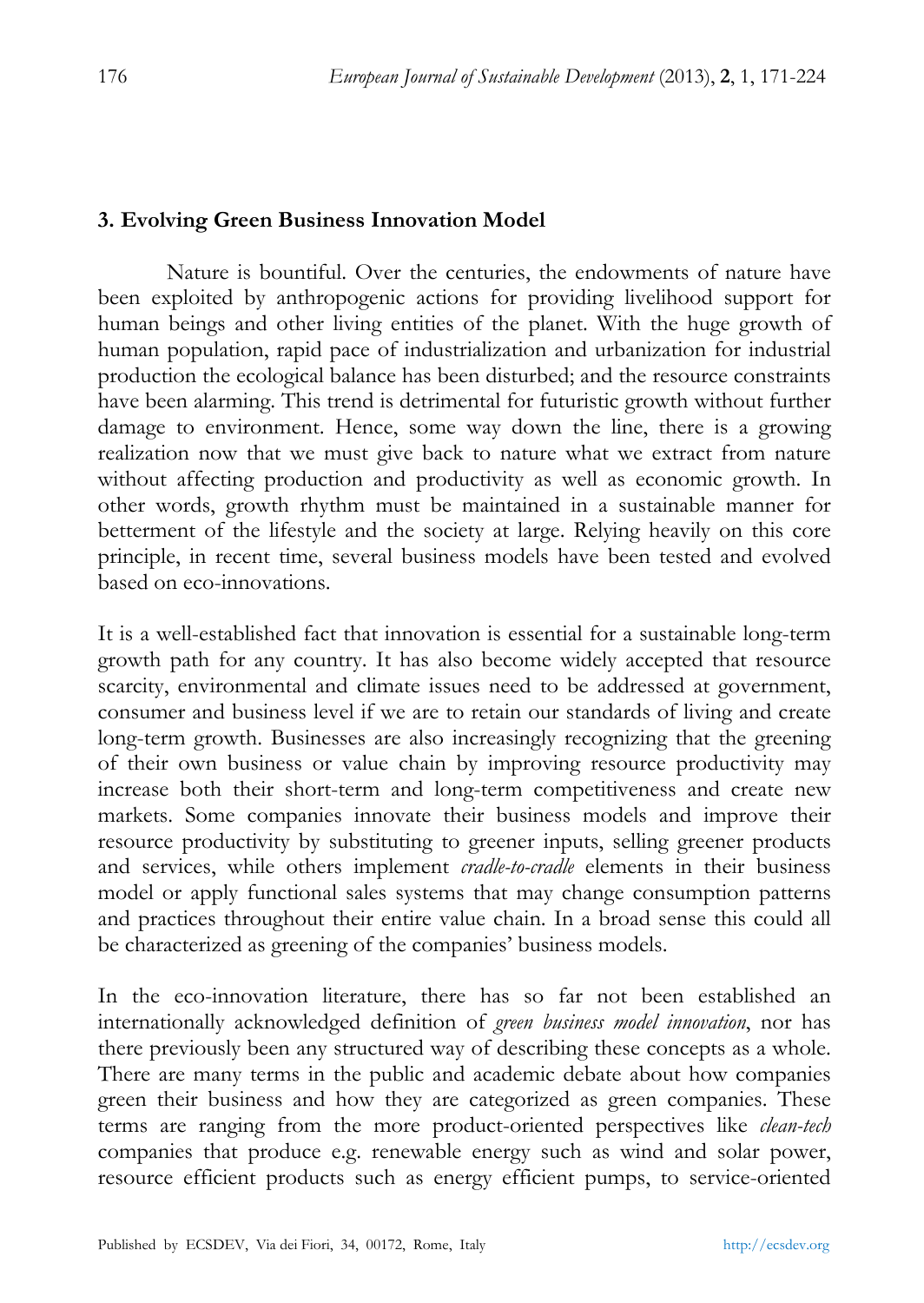companies which provide environmental services, to companies that implement more process-oriented initiatives in their businesses or whole value chain such as environmental ISO-standards, cradle-to-cradle, corporate social responsibility (CSR) or green reporting etc. Hence, *Green Business Model Innovation* can be defined as: *Green business model innovation is when a business changes part(s) of its business model and thereby both captures economic value and reduces the ecological footprint in a life-cycle perspective – the greener the business model innovation is and the higher potential for creating radical ecoinnovation.* 

Green business model innovation might not always be due to a one-time change with the aim of green and economic effects but be a result of continuous (efficiency) changes of the business model over time which eventually ends up being categorized as green business model innovation. Eco-innovation can include both environmentally motivated innovations and unintended environmental innovations, as the environmental benefits of an innovation may be a side effect of other goals such as reducing costs for production or waste management (Machiba, 2008, 2010). Eco-innovation reflects the concept's explicit emphasis on a reduction of environmental impact, whether such an effect is intended or not (Machiba, 2010). It can be technological or non-technological (organizational), its impact can vary, and according to Machiba (2010) its scope depends on the targets ; such as institutions, organizations, marketing methods, processes & products as well as mechanisms; such as pollution control, clean production, eco-efficiency, industrial ecology, modification and redesigning, creations etc. as may be seen in Figure 1.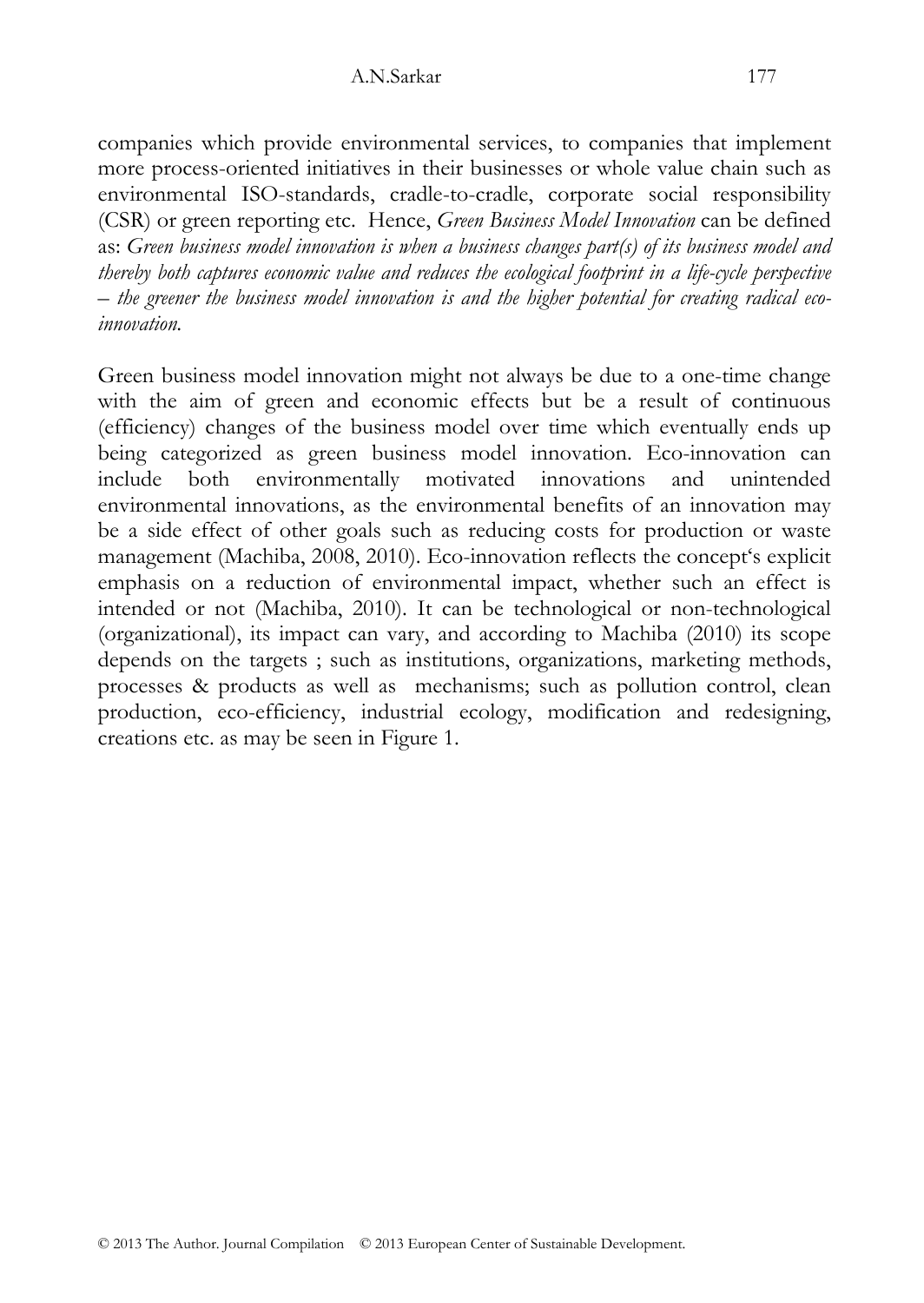

Figure 1**:** Conceptual relationships between sustainable manufacturing and eco-innovation (Machiba, 2010)

# *3.1. The Concept of Eco-design*

To manage the negative environmental impact of products, a significant effort is put in remedial actions such as waste management, pollution control and cleaning up production and disposal sites. Whilst necessary, such actions alone do not have the potential to reduce the environmental impact of our products to a degree that facilitates a sustainable society (Schmidt-Bleek 1999). Interventions of the targeted eco-products at the design stage of products have a much higher potential to improve their environmental performance (Schmidt-Bleek 2004, 2009, 2010). These activities are usually termed as eco-design (Brezet *et al,* 1997). Interventions to reduce environmental impacts require innovation, which can happen at various levels**.** Crul *et al* (2009) classify three different types of innovation: incremental, radical and fundamental. This is to be understood as a scale of innovation, with incremental at one end and fundamental at the other end, rather than three distinct categories. Incremental innovations are most commonly associated with step by step improvements of existing products through redesign processes. By contrast, new product design or even the development of completely new concepts requires radical or fundamental innovation. In the context of the aim of sustainable development, Crul *et al.* (2009) pointed out that while incremental innovation is important, only radical and fundamental can sufficiently reduce the environmental impact. To bring in grater clarity about Eco-Design OECD's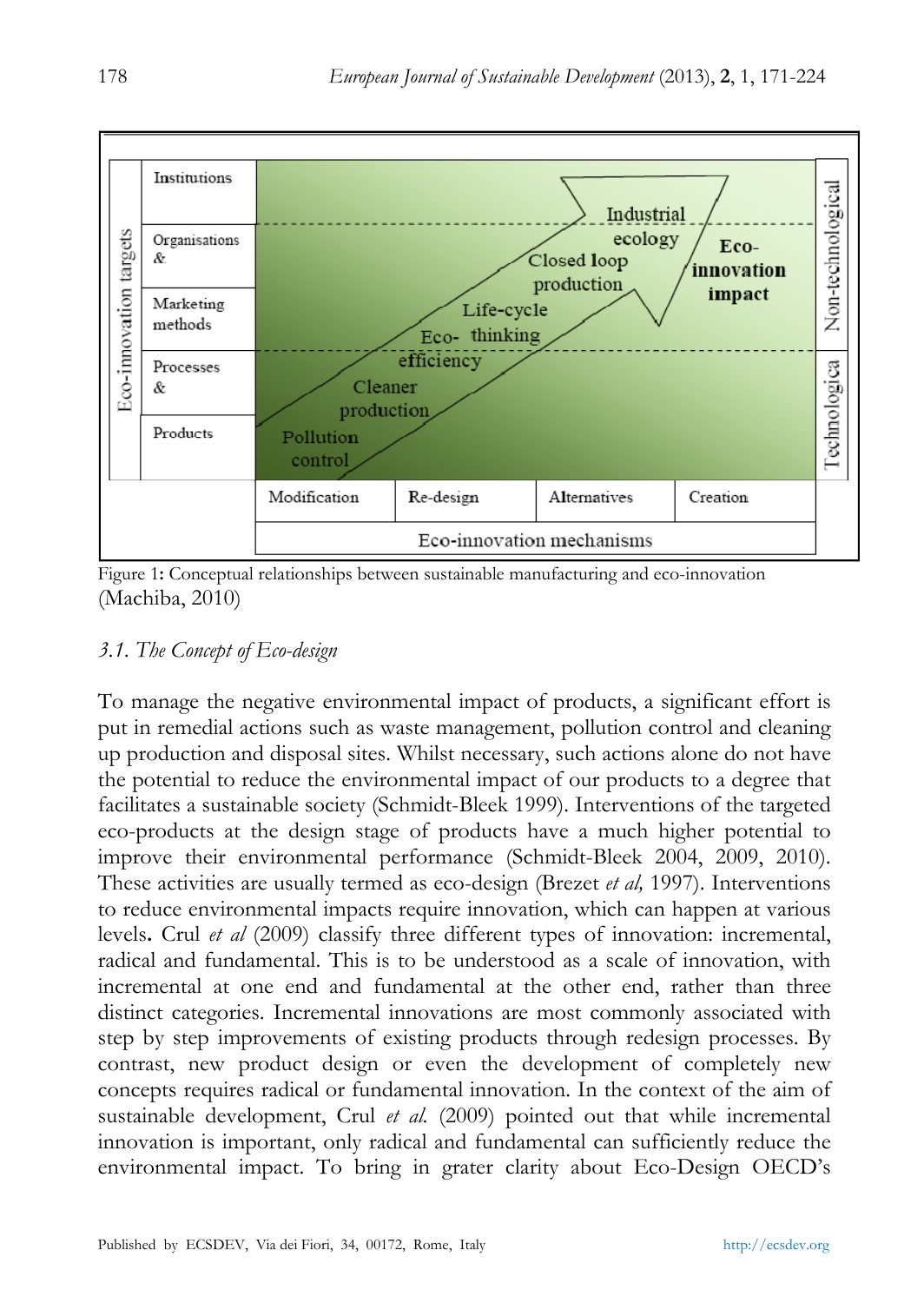Green Framework (OECD, 2011a&b ) can be used as a good starting point; as shown below in Figure 2.

## *3.2. Evolving Green Growth Strategy*

## *3.2.1.1. Concept and Elements of Green Growth*

Green growth, as agreed at the fifth Ministerial Conference on Environment and Development in Asia and the Pacific, is a strategy for achieving sustainable development. It is focused on overhauling the economy in a way that synergizes economic growth and environmental protection, building a green economy in which investments in resource savings as well as sustainable management of natural capital are drivers of growth. An economy which is in closer alignment with sustainable development objectives provides opportunities for using financial

**Figure 2:** OECD'S Green Growth Framework to develop Good Eco-Designs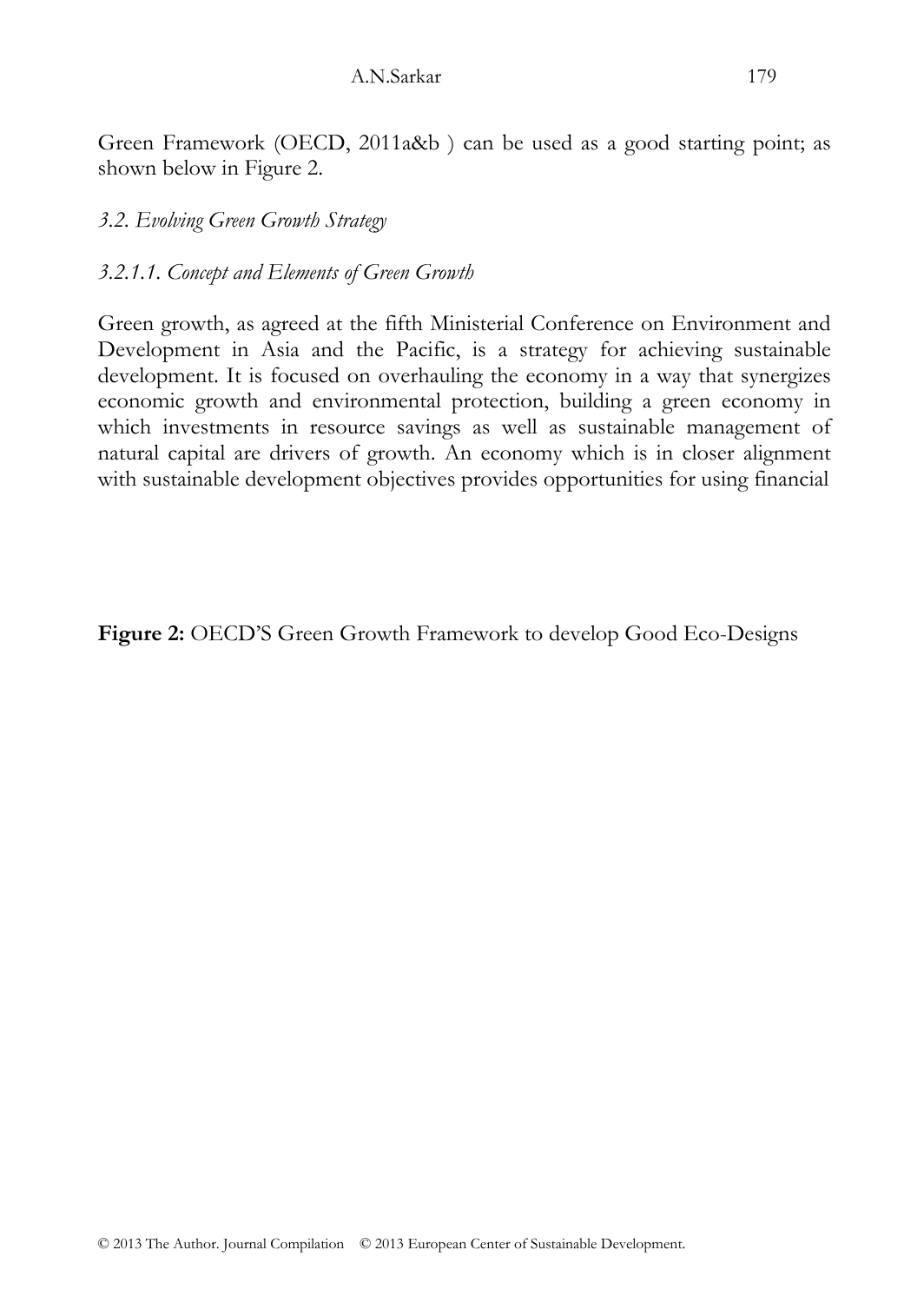

*Source:* OECD (2011a $\check{\mathcal{C}}$ <sup>*b*</sup>) Towards Green Growth

resources better to meet development needs and reducing the vulnerability of socioeconomic systems to environmental change and resource constraints. Green growth strategies can help economies and societies become more resilient as they work to meet demands for food production, transport, housing, energy and water. Strategies can help mitigate the impacts of adverse shocks by reducing the intensity of resource consumption and environmental impacts, while alleviating pressure on commodity prices. Green growth also offers competitive advantages to those countries that commit to policy innovations. The global market for green goods and services is vast and growing fast, offering countries the dual benefit of prosperity and job creation. In the Green Growth Report published in 2008, the following key aspects were identified as key requirements for sustained economic growth: high savings and investment rates, particularly in infrastructure and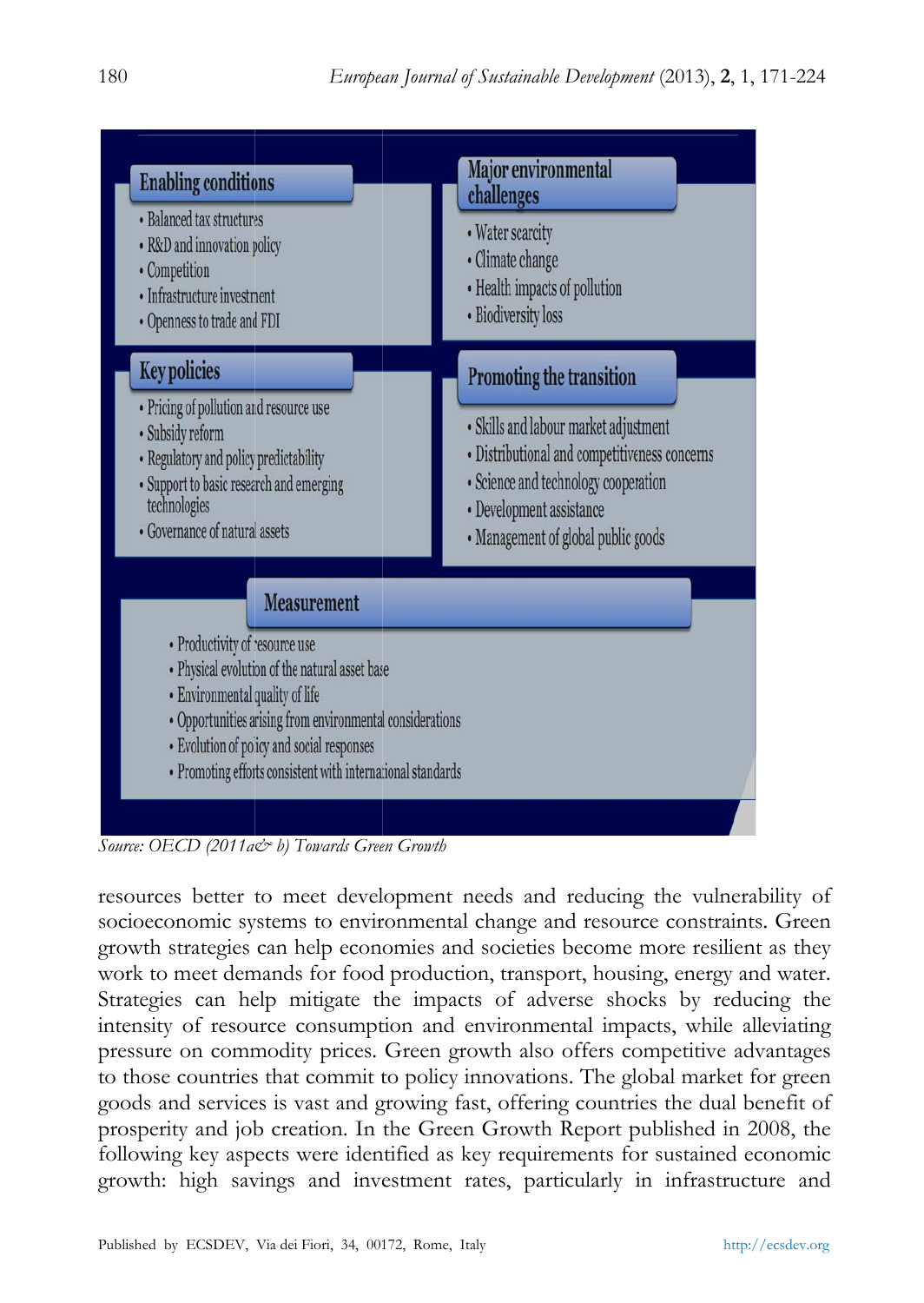education, functioning competition and acceptance of structural change, effective government, a functional capital market, and a good environment for business and investment. In Green growth perspectives eco-friendly action is encouraged by setting positive incentives; environmentally damaging action loses its appeal through sanctioning mechanisms. The scope of eco-innovation may go beyond the conventional organizational boundaries of the innovating organization and involve broader social arrangements that trigger changes in existing socio-cultural norms and institutional structures. OECD's Green growth strategy can be best illustrated in terms of the following cardinal elements covered under the approved action plan (Fig 3).





• Physical evolution of the natural asset base Source: OECD (2011 a&b) -Towards Green Growth

Possible measures for strengthening demand for eco innovations include introducing standards, increasing public sector demand and promoting technology transfers. Measures to promote technology transfer, as well as the development of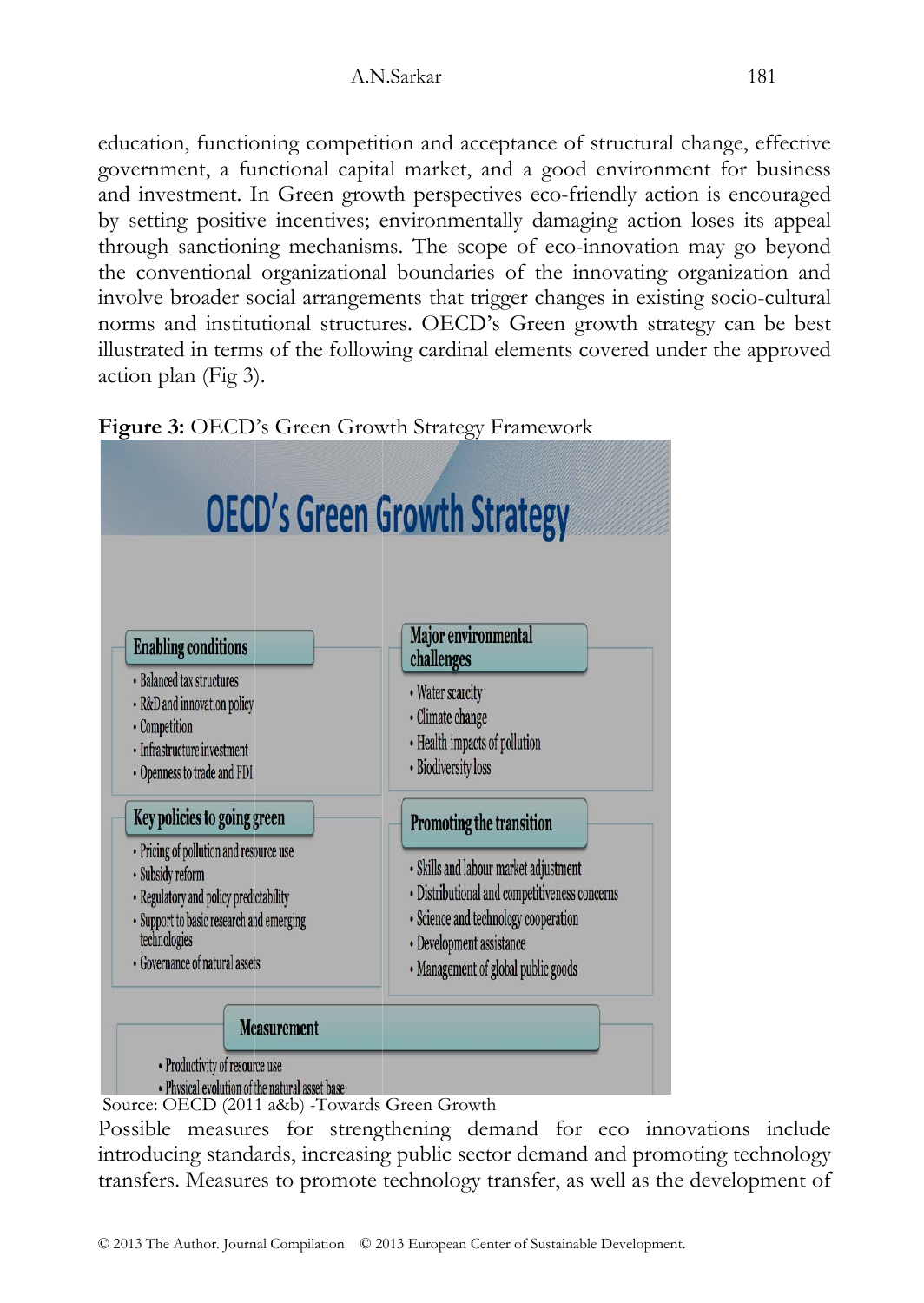local expertise to utilize, adapt and improve these technologies, are regarded as highly significant.

## *3.2 2. Definitions of Green Business Models*

Compared to eco-innovation, business model is a rather old concept, which emerged to academic literature together with criticism, or to complement the concept of business strategy of Porter & van der Linde (1995). In recent years, the business model has been the focus of substantial attention by both academics and practitioners. The modern view on business model concept became prevalent with the advent of the personal computer and Internet in the mid 1990s (Magretta 2002; Zott *et al*. 2011), and it has been gathering momentum since then. According to review made by Zott *et al*. (2011), since 1995 there have been 1,177 papers published in peer-reviewed academic journals in which the notion of a business model is addressed. Generally speaking, business models are about converting company's potentials and capacities into economic value (Chesbrough and Rosenboom 2002, Chesbrough, 2003). At the centre of any business model is the company's *value proposition*'– the *products and services that yield tangible results for the company's target customers*. A company's value proposition is what makes it different from its competitors (Osterwalder, 2004, Osterwalder *et al,* 2005; Osterwalder and Pigneur, 2010), and can create the competitive advantage. Therefore companies should always be in search for more innovative business models. To support that, it has been found by Johnson *et al.* (2008), that business model related innovation is becoming more important for success of company than product or service innovation.

According to Johnson *et al.* (2008), a business model consists of four interlocking elements that, taken together, create and deliver value. These elements are *customer value proposition (CVP), profit formula, key resources and key processes*. Other scholars have attempted to provide different parts of business model ontologies. Business model ontology by Osterwalder (2004) is a *conceptualization and formalization of the essential components of a business model into elements, relationships, vocabulary, and semantics*. According to Osterwalder *et al.* (2005) a business model is a *conceptual tool* that contains *a set of elements and their relationships* and allows expressing the *business logic*  of a specific firm. It is a *description of the value a company offers* to one or several segments of customers and of the *architecture* of the firm and its *network of partners*  for *creating, marketing, and delivering this value relationship capital*, *to create profitable and sustainable revenue streams***.** 

Fundamentally "eco-technologies", now superseded by the concept of "ecoinnovations", are technologies or services which remedy environmental problems. Understanding eco-innovation then entails understanding the changing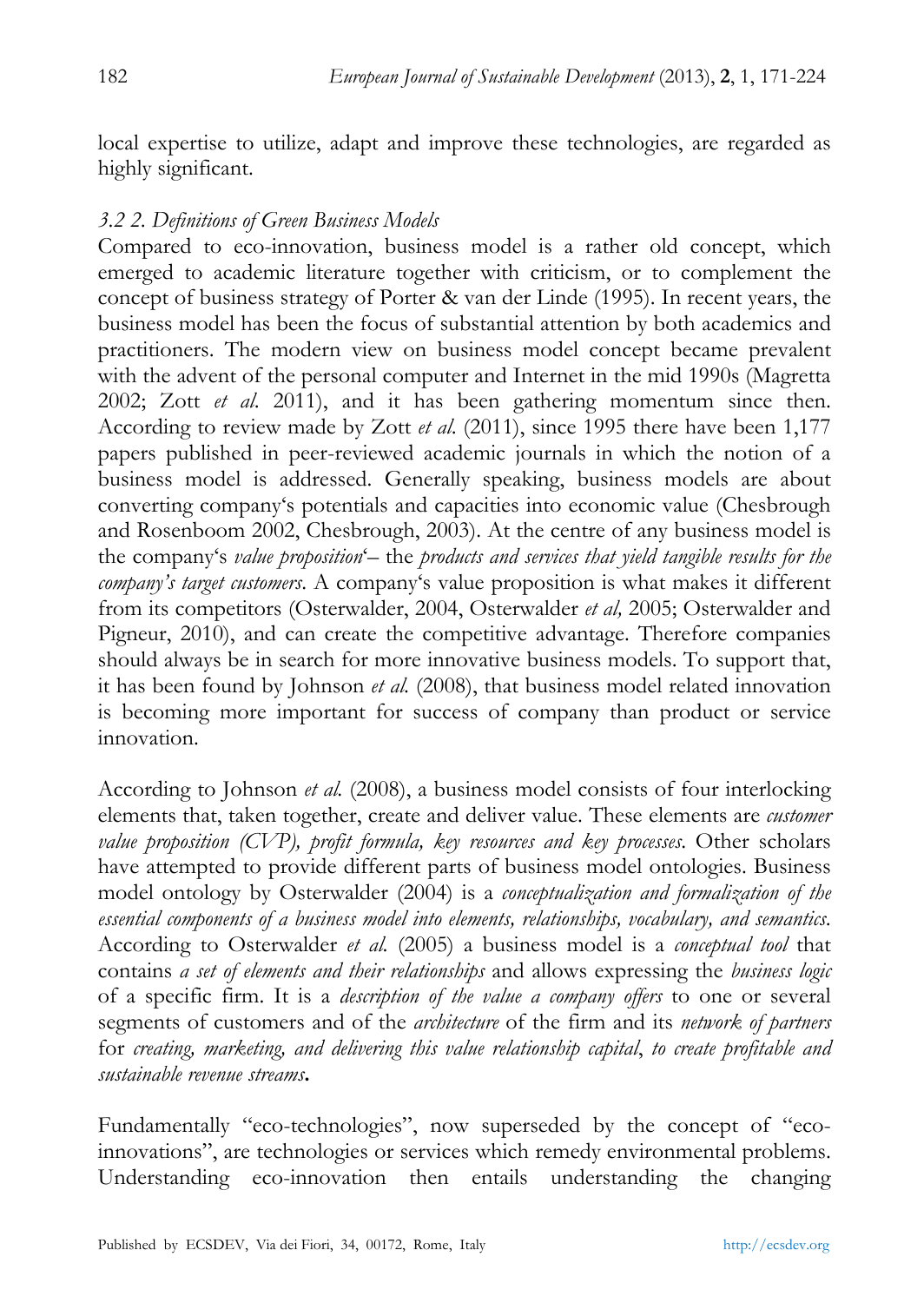relationship between society and nature and the attempts to develop novel solutions to deal with man-made environmental degradation. Environmental technologies are a central element of the European Union's approach to major environmental challenges such as climate change, natural resource scarcity and dwindling biodiversity. Viable technological solutions are already available to remedy many of the environmental challenges we face, but their commercial takeup can be hampered by numerous obstacles. If environmental technologies are to be adopted widely, economic and regulatory barriers must be removed and research, investments and awareness must be promoted. Opportunities for environmental technologies are greater in the European single market than in smaller national markets. Research is crucial to realizing the full potential of the fast-growing eco-industries sector and to triggering a wave of innovation and job creation.

## 4. Role of Eco-innovation in Transformation of Green Economies

Most OECD governments are already regarding eco-innovation as a way to meet sustainable development targets while keeping industry and the economy competitive. For instance, in the European Union (EU), eco-innovation is considered to support the wider objectives of increasing resource efficiency, competitiveness and fostering economic growth overall. Green technologies are also considered to have promise for improving environmental conditions without impeding economic growth in the United States. In Japan, the government's Industrial Science Technology Policy Committee sees eco-innovation as a new field of techno-social innovations. In Korea, eco-innovation is at the heart of the national Green Growth Strategy. An OECD Innovation Strategy was adopted in 2010. Among others, the Strategy report highlights experience and good practices from countries around the world and points to a number of issues that deserve consideration by OECD governments, such as the need to: empower people to innovate by providing high-quality and relevant education, as well as enabling the development of wide-ranging skills that complement formal education; support small and medium-sized enterprises, which translate knowledge and ideas into jobs and wealth, frequently revealing unexploited opportunities; enact policies in support to innovative entrepreneurial efforts; finance fundamental research and development; and enable more actors to engage in knowledge sharing. Ecoinnovation needs have been reflected in the OECD Innovation Strategy, and then further enhanced in the OECD's Green Growth Strategy (OECD, 2011a). On the ground, eco-innovation has already resulted in new business models, for example by establishing eco-industrial parks that harness economic and environmental synergies between traditionally unrelated industrial producers. But in order to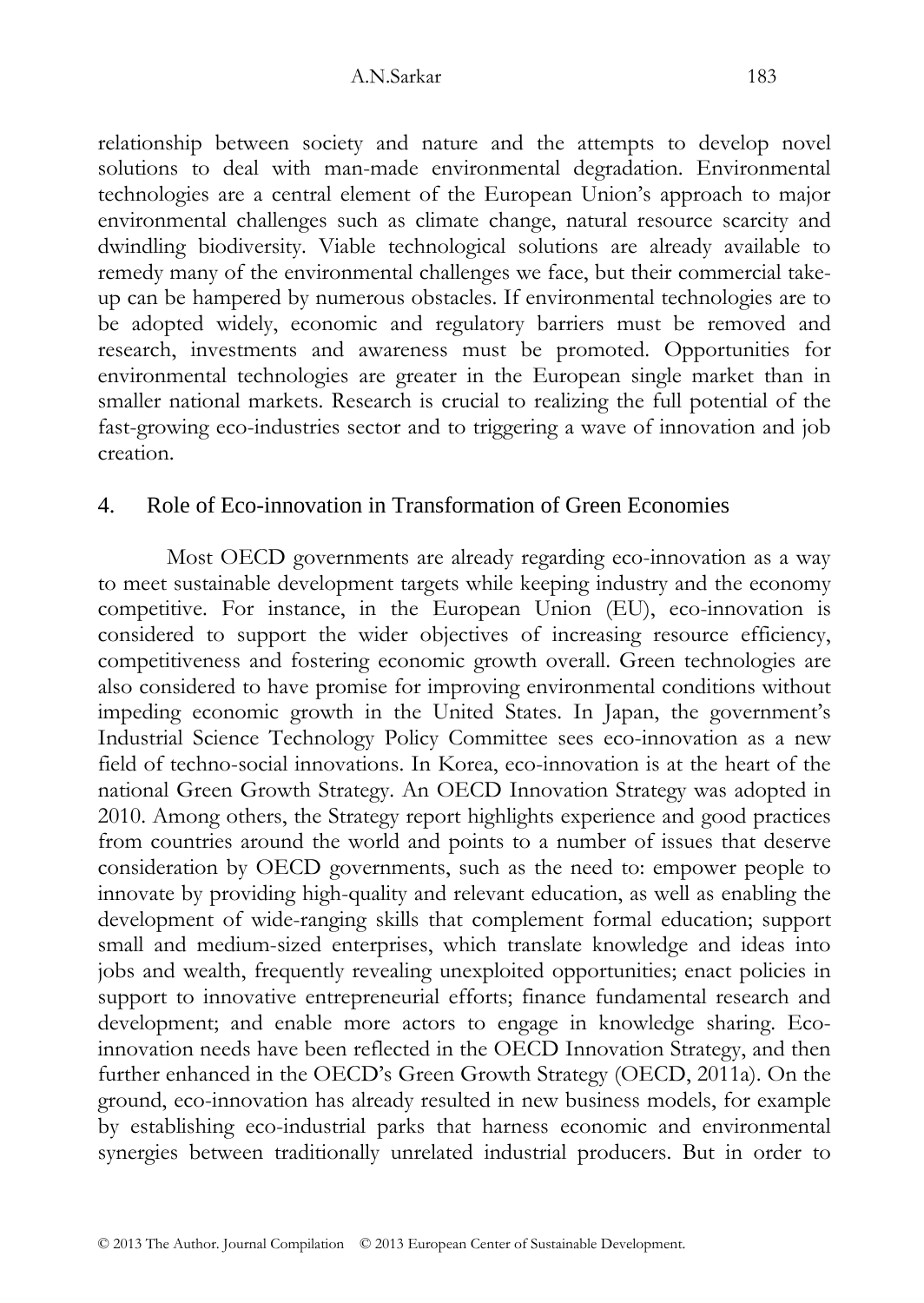ensure long-term sustainability of such eco-industrial projects, including ecoindustrial parks there is a need to develop *Sustainable Green marketing strategy*.

#### *4.1. Sustainable Green Marketing Strategy*

For environmental advertising to be successful, a firm must first have an environmental strategy put in place (Easterling *et al*, 1996). Advertising strategies have changed dramatically overtime from "image" orientation to "product" orientation in the 1990s (Easterling *et al,* 1996). "Process" and "factual" orientations are the least utilized orientations which the some management workers suggest to be an opportunity (Easterling *et al,* 1996). Two dimensions of the positioning strategies of newly created Green brands are found to have as significant impact on brand attitudes: 'functional' and 'emotional' dimensions (Hartmann *et al,* 2005). Results of their study indicate that there is an overall positive influence of green brand positioning on brand attitude (Hartmann, *et al,* 2005). While the emotional dimension proves to be more effective for the product (a car) used in the study, it cannot be concluded decisively which dimensional is more effective (Hartmann *et al*, 2005). Both language and images can be used to craft such messages by promoting particular interests and ideologies. Rivera-Camino suggests that a firm's "greening process" is not linear, but an "uneven process" which several green marketing strategists have used to target different stakeholders (Rivera-Camino, 2007).

Clearly then, green marketing should be an integral part of the overall corporate strategy for the firms specializing in *green eco-products* (Menon and Menon, 1997). Along with manipulating the traditional marketing mix, it requires an understanding of public policy processes. Green marketing also ties closely with issues of industrial ecology and environmental sustainability such as extended producers' liability, life-cycle analysis, material use and resource flows, and ecoefficiency. Thus, the subject of green marketing is vast, having important implications for business strategy and public policy. Firms can 'green' themselves in three ways: value-addition processes (firm level), management systems (firm level) and/or products (product level). Greening the value-addition processes could entail redesigning them, eliminating some of them, modifying technology and/or inducting new technology – all with the objective of reducing the environmental impact aggregated for all stages. Ottman *et a*l (2006) suggested that all marketing activities must convince the consumers through identifying the basic product features by resorting to the following Strategies: (a.) *Consumer Value Positioning*: A firm should focus in designing a product, which is differentiated from and performs better than the alternatives. (b). *Calibration of Consumer knowledge*: In designing marketing communication, a firm should always present product unique features, environmental benefits and solutions that matched with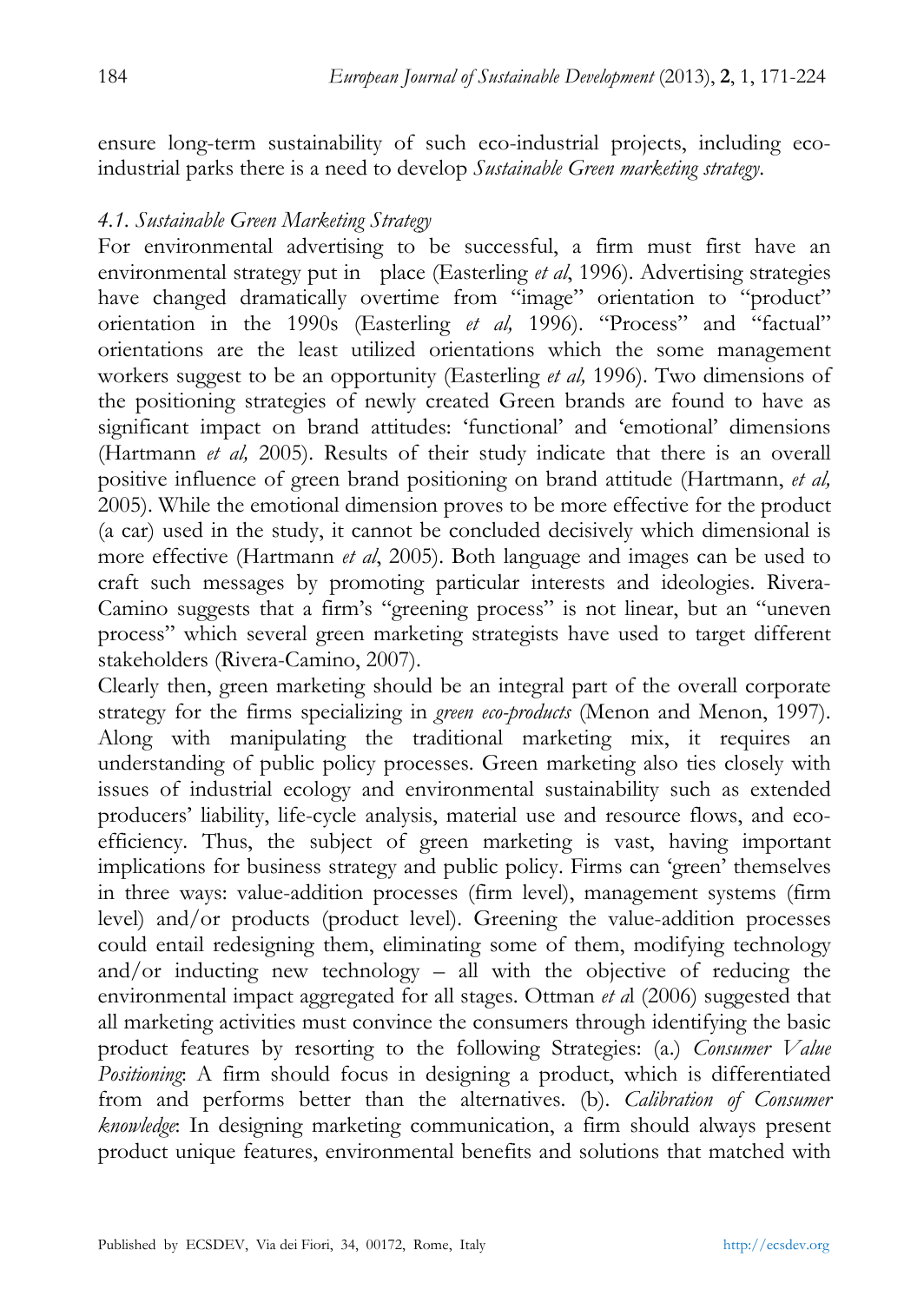the Customer norms and values (c). *Credibility of Product Claim:* By Certification of claimed green products

A firm should build confidence in the consumers' minds by presenting or communicating benefits of the product that are specific and meaningful and qualified for the consumers. While consumer's decisions are influenced by the media, as a stakeholder, the role of media cannot be ignored; and it is the only source through which a consumer receive much of environment related information (Ottman, 1993). Davis (1993) and Glaser (2009) explained that consumer want to know more about the particular and specific information about the product or service which they about to buy in case they are claimed to be environmentally friendly. Vaccaro (2009) has presented two main strategies for the companies in responding to their external environment as "proactive strategies" (First Mover) and "reactive strategies". The "proactive strategies" and "reactive strategies" move in a continuum and the response time may widely vary depending on the customer behaviour and the life-style. Companies make their offerings competitive through price/quality or prestige/image strategies from their competitors but eco-friendliness and social responsibility can make companies more profitable on a sustainable basis. In 1999, Swedish state-owned railway company SJ bought "Bra Miljöval" labeled electricity (Kaberger, 2003). Other studies by Karna *et al.* (2003) suggested that companies can create competitive advantage if they use innovations related to environmental sustainability rather than simply comply with the government regulations.

*4.2. Green Branding to Leverage Eco-Market Opportunities* 

The "going green" movement is continuing to build momentum, and companies are quickly realizing that they better become eco-friendly now or risk losing business. Plenty of new companies are starting out as a "green" brand; older companies want to re-brand their products to be more eco-friendly. Since both new and existing customers surf the web, one can accomplish "green" branding through a variety of ways. Those companies that do not "go green", risk being branded socially irresponsible, making them vulnerable to criticism and brands at risk. Such a strong association between corporate action – and potentially inaction – on the environment and social irresponsibility leaves brands at risk unless proactive steps are taken to become green. Implications of *Green Branding* are widely known and the emerging green consumer purchase behavior suggests the following scenario (Environmentally-Friendly Promotional Products Can Aid<br>Your Organization With "Green" Branding: http://www.igreen-Your Organization With "Green" Branding: http://www.igreenhome.com/environmentally-friendly-promotional-products-can-aid-yourorganization-with-green-branding/; Retrieved on February 4, 2011 by The iGreen-Home Team ):

• Demand for green (or greener) products will increase over time as attitudes and social norms evolve;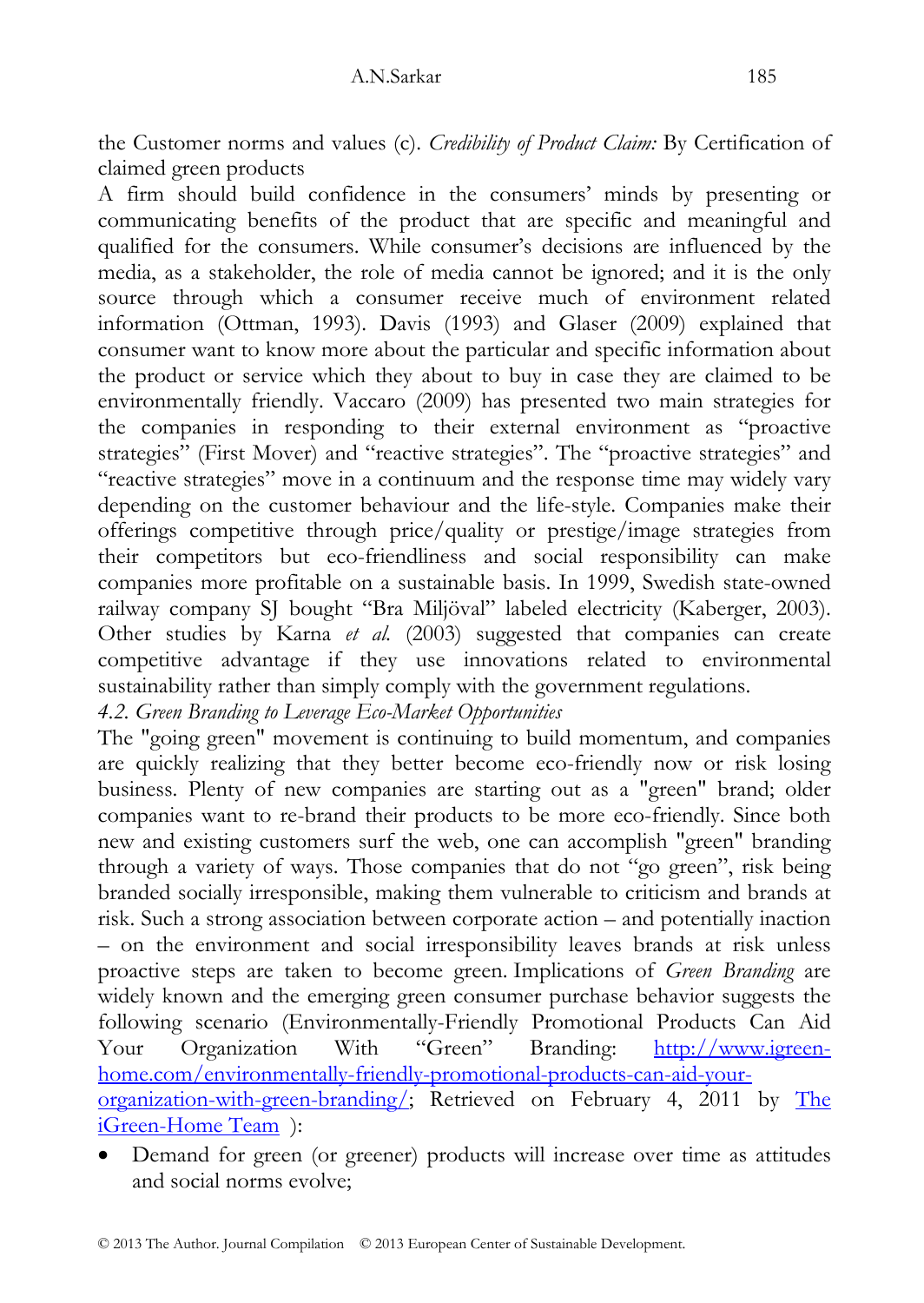- New product choices become available and information that enables consumers to make informed purchase decisions (e.g. green labels) is introduced;
- Consumers will start to shift spending to greener brands within a category*;*
- Consumers will increasingly prefer to purchase from companies with a brand that is perceived as green, regardless of whether or not the product that they ultimately purchase is one of the company's "green" products.

In the US alone, consumer spending on products and services, perceived to be environmentally-friendly, will double to US\$500 billion, according to the 2007-Green Brands Survey conducted by Landor Associates, Penn, Schoen & Berland Associates, and Cohn & Wolfe (ImagePower® Green Brands Survey, 2007). Consumers not only want to buy green, they are prepared to pay a premium price for it. Nearly, 70 percent of some 2,000 people surveyed in the U.S., U.K., Germany, the Netherlands, Australia and Japan, said they would pay a premium price for green energy alternatives, such as wind, bio-energy and solar power. According to last year's poll by IBM Global Energy & Utilities Industry, Australians were the most willing to pay more for renewable energy, but Americans said they would pay the highest premium – 20 percent or more. Consumer brands have been quick to respond to shoppers' desire to buy green. Wal-Mart announced last year that it would provide carbon ratings for all its electronics items. Procter & Gamble, the consumer goods giant behind such brands as Gillette and Olay, has committed to selling \$30 billion worth of greener products over the next five years. Rival Unilever – makers of Dove and Lipton – has pledged to reduce waste and water consumption in its supply chain. In Brazil, Unilever and Wal-Mart have built "sustainable houses" within stores which are made from recycled products, showing how to make everyday living more ecofriendly.

Marketing of Eco-products is not quite as simple as it seems. It is generally observed that the ecologically sustainable products will not be commercially viable to penetrate the market if green brand attributes are not effectively communicated. Meffert and Kirchgeorg (1993) suggest that green positioning is an essential factor in the success of green branding strategies. Green brand positioning strategies may be classified as "functional" or "emotional". A green positioning strategy based on functional brand attributes aims to build brand associations by delivering information on environmentally sound product attributes. This positioning strategy should be based on relevant environmental advantages of the product compared to competing conventional products, and may refer to production processes, product use and/or product elimination. A car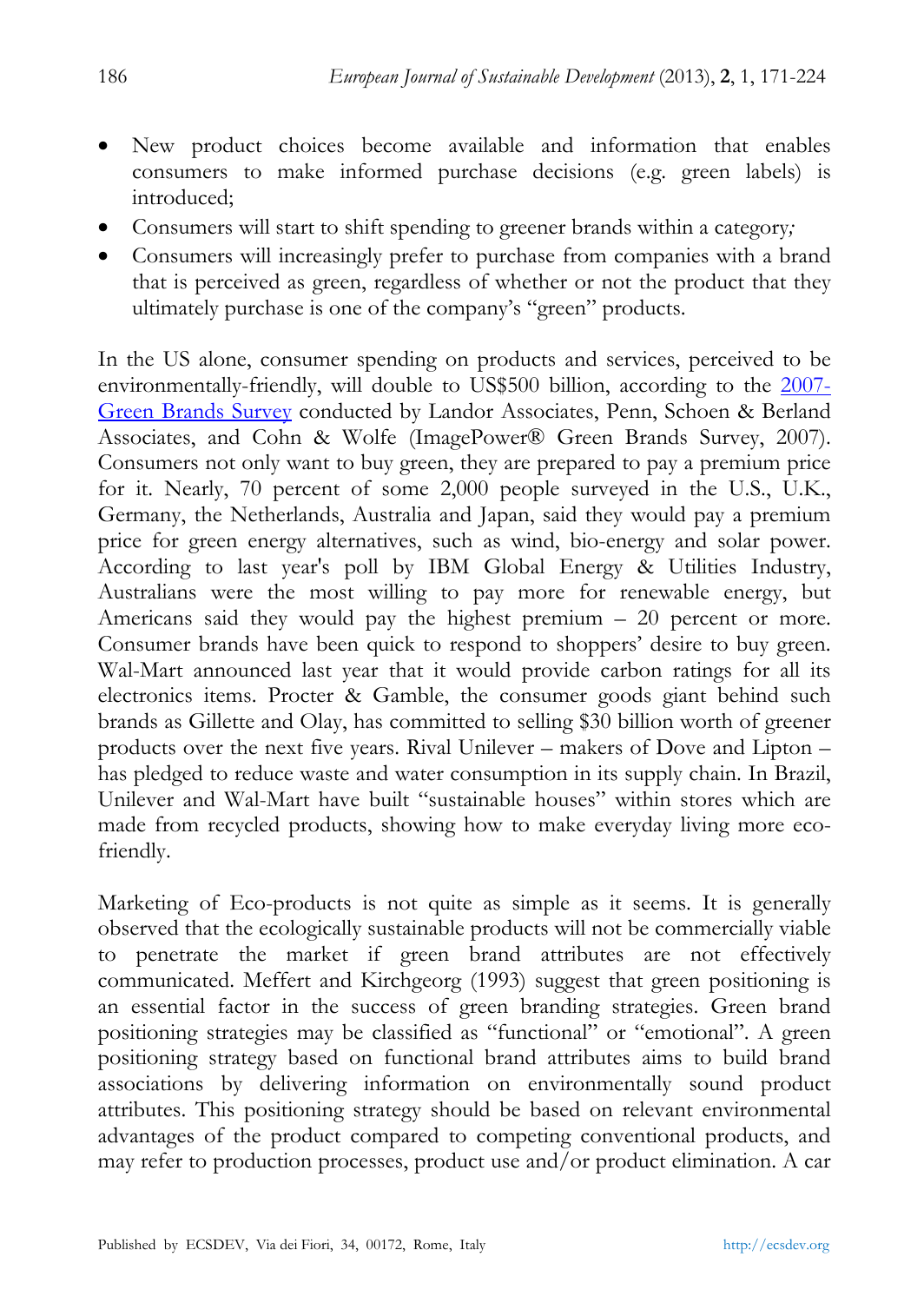brand, for example, may be considered environmentally sound if the models in question cause significantly lower emissions than competitors. Several Toyota car brands recently launched in the US are branded as "Green cars" because of "Zero Emission" claims.

# *4.3. Eco-Innovations for Green Branding with Sustainability Focus*

'*Environmental sustainability'* is not simply a matter of compliance or risk management. Business is increasingly recognizing the many competitive advantages and business opportunities to be gained from eco-sustainability and green marketing. Companies of all sizes are facing the material impact of regulatory requirements, media scrutiny, stakeholder concerns and customer expectations. Green businesses have a two-pronged equation to solve when considering how to profitably bring sustainability into the fold. One entails their internal culture, processes, materials and related supply-side issues. The other is how to outwardly communicate, or brand and market, their product. Though, in many ways, the fundamentals of a green campaign are traditional, recent studies of developments in consumer expectations regarding quality, value and trust help cast a light on how green can advance a brand (Annice Laws, 2010). Some communication or advertising campaigns have the objective of developing or even transforming an organization's brand image. Brand image is at the heart of any organization's communication operations and activities, but for businesses it is often critical Communication campaigns that highlight an organization's commitment to sustainability may therefore be designed to embody and convey an image change. Undertaken as part of a corporate communication approach, they always have a more or less strategic impact on brand image. The arguments used to support a change in brand image can likewise be varied: new activities or new types of commitment, integration of environmental/social measures in production processes, development of a range of green products, etc. Lifestyle of Health and Sustainability (LOHAS) is one such green brand concept to explore new emerging eco-market. It has a strong focus on environmental Sustainability. Lifestyle of Health and Sustainability (LOHAS) is a new American concept which links Life-styles with Health, Hygiene and Sustainability aspects of the Eco-Market. LOHAS describes an integrated, rapidly growing market for goods and services that appeal to consumers whose sense of environmental and social responsibility influences their purchase decisions. The Natural Marketing Institute's (NMI) estimates the US LOHAS consumer market of products and services to be USD 209 billion – sold across all consumer segments (Cohen,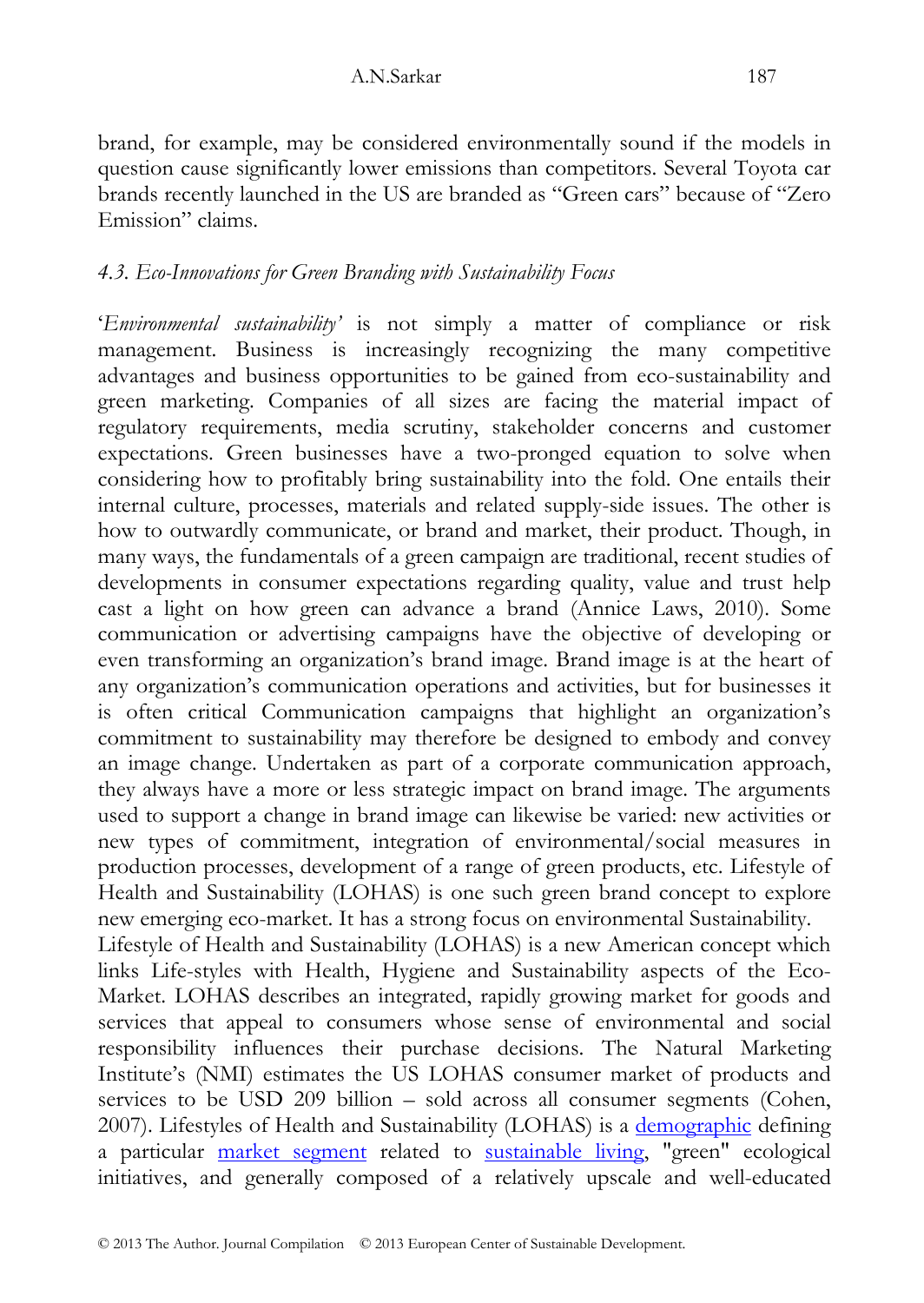population segment. The author Paul H. Ray, who coined the term '*Cultural Creatives'* in his book by the same name, explains that "What you are seeing is a demand for products of equal quality that are also virtuous (Cortese, 2003; Everage, 2002). Researchers have reported a range of sizes of the LOHAS market segment. For example, World-Watch Institute of Washington reported that the LOHAS market segment in the year 2006 was estimated at \$300 billion, approximately 30% of the U.S. consumer market; and, a study by the Natural Marketing Institute showed that in 2007, 40 million Americans were included within the LOHAS demographics.

#### *4.4. Eco-Innovation to Promote Green Consumerism*

The environmental agenda has emerged gradually as an important policy issue over the last 45 years. During this period the environmental agenda and its impact on the economy has changed considerably. The last 10-15 years have seen a marked shift from a pure regulatory approach towards the slow rise of greening as a corporate issue. The greening of markets is now becoming apparent, particularly within the last couple of years as a consequence of the topical climate debate (Malaman, 1996, Hitchens, *et al*. 2002, 2003; Rand, 2000a, 2000b: Andersen, 2004, 2008; Ecotec 2002a&b; Frondel, Horbach and Rennings, 2007; European Commission, 2002, 2004; OECD, 2008a, 2008b, 2009). As the environmental agenda has changed so has the notion of eco-innovation. It has been referred to hitherto as "environmental technologies" or "clean technologies". With a still more preventive and integrated policy approach to environmental issues the focus has changed from End-of Pipe/clean up technologies, to cleaner production processes, cleaner products to the broader eco-innovation or, quite popular lately, clean-tech business. In the Environmental Technology Action Plan (ETAP) of the EU Commission, a key policy initiative for the promotion of eco-innovation, environmental technologies are defined as: *"all technologies whose use is less environmentally harmful than relevant alternatives. They include technologies to manage pollution (e.g. air pollution control, waste management), less polluting and less resource-intensive products and services (e.g. fuel cells) and ways to manage resources more efficiently (e.g. water supply, energy-saving technologies). Other more environmentally-sound techniques are process-integrated technologies in all sectors and soil remediation techniques"* (EU Com, 2004).

For firms, a new perspective on consumer acceptance and perception to green products represent a great room of opportunities since green marketing is not purely altruistic, it can generate profits (Grant, 2008). The firm's challenge is to satisfy the consumers' "green" demand through proper design, production, sales and recycling of products. Add to that, strict environmental regulation to lower emission in the car industry, for instance, can be a challenge for many firms but also an opportunity to improve competitiveness by encouraging efficiency and innovation. Addressing environmental friendliness products, firms can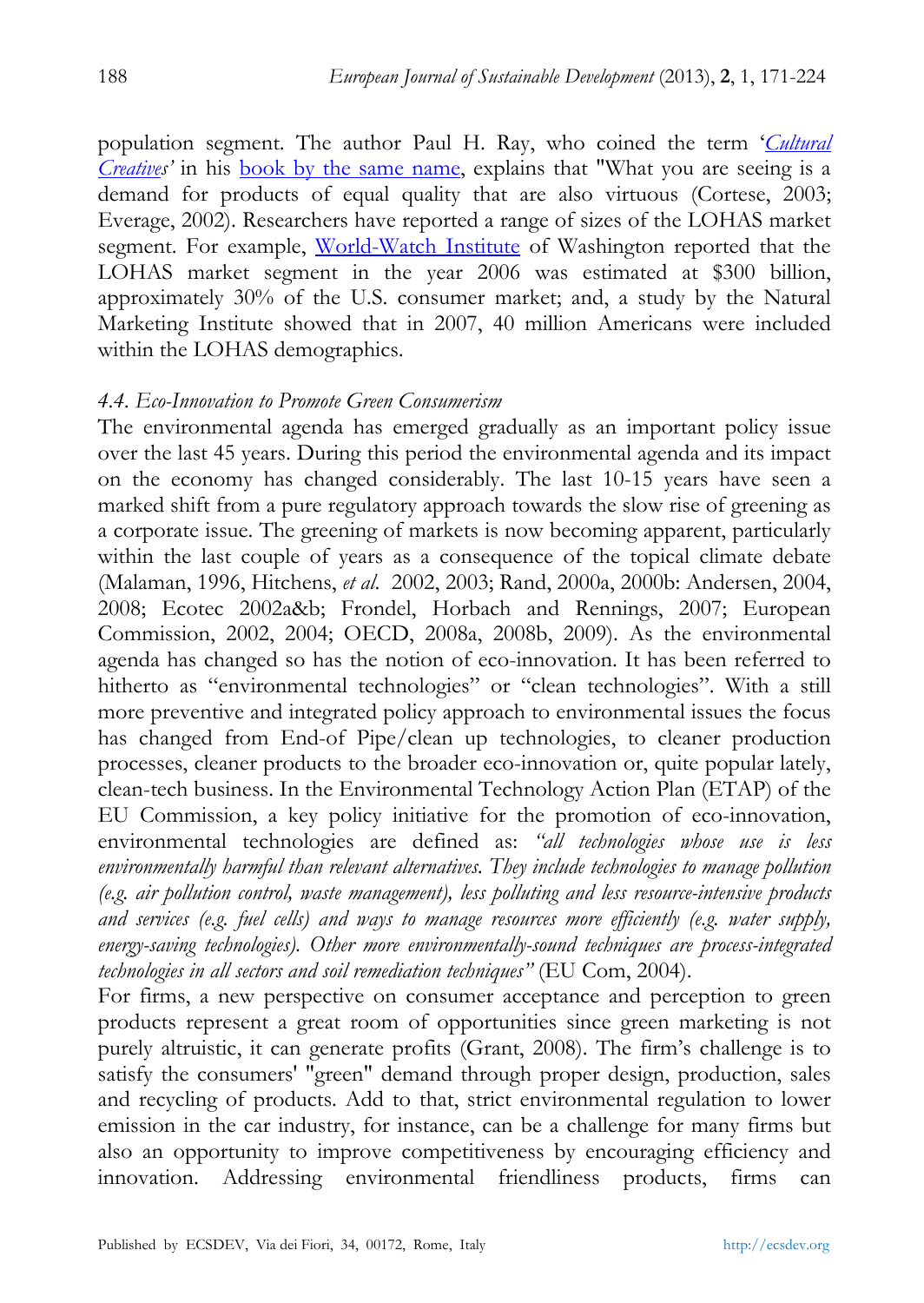differentiate themselves from competitors and to assure firm's competitive advantage, to enhance firm's corporate brand image, to show transparency and ethical values that can capture buyer's perceived credibility (Anderson, 2004 & 2008), to develop green innovative and commercially viable products that meet environmental benefits and also to match customer interests. In brief green marketing seems to be a source of reputation, competitiveness and financial advantage (Worcester, 1993).

According to the United States Environmental Protection Agency, in 2007, the 2008 Prius is the most fuel-efficient car sold in the U.S. and beginning in 2009 the latest model became the most fuel-efficient automatic car. In UK, the Department for Transport reported that the latest Prius is the second least  $CO<sub>2</sub>$ -emitting vehicle on sale in the UK with 89 g/km. Green marketing strategies and tactics also might require changes in the marketing mix (product, price, place and promotion) and marketers must be conscious about such trends. Firms acquiring for instance an ISO 14000 certificate must produce goods with maximum recycled content and designed to have minimal environmental impact.

# **5. Clean and Green Technologies: New Frontiers of Eco-Innovations**

The OECD (2011) defines '*Clean Technology'* as: *"Technologies that extract and use natural resources as efficiently as possible in all stages of their lives; that generate products with reduced or no potentially harmful components; that minimize releases to air, water and soil during fabrication and use of the product; and that produce durable products which can be recovered or recycled as far as possible; output is achieved with as little energy input as is possible".* In addition to this, it is also possible to identify cleaner technologies as a distinct approach that differs from more traditional end-of-pipe technologies, instead following a more integrated approach to reducing environmental pressures. This distinction is also made by the European Commission: *"End-of-pipe solutions do not usually result in efficiency or productivity gains, therefore representing a pure cost to the firms. Cleaner technology on the other hand, improves process efficiency. Furthermore, cleaner technology usually reduces polluting emissions to all media instead of shunting them from one to the other"*. This definition highlights the attraction of cleaner technologies: they reduce production costs by improving process efficiencies. This means that investment in cleaner technologies occurs mainly through replacing or optimizing existing systems and equipment thus at the same time bringing about environmental benefits as well as efficiency gains, whereas end-of-pipe solutions represent additional investments in almost all cases. The use of cleaner technologies therefore triggers efficiency, thus presenting a means of implementing the concept of eco-efficiency.

## *5.1. Clean Energy Technology Options*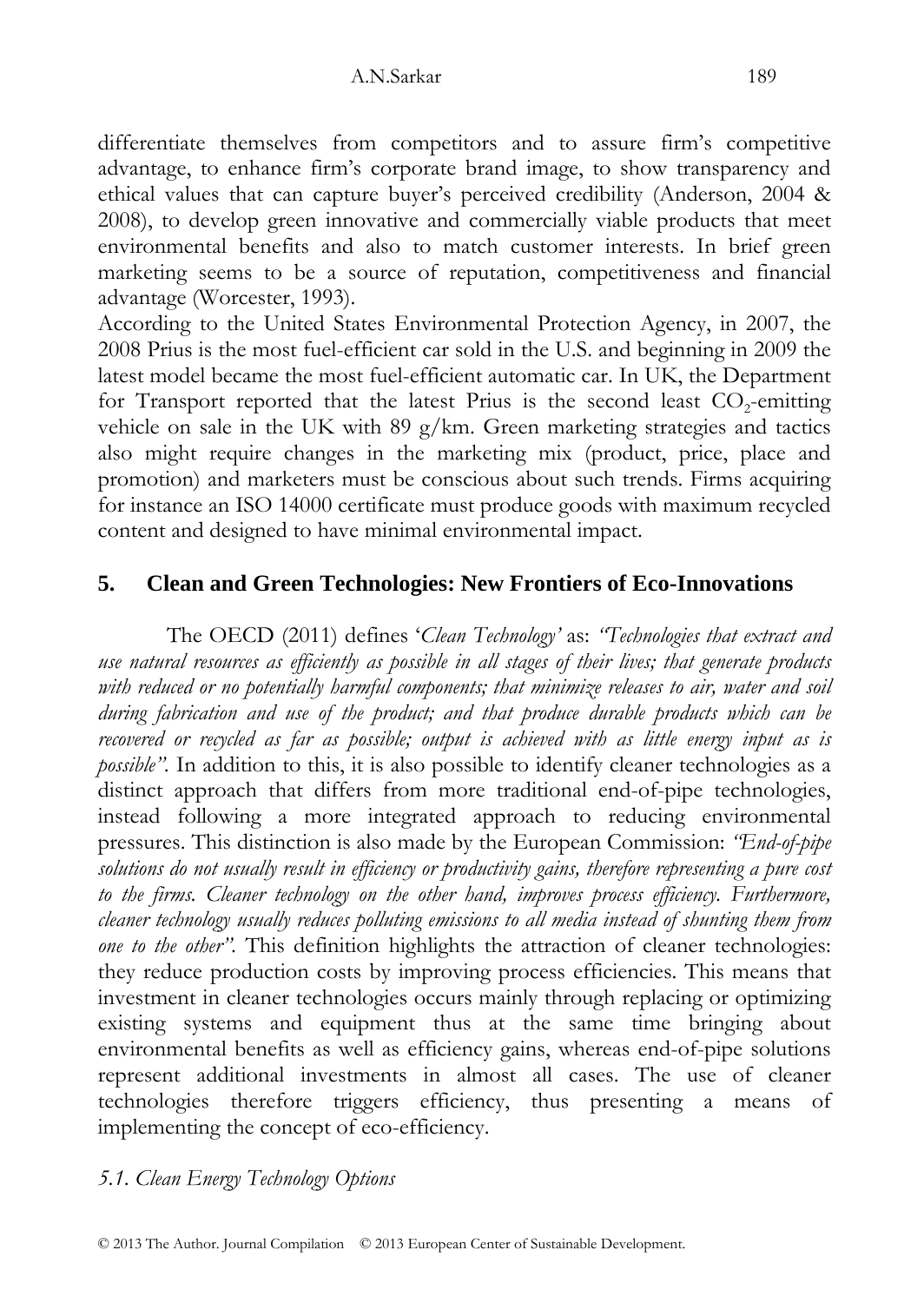Major changes from business as usual are needed to shift the energy sector onto a sustainable track. All major reports on climate change confirm that such a shift will require some mix of the following clean energy technologies: increased energy efficiency in power supply, demand, and transport; renewable energy—including wind, hydro, solar, and geothermal power and bio-fuels; nuclear energy; fuel switching to less carbon-intensive fuels (for example, from coal to natural gas); carbon capture and storage (CCS). In addition to these "hardware" technologies, "software" technologies including innovations in information technology, management, and planning (such as urban planning) can also play a critical role in mitigating climate change. Clean energy technologies differ substantially in their aggregate potential to reduce emissions (a function of the absolute availability of the resource and relative costs) and in terms of the stage of their development (such as whether the technologies have already been commercially proven or not).

#### *5.2. Green Technology: Promoting Environmental Technology Transfer*

The "green technology (GT)" is a broad term for more environmentally friendly solutions. GT for that matter can be used as environmental healing technology that reduces environmental damages created by the products and technologies for peoples' conveniences. It is believed that GT promises to augment farm profitability while reducing environmental degradation and conserving natural resources (http://www.ers.usda.gov/publications/aib752/aib752d.pdf). The risk associated with "dirty" technologies such as the petroleum products are alarmingly rising. The "clean" technologies as a result, are expected to provide lower risk alternatives. Data shows venture capitalists investing large amount of money into clean energy market and pursuing businesses facilitating renewable energy technologies that are energy efficient. One of United Nations Environmental Program's report states, in 2006, \$2.9 billion was invested in clean technologies (mostly in wind, solar and other low-carbon energy technologies), which was 80% higher over 2005 (http://www.wbcsd.org/plugins/DocSearch/details.asp). As climate change threat has spurred green investing, UNEP coins this trend as the "world's newest gold rush". GT covers a broad group of methods and materials for generating energy to non-toxic cleaning products. Although it is difficult to precisely define the areas that are covered by green technology, it can safely be said that GT helps addressing the emerging issues of sustainability because of the advancement in science and technology. This technology should meet the needs of society in ways that can continue indefinitely into the future without damaging or depleting natural resources. In short, GT is defined as the technology that meets present needs without compromising the ability of future generations to meet their own needs. In terms of the technology that can create products, which can be fully reclaimed or re-used, such cradle to grave cycle of manufacturing has successfully reduced waste and pollution by changing patterns of production and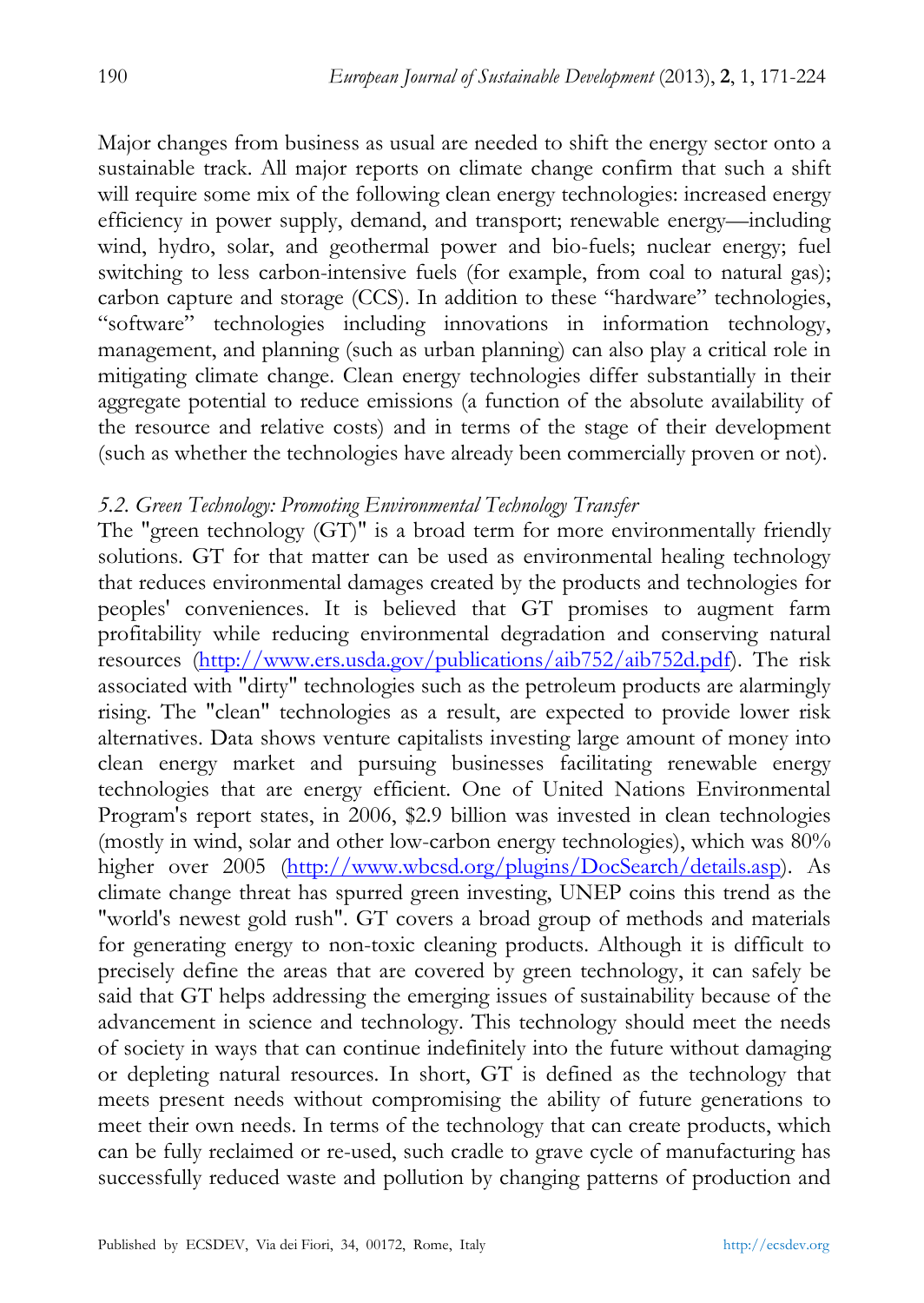consumption. The innovations in technology have aroused interest in developing alternative fuels as a new means of generating energy and energy efficiency.

## *5.3. Focus on Ecological Engineering and Eco-technologies*

New approaches must be developed and novel technological developments and engineering must function together in an integrated manner in order for social, economic and environmental benefits to be realized. Ecological engineering is an example of such an integrated approach. Ecological engineering practices can help conserve and restore the environment through the integration of engineering and ecological principles. An ecologically sound approach to engineering takes into account that nature responds systematically, continuously and cumulatively. Ecological engineering operates within the natural system rather than infringing on or overcoming it. To support such an approach, it is important to acquire knowledge and understanding about the dynamics of ecosystems and their particular vulnerabilities. Ecological engineering and related eco-technologies are dependent on the self-designing capabilities of ecosystems and nature. This focus on, and use of, biological species, communities, and ecosystems distinguishes ecological engineering and related eco-technologies from the more conventional engineering technology approaches which seldom consider integrative ecosystembased approaches. Ecological engineering involves identifying those biological systems that are most adaptable to human needs and those human needs that are most adaptable to existing ecosystems, while recognizing that it is counterproductive to eliminate or even disturb natural ecosystems unless absolutely necessary. Ecological engineering and eco-technology applications also emphasize understanding of the entire ecosystem rather than components of the system in isolation from one another. Decision support tools such as modelling and cost -benefit analysis are important, as ecosystem solutions cannot be determined by simply adding up the parts to make a whole.

# *5.4. Creation of Business Potential of Clean Technologies*

The relation between environmental policies, clean technologies and their effects on the job market is subject to recurring discussion. For a long time these subjects have been perceived as conflicting and even contradictory, with business associations continuously quoting stricter environmental legislation as the reason for reduced revenues, job cuts or the move into countries with less strict environmental legislation. However, this perception has changed due to increasing evidence that the introduction of new environmental policies can actually contribute to job-creation. In the past years, discussions in the EU policy arena have increasingly addressed, highlighted and strengthened the relation between environmental protection and the generation of employment opportunities. Results of these discussions are expressed in several treaties, strategies and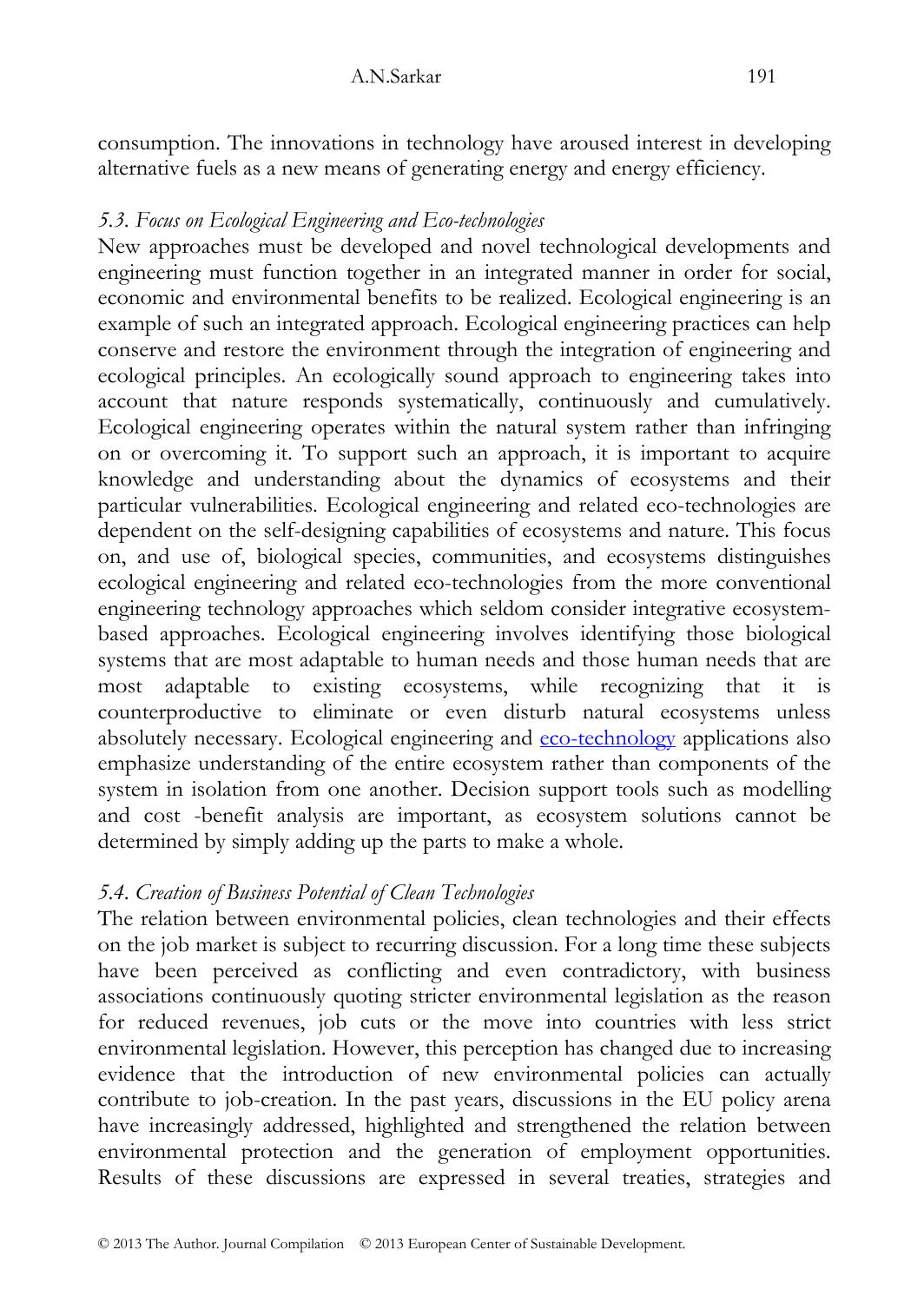initiatives, including the Amsterdam Treaty, the Lisbon Strategy, the European Sustainable Development Strategy or the European Research Programs.

For each sector the study analyses the national backgrounds within the European Union and recent policy developments on the national and European level. Building on national experiences, relevant literature and studies, brief assessments are given about the job creation potential of each sector. While it is difficult to quantify the exact implications of the use of clean technologies on employment, the analysis of all sectors shows a general trend towards positive effects. In many cases job creation was triggered by funding initiatives from national or European authorities, as is demonstrated in the case of natural resource conservation and restoration. In addition, a conducive political framework, which includes the further development of certain environmental policies as well as the according advancement of employment policy are decisive for the job creation potential of clean technologies. Yet another issue is spill-over effects to other markets: Jobs created in the environmental sector frequently trigger the creation of jobs in other, related sectors up and downstream in the supply chain. Furthermore it should be pointed out that a large number of jobs depend on an intact environment, as for example in eco-tourism and sustainable agriculture, as the success of these industries is heavily contingent on efforts to conserve and protect natural resources. Finally, the development and stronger promotion of clean technologies through environmental legislation contributes to innovation and thus to increased (eco-) efficiency and competitiveness throughout the European Union.

## **6. Eco-innovation - Case Studies on Eco-industrial Models**

Over past couple of decades, several organizations have attempted developing viable and eco-friendly business models on several demonstrative aspects of Eco-innovation. These models have been widely tested in challenging eco-systems with potential of application in real-life business environment. In many instances the associated parameters to test the eco-efficiency and systembased replicability and sustainability have also tried out with varying degrees of both success and failures. The following paragraphs illustrate some of the Ecoindustrial Business Models that have successfully demonstrated the effectiveness of eco-innovations in transforming business towards green growth with long-term sustainability.

#### *6.1. Green Business Model of Nordic Region*

The Green Business Model of Nordic Region: A Key to promote Sustainable growth, published by the Nordic Council of Ministers in October, 2010 as a '*Green Policy paper'* of the region is a sound testimony as to how a Sustainable Business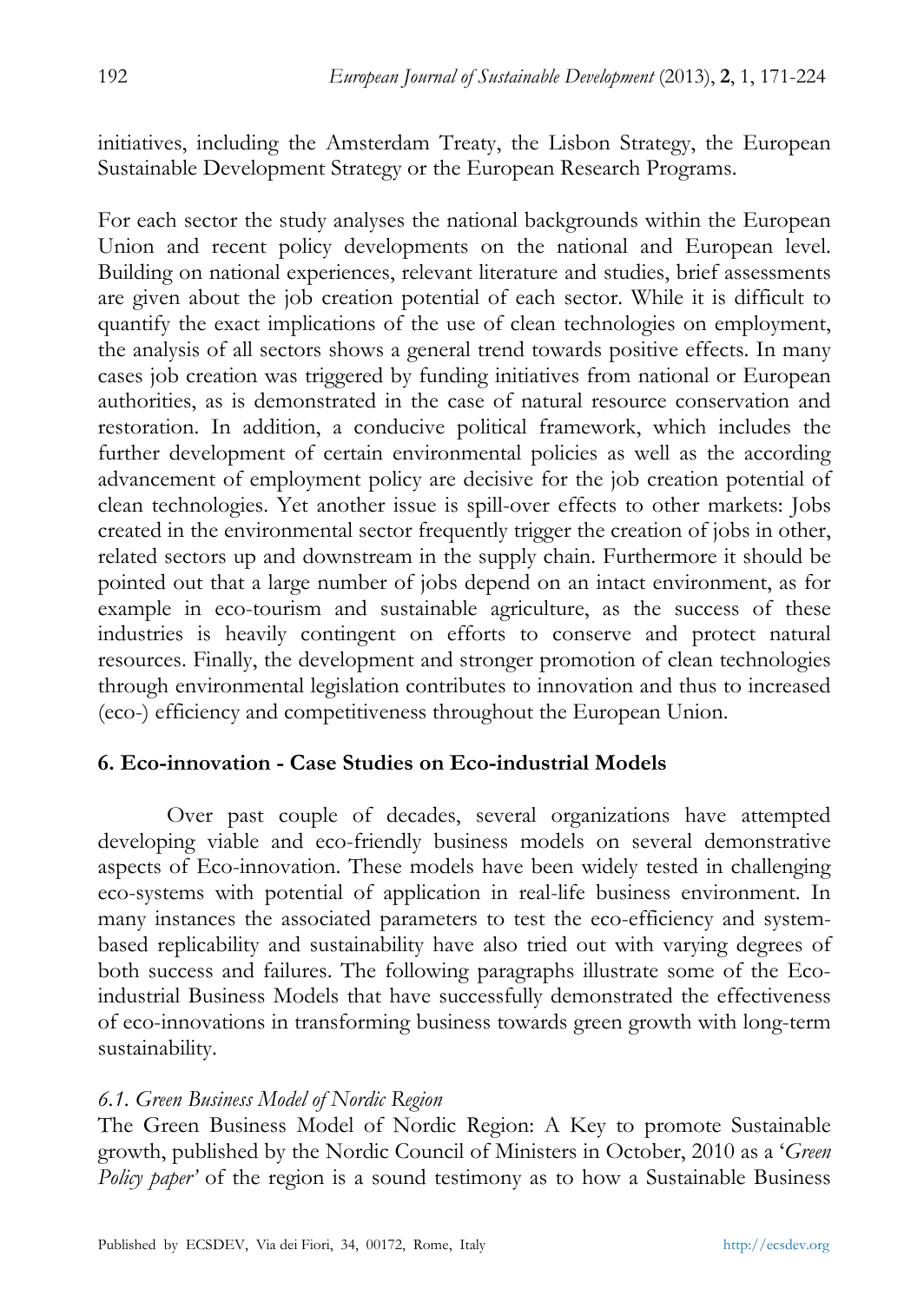Model can be developed based on the core concept of Eco-Innovation (Nordic Council of Ministers, 2010). The Nordic countries are, like so many other countries, faced with a multiple set of challenges. The current economic crisis has severely impacted the economy in the Nordic countries and the Nordic companies. There is an increasing need for a more sustainable and low-carbon development, and a need for increasing innovation and improving competitiveness. These are some of the common challenges across the Nordic countries. The concept of green business models is a way of facing these challenges. Green business models involve the creation of new types of jobs, lower environmental impacts, and they are very promising platforms for innovation. Green business models come in various sizes and shapes; however, a common denominator is that the companies applying green business models can change their core business strategy from selling products to selling service systems which includes their products. These business models are known as Product Service Systems. Product Service Systems cover business models that are developed to provide the customer with a mix of products and services that are tailored for the customer's needs.

This *Green Policy* paper has explored various types of green business models that all to a certain extent build on the service system approach in order to cast light on the economical and environmental potentials of these models across the Nordic region. The key findings are that green business models have the potential to:

•generate solid business cases and jobs on a market that is expected to grow

•lead to significant lower environmental impacts

•serve as a catalyst for innovation in search for delivering the same or better services with the use of fewer resources

•support company branding – often both for the supplier and the customer

•increase motivation

Amongst workers, which again is a key component in attracting and sustaining the brightest minds now and in the future?

•become an international stronghold in the Nordic region

The majority of companies and experts interviewed for the 'Green Paper' pinpoint that in their view the economic and environmental potential for their specific business model or area of interest in the Nordic countries is significant. Green business models are, however, not very known and well disseminated in the Nordic countries. The *Green Paper* was only achieved through an aggregated Nordic assessment. For that reason, the companies and experts call on the politicians to support the green business approach in order to fast track their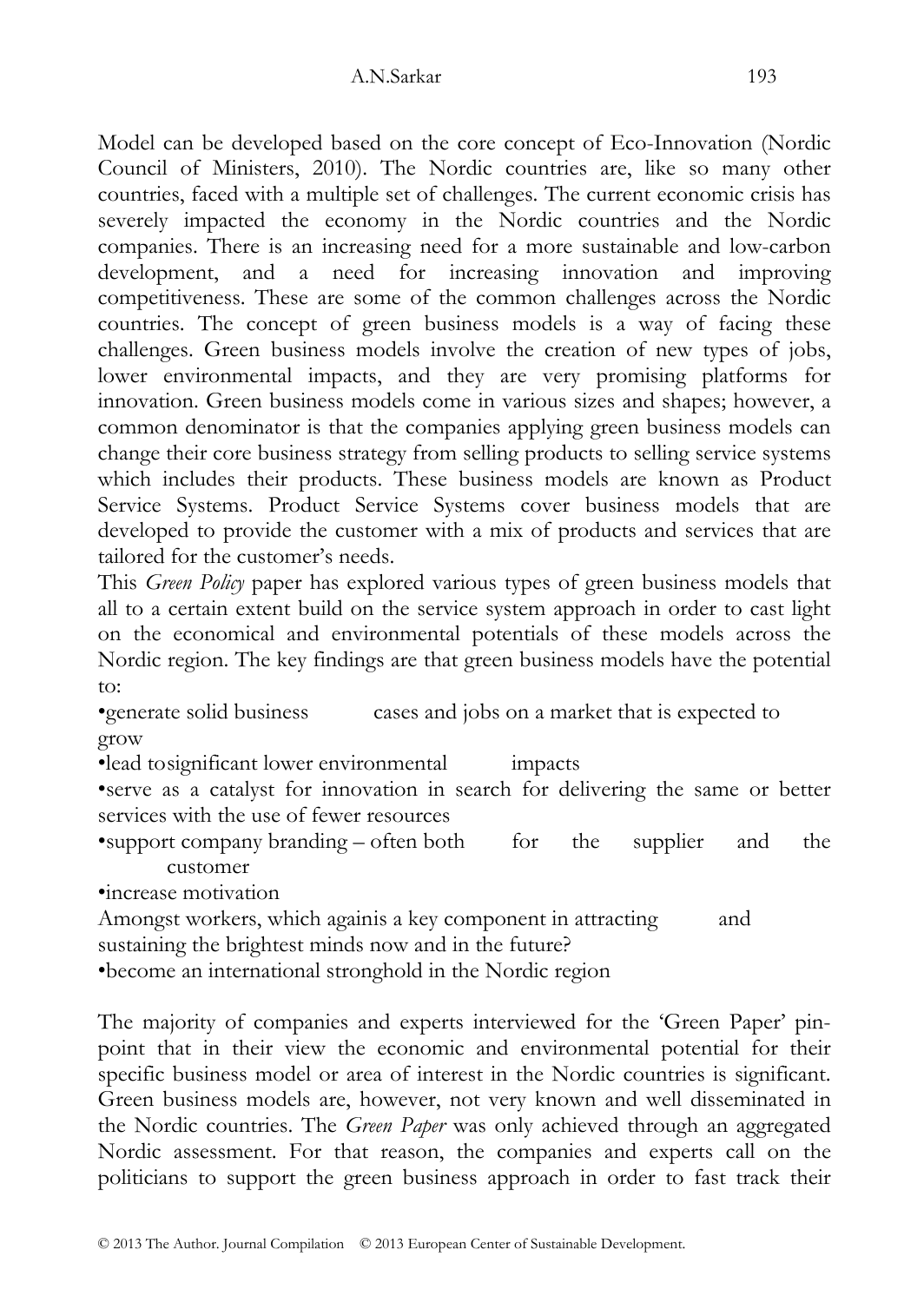dissemination in the Nordic economy. The recommendations gathered from the companies and experts fall into six major categories spanning the different green business models that this Green Paper has explored. The following key recommendations can be highlighted:

•Increase awareness through case stories, documentation of effects, demonstration projects, guides etc. about green business models and the advantages they generate. The target group should be both the public and private business community

•Support the sales position of the suppliers of green business models with

tools and arguments that clarify the potential directed at the relevant levels and access points in the customer's organization including high level management

•Promote the potential benefits and business opportunities of Green Business models for private and public financial institutions

•Promote the use of green business models in public procurement and regulation

•Develop common Nordic standard contract paradigms for green business models

Both the EU Commission and the US Environmental Protection Agency have recently undertaken respective desk studies on green business models. However, this Green Paper marks the first project which focuses on the Nordic region. The Green Paper provides a first step in identifying and describing green business models in the Nordic region and in exploring their economic and environmental potential. However, it should be underlined that the design and implementation of policies to foster and strengthen the determinants of green business models lies outside the scope of this Green Paper.

## *6.2. The Luxembourg Eco-Innovation Cluster*

Luxembourg hosts a thriving eco-innovation sector. There are numerous ecocompanies in the country, working mainly in the field of eco-construction, renewable energy, waste management, water and electro- mobility, supported by numerous public agencies and research organizations. The goal of eco-innovation is to reduce the environmental impact of processes, products and services. Luxembourg's research activities in environmental technologies focus on environmental management, life-cycle assessment, clean technologies and process engineering, environmental modelling as well as the sustainable management of aquatic and terrestrial ecosystems. The take-up of green technologies is empowered by an ambitious Government action plan, which has recently been adopted in order to stimulate the production of eco-technology products, the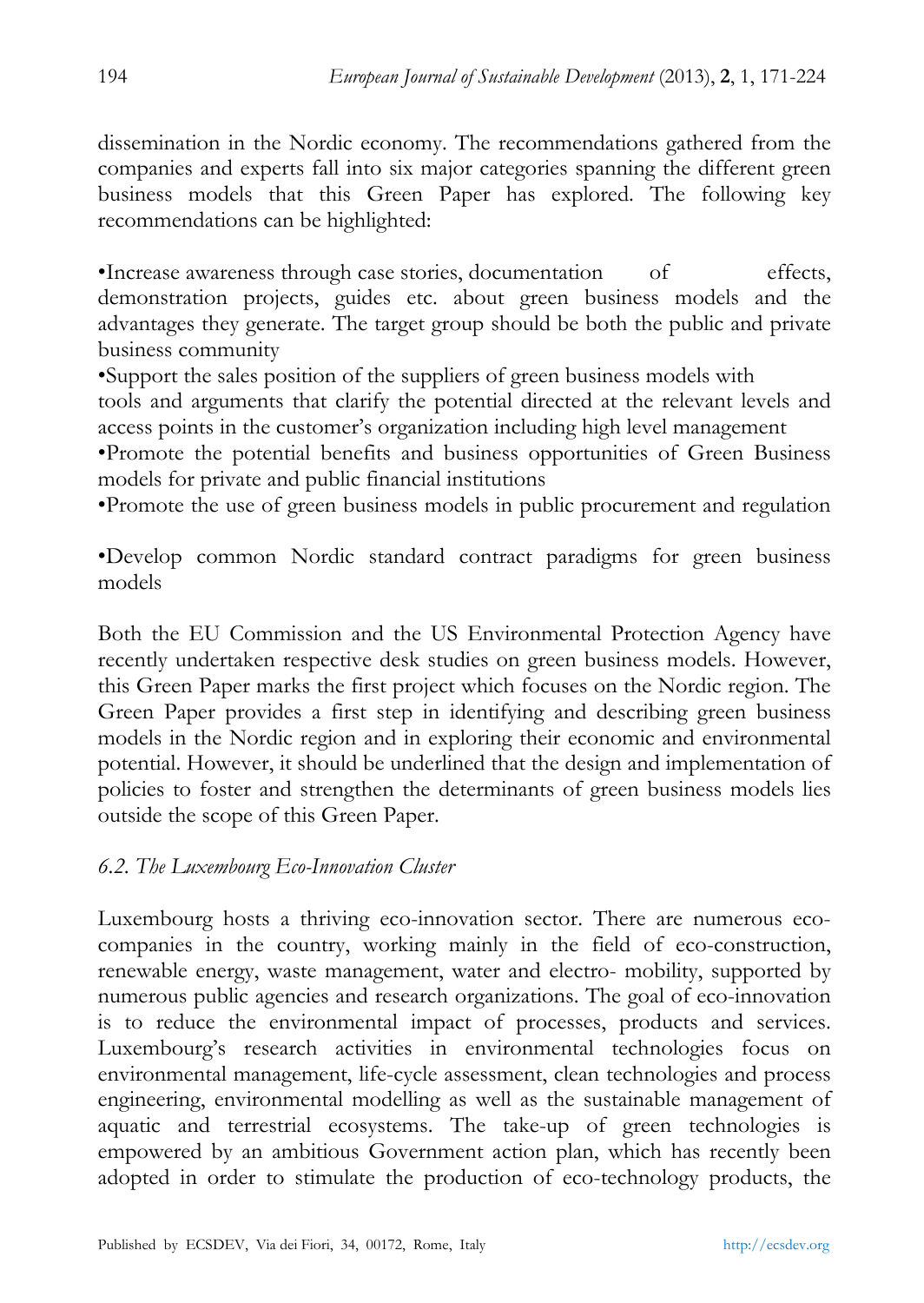management of natural resources and changes in the design and development of production and consumption systems, in order to make them cleaner and more resource efficient (eco-construction, eco-design, environmental regulations of processes, recycling materials, etc.). Another priority is to support research and development in the environmental technologies field, thereby leading to greater sustainability and economic diversification. The Luxembourg Eco-Innovation Cluster is a network that supports the various actors of the eco-innovation sector in Luxembourg with the goal of creating and developing new and sustainable business opportunities through collaborative R&D and innovation projects.

The Luxembourg Eco-Innovation Cluster comprises companies, research institutes and public organizations involved in the field of eco-technologies. Due to this unique mix of competences, the Luxembourg Eco-Innovation Cluster provides support for the development of collaborative project ideas, the identification of potential business partners and the search for suitable funding in order to empower the development of the eco-technologies sector in Luxembourg and to increase the uptake of "green technologies". The Luxembourg Eco-Innovation Cluster comprises companies, research institutes and public organizations involved in the field of eco-technologies. Due to this unique mix of competences, the Luxembourg Eco-Innovation Cluster provides support for the development of collaborative project ideas, the identification of potential business partners and the search for suitable funding in order to empower the development of the eco-technologies sector in Luxembourg and to increase the uptake of "green technologies".

## *7.3. Eco-Industrial Parks*

The concept of an eco-industrial park is a sector of industrial ecology, which draws analogies from natural ecosystems to human industrial systems. The most important viewpoints are closing the material flows and energy cascading. An ecoindustrial park is clearly defined areas where materials, energy and information exchange occur between various companies and actors. Implementing an ecoindustrial park can bring environmental, social and economic benefits. Material and energy exchanges between different actors in the area can evolve by themselves over a long period of time (e.g. Kalundborg, Denmark). On the other hand, eco-industrial parks can be intentionally planned for a totally new area or around already existing operations. An industrial park is also defined as "a large tract of land, sub-divided and developed for the use of several firms simultaneously, distinguished by its shareable infrastructure and close proximity of firms" (Peddle, 1993). Types and synonyms of industrial parks include industrial estates, industrial districts, export processing zones, industrial clusters, business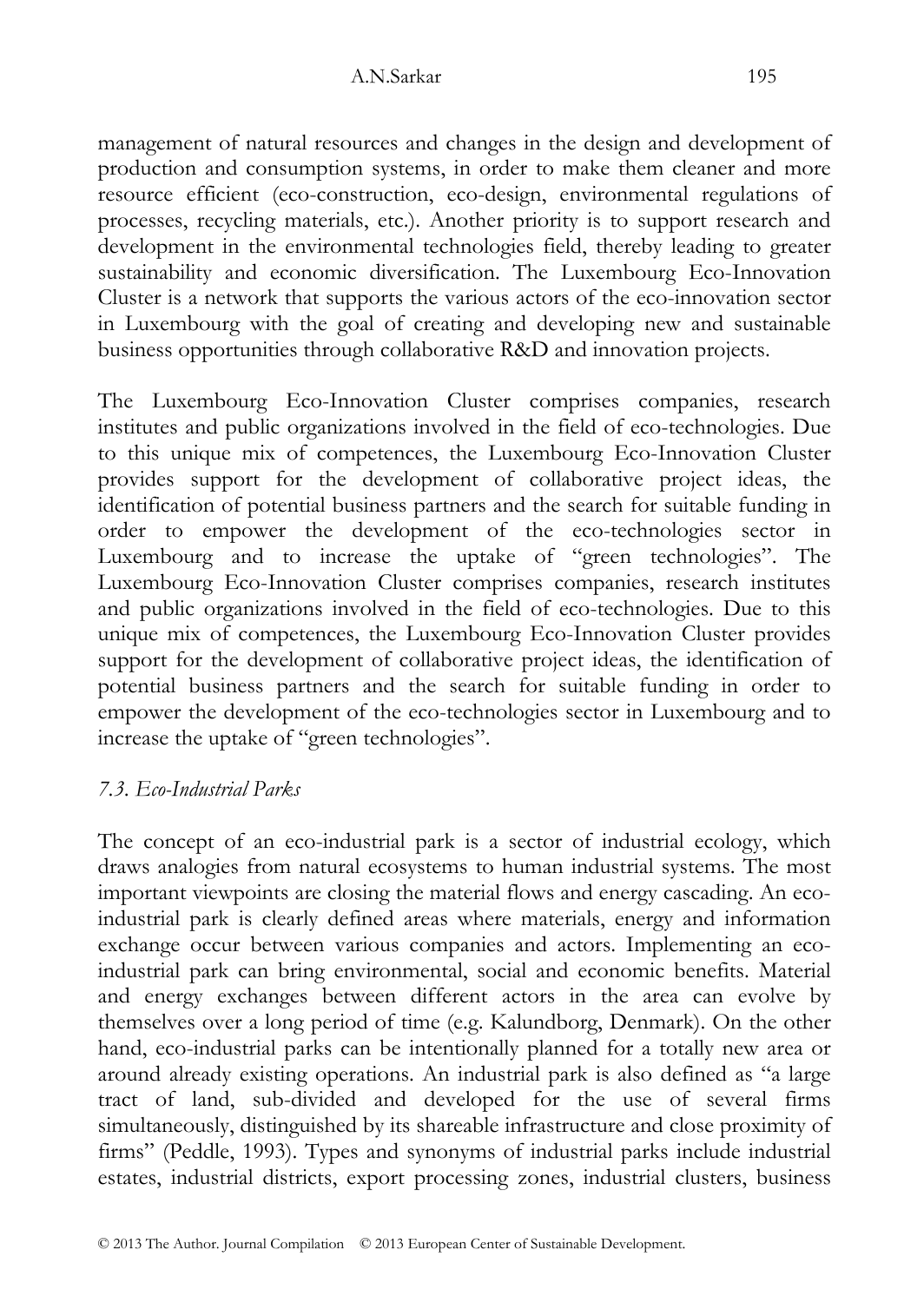parks, office parks, science and research parks, and bio-technology parks. In 1995, Coˆte´ and Hall (1995) proposed this definition: "An eco-industrial park is an industrial system which conserves natural and economic resources; reduces production, material, energy, insurance and treatments costs and liabilities; improves operating efficiency, quality, worker health and public image; and provides opportunities for income generation from use and sale of wasted materials". Yet another definition was put forward by Lowe *et al*. (1995): "An ecoindustrial park is a community of manufacturing and service businesses seeking enhanced environmental and economic performance through collaboration in managing environmental and resources issues including energy, water and materials. By working together, the community of businesses seeks a collective benefit that is greater than the sum of the individual benefits each company would have realized if it optimized its individual interests".

An excellent definition for eco-industrial park has been developed in the USA through the President's Council on Sustainable Development (PCSD): "A community of business that co-operate with each other and with the local community to efficiently share resources (information, materials, water, energy, infrastructure and natural habitat), leading to economic gains, gains in the environmental quality and equitable enhancement of human resources for the business and local community. In twelve years the Eco-industrial Park (EIP) has evolved from a visionary concept to hundreds of projects seeking to implement the concept around the world. This rapid dissemination has naturally led to differing understandings of what the term means. On the one hand, the US-EPA, the US President's Commission on Sustainable Development, a Handbook this author produced for Asian Development Bank and a number of major universities has tended to agree on a basic broad systems definition. In China the State EPA has identified the EIP as one of the important tools for realizing the Circular Economy. However, many specific pilot project plans have focused on company exchanges or "eco-chains" rather than using the full systems definition. Benefits of eco-innovation parks Industrial parks plays a central role in natural resource consumption and environmental issues for every country analyzed in this survey. Industrial parks can have major consequences for the system as a whole, impacting several material/energy flows.

#### *7.4. Eco- Industrial Clusters and Zero Emissions Effort*

The term "industrial cluster" refers to more generalized, geographically neutral efforts that seek to develop the "industrial symbiosis" concept. Industrial clustering involves physical exchange of materials, energy, water and by-products (Mihashi, 1998). Clustering or symbiosis can take place "within a facility or firm, among firms co-located in a defined eco-industrial park, among local firms that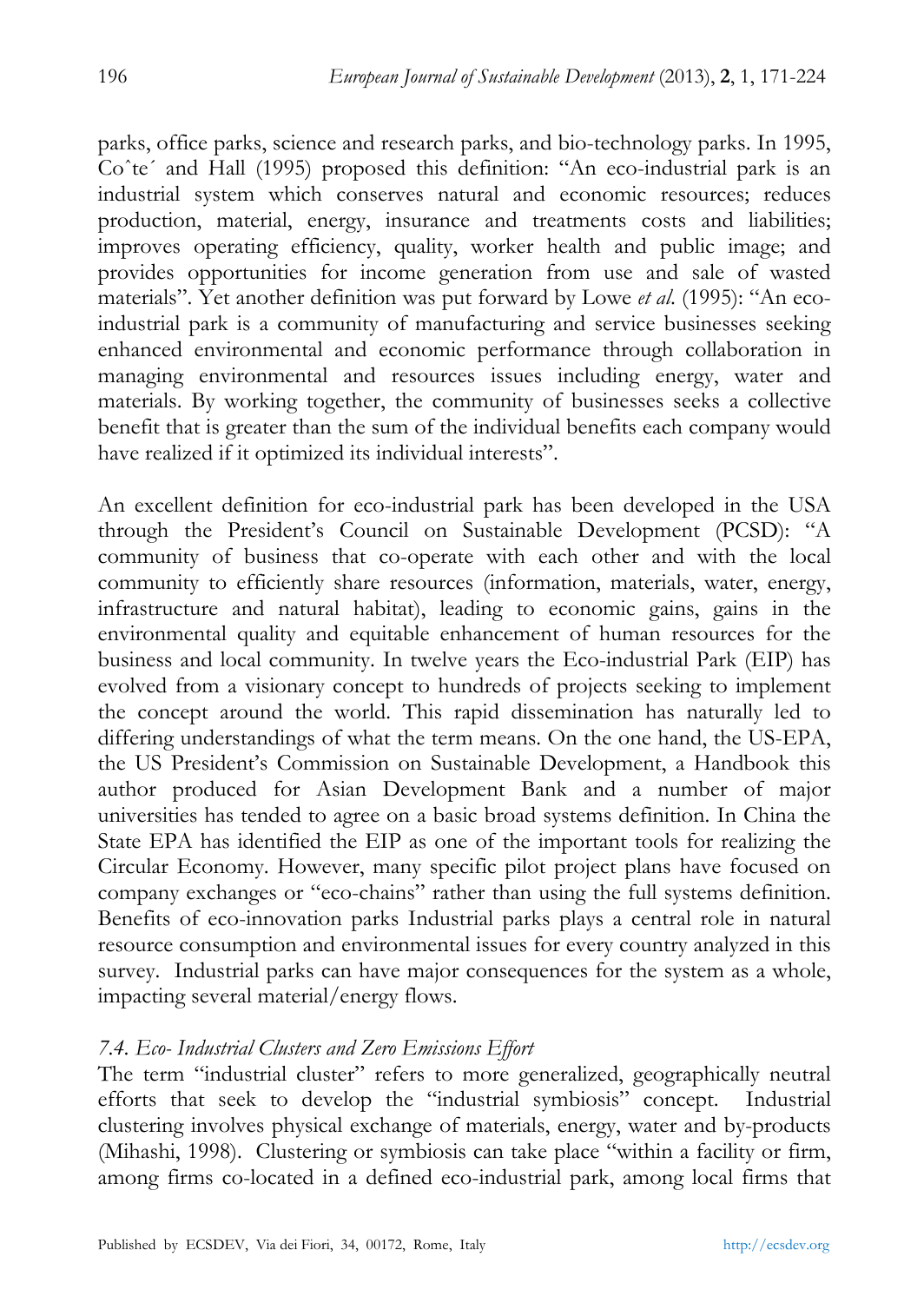are not co-located, or among firms organized "virtually" across a broader region" (Chertow, 1999). The ZERI foundation provides the following definition of zero emissions: "Zero Emissions envisages all industrial inputs being used in the final products or converted into value-added inputs for other industries or processes. In this way, industries will reorganize into "clusters" such that each industry's waste by-products are fully matched with others' input requirements, and the integrated whole produces no waste of any kind" (http://www.zeri.org/theory.htm). In Japan, this concept has often been used analogously with the widely accepted concept of Zero Defects (Total Quality Management) and Zero Inventory (Just in Time Production), which helps explain its popularity and prevalence as a concept. Although zero emissions is sometimes perceived as a special arrangement in Japan, it is a conceptual tool for the development of industrial symbiosis that can take place within a firm (reuse and recycle) or as a regional and inter-regional by-product exchange arrangement. Most of the zero emissions efforts in Japan are no different from the attempt to promote symbiotic linkage with the ultimate goal of zero waste. Often, zero emissions can be found in an industrial cluster with an anchor industry such as a beer brewery or electronics appliance plant. Yet, it is still worthwhile to examine these projects, considering their popularity and increasing number. For instance, 38 plants belonging to five beer and alcoholic beverage companies achieved zero waste by 1999, and 10 companies are on their way to accomplish zero waste in the near future.

## **7.0. Eco-Industry's Business Potential for Job creation**

The green industry focuses on making a profit while having a negligible (or even a beneficial) impact on the environment. Leaders make sustainability a key consideration in decision-making throughout the organization as they work to minimize both use and production of harmful chemicals, excess materials, and waste byproducts in the delivery of their goods and services. Recognizing the importance of our planet's dwindling natural resources, the green industry seeks to meet the demands of today without compromising the needs of tomorrow. It is difficult exactly to define the "eco-industry", and therefore also its growth and export potential.The environmental industry comprises firms which provide goods and services for both environmental protection and resources management (e.g. waste recycling, renewable energy supply and water supply). Eco-industries have been defined according to the definition contained in "The Environmental Goods and Services Industry – Manual for Data Collection and Analysis" (OECD/Eurostat, 2005). This defines eco-industries as: "*Activities which produce goods and services to measure, prevent, limit, minimize or correct environmental damage to water, air and soil, as well as problems related to waste, noise and eco-systems. This includes cleaner*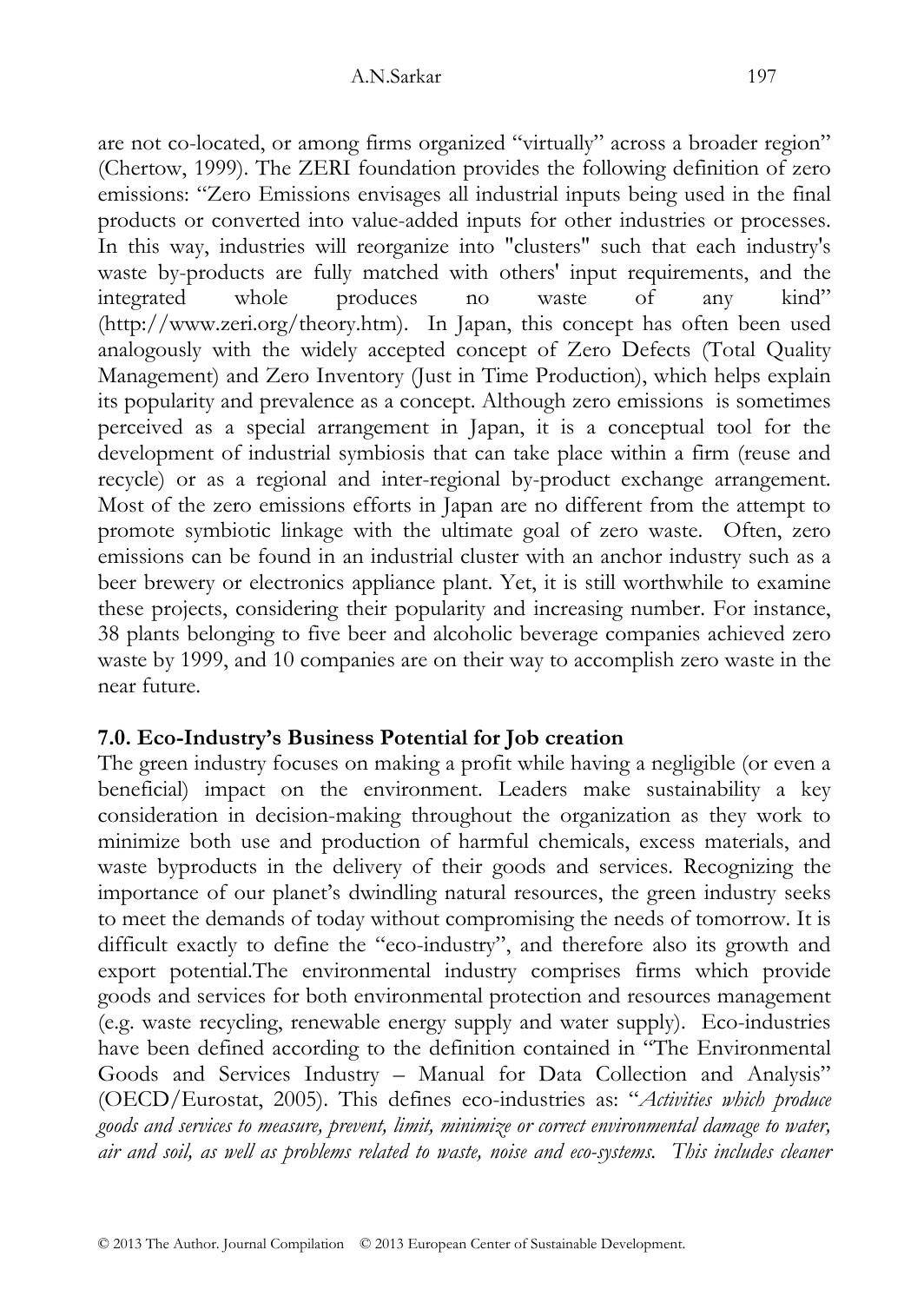*technologies, products and services that reduce environmental risk and minimize pollution and resource use".*

A recent EU study has made estimation on the situation in the EU-15 and the Candidate Countries (ECOTEC, 20002 a &b). The report says that EU ecoindustries is a strong and diverse export sector, and is major global player alongside the USA and Japan. The global eco-industry market is estimated at around 550 Bn euros in 1999. This means the EU has approximately one third of the overall market (183 Bn euros), equal to the USA. The Japanese market is estimated to be worth about 84 Bn euros. The Canadian market is the next most significant at 36 Bn Euros. The overall turn-Over (Million Euros) of the Eco-Industries in EU Region during 1999 is given in Table 4.

Table 4: Turn-Over (Million Euros) of Eco-Industries in EU Region, 1999 Scenario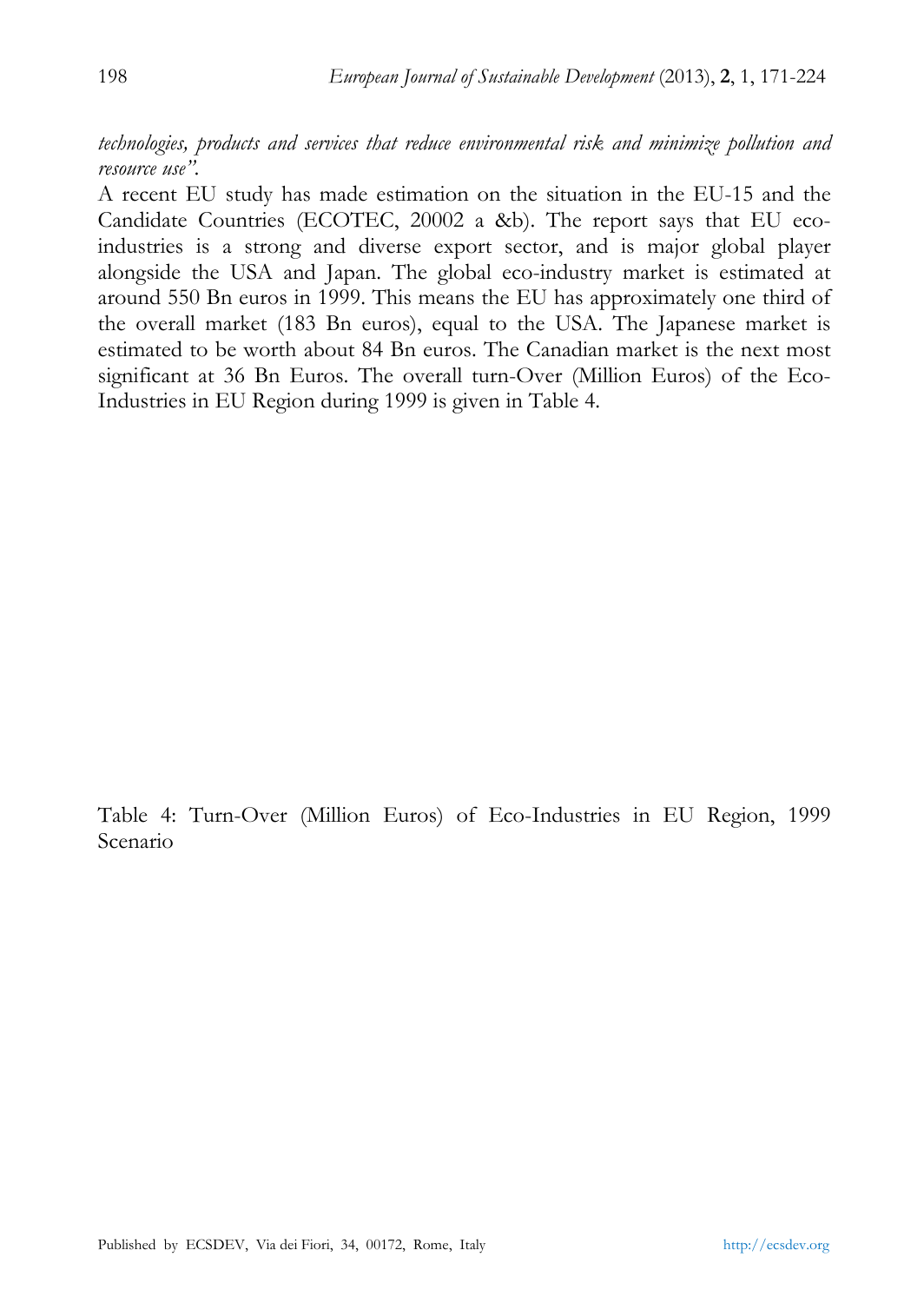| <b>Country</b> | <b>Pollution</b><br>Management | $\frac{0}{0}$  | <b>Resources</b><br><b>Management</b> | $\frac{0}{0}$  | <b>Total</b><br><b>Turnover</b> | $\frac{0}{0}$  |
|----------------|--------------------------------|----------------|---------------------------------------|----------------|---------------------------------|----------------|
| Austria        | 8,270                          | 7              | 620                                   |                | 8,900                           | 5              |
| Belgium        | 2,400                          | $\overline{2}$ | 2,380                                 | $\overline{4}$ | 4,770                           | $\overline{3}$ |
| Denmark        | 5,400                          | $\overline{4}$ | 1,220                                 | $\overline{2}$ | 6,630                           | 4              |
| Finland        | 1,790                          | 1              | 310                                   |                | 2,100                           |                |
| France         | 22,330                         | 18             | 15,660                                | 28             | 37,990                          | 21             |
| Germany        | 41,190                         | 32             | 15,510                                | 28             | 56,710                          | 31             |
| Greece         | 1,040                          |                | 850                                   | $\overline{2}$ | 1,900                           |                |
| Ireland        | 530                            | 0.4            | 250                                   | 0.5            | 790                             | 0.4            |
| Italy          | 10,700                         | 8              | 5,280                                 | 9              | 15,980                          | 9              |
| Luxembourg     | 160                            | 0.1            | 110                                   | 0.2            | 280                             | 0.2            |
| Netherlands    | 7,170                          | 6              | 2,440                                 | 4              | 9,610                           | 5              |
| Portugal       | 920                            |                | 830                                   |                | 1,750                           |                |
| Spain          | 5,530                          | 4              | 2,510                                 | 4              | 8,030                           | $\overline{4}$ |
| Sweden         | 2,620                          | $\overline{2}$ | 690                                   |                | 3,310                           | $\overline{2}$ |
| <b>UK</b>      | 17,090                         | 13             | 7,390                                 | 13             | 24,470                          | 13             |
| $EU-15$        | 127,140                        | 100            | 56,070                                | <b>100</b>     | 183,220                         | 100            |

Source: ECOTEC (2002a)

North America remains the EU's biggest export market and has shown significant growth, while the Candidate Countries are becoming increasingly important export markets, in particular for EU Member States with close historical trading relationships to that region. The favoured method of EU company penetration into this market is through setting up a joint venture with domestic companies. EU companies are amongst the world leaders in developing new renewable energy technologies, both for domestic markets and worldwide. The strong and expanding domestic markets provide the basis for many EU companies to be active in worldwide markets. For example, the EU is the largest market for wind energy developments, with 75% of the total world installed capacity of 18.5 GW.

According to the ECOTEC study (2202a), direct employment in the EU in ecoindustries amounts to over 2 million (FTE) jobs in 1999. Employment levels for the wider environmental industry sector are significantly larger than the core ecoindustry (i.e. pollution management) definitions used in the past. A high-end estimate of environmental employment is around 4 million jobs, using various procedures to give more realistic coverage and including the use of 'multipliers', which try to build in the indirect effects of environmental expenditure (ECOTEC, 2002a). Environmental sector employment accounts for on average 1.3% of total paid employment in the EU-15, although it is higher in some countries (e.g. Austria, Denmark, and France). For every 1 Bn euro of investment in environmental goods and services there is another 1.6 Bn euro generated in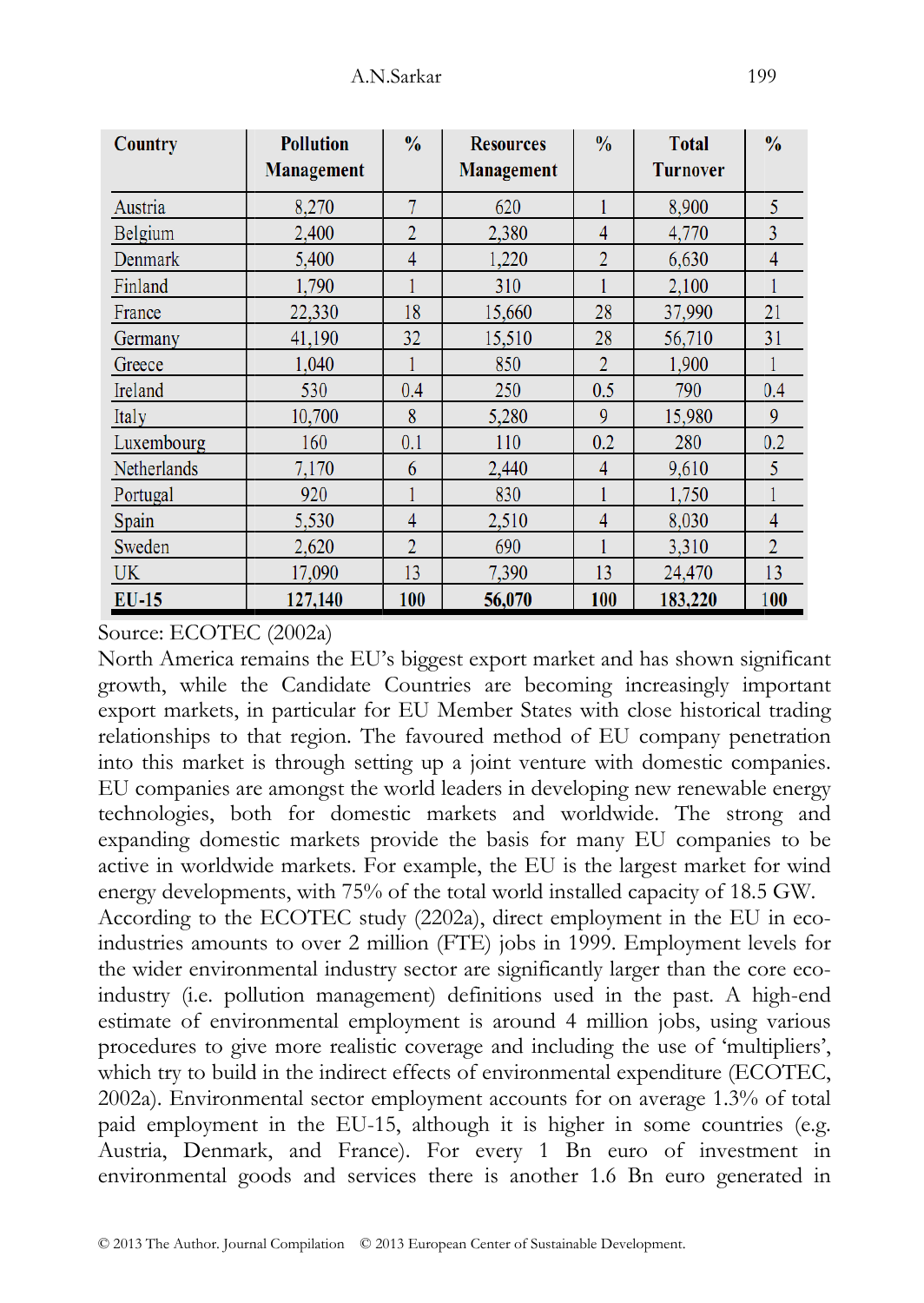operating expenditure and the generation of 30,000 direct jobs (ECOTEC, 2002b). According to a study by the Swiss Federal Statistical Office, Switzerland employed approximately 50'000 people in the eco-industrial sector in 1998, equivalent to approximately 1, 3% of all employees that year. This figure comprises 15'000 employees in fully eco-industrial activities and 35'000 employees in partially eco-industrial activities. In the fully eco-industrial sector, 77% of the employees were active in sewage purification, waste disposal and other disposal and 20% and 3% respectively in the areas of recovery and preparation for recycling and wholesale of scrap and waste material. Of the employees in the fully eco-industrial sectors, 6% were women and 94% men, of which only 53% of the women and 92% of the men were employed on a full-time basis.

A study by GHK, IEEP and Cambridge Econometrics (2007) on 'Links between the environment, economy and jobs', looked not just at the direct jobs captured in the eco-industry concept, but also used multiplier effects to calculate the 'indirect' jobs created and jobs dependent on a good environment within for example ecotourism and organic farming. According to the these studies, the eco-industry "produces" goods and services to measure, prevent, limit, minimize or correct environmental damage to water, air and soil, as well as problems related to waste, noise and eco-systems. This includes technologies, products and services that reduce environmental risk and minimize pollution and resources. The sectors fall into two general categories, pollution management and resource management. The update of the GHK study shows how a broader definition of jobs related to the environment increases the numbers. If one uses the broader definition, some 19 million jobs in Europe are related to the environment which represents some 5% of the total working population (2010 figures).

Green industries currently account for a 15% share (approx. USD 430 billion) of the world's economic stimulus packages. In the midst of the crisis, Germany has injected some EUR 80 billion into the economy, about 13% of which is set aside for climate and environmental protection activities. Compared to the international community, that is a fairly modest sum. South Korea, for example, plans to pump around USD 36 billion – fully  $80\%$  of its overall stimulus package – into energy efficiency, renewable energy and water pollution control over the next four years. In absolute terms, China is spending most (in the context of economic stimulus) to protect the environment and the climate: more than USD 220 billion – twice as much as the USA. As early as 2013, the market for environmental technologies including renewable energy should be worth USD 1 trillion in the People's Republic. The true extent of such potential is revealed by a study commissioned by the US chambers of foreign trade. In collaboration with Roland Berger Strategy Consultants, they asked 300 companies in the US green-tech industry – including the US subsidiaries of a number of German firms – about their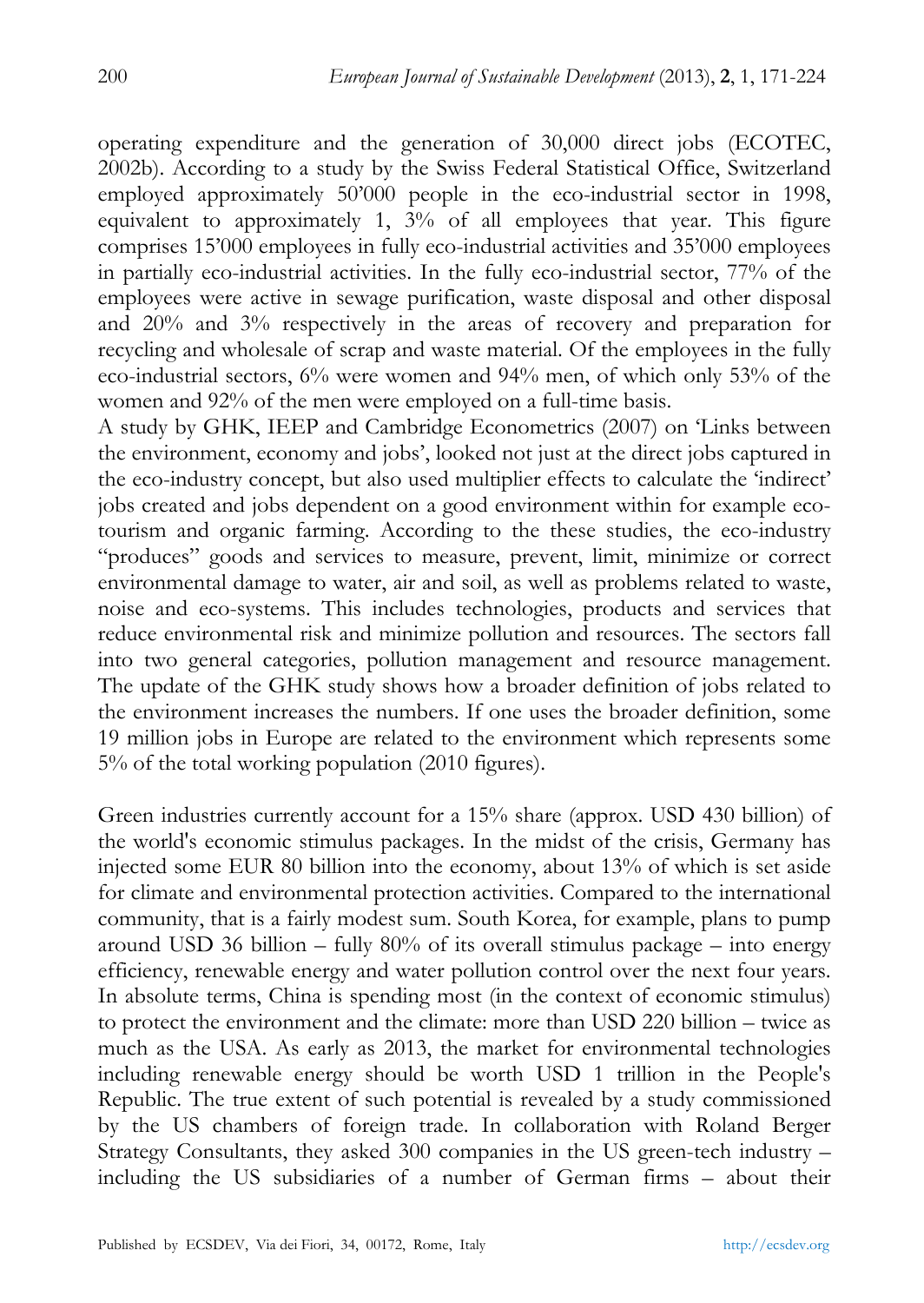expectations for the future. Some 34% of the US companies said that they expect their revenues to grow by more than 10% within the next year and by a further 51% in the next five years. The mood among the subsidiaries of German firms in the USA was even more upbeat: 38% expect at least 10% higher revenues in the next year and a further 60% increase over the next five years. The labor market will also benefit: fully 87% of companies in the study plan to quickly create new jobs.

# **8. Entrepreneurship and Eco-Innovation**

Green-technology entrepreneurs using new paradigms are creating radical and disruptive vehicle eco-innovations. This aspect focuses on green-technology entrepreneurs and how their innovations, largely based on new computer, electronic and battery competencies, are challenging large legacy automobile manufacturers' traditional competencies. Dramatic external environment shifts produced market discontinuities and opportunities for multiple green-technology new venture entrepreneurs to emerge from outside the vehicle industry, spurring legacy corporation green technologies. Six critical external environmental determinants are facilitating new eco-technology innovations: three push determinants—technology, U.S. federal government and U.S. state/local government; and three pull determinants—demonstrated corporate entrepreneurial success, market and plug-in hybrid and electric infrastructure. Finally, this paper highlights that entrepreneurial ventures often incorporate multiple strategic alliance types in their initial stages and path-dependent growth strategies. Tesla Motors, Inc., with its introduction of a radical and potentially disruptive green technology, best illustrates the use of strategic partnerships by new venture green-technology entrepreneurs.

Schumpeter (1911) linked entrepreneurship and innovation concepts by adding innovation as one of the central dimensions of entrepreneurship. Entrepreneurs were seen as creating new products, processes, markets, factor and organization innovations, as well as playing a key role in overall economic development. Entrepreneurship also has been viewed as the ability to see opportunities in the market earlier than others, often by focusing on "gap-filling" opportunities (Leibenstein, 1968). Shane and Venkataraman (2000) also conceptualize entrepreneurship as involving "the nexus of two phenomena: the presence of lucrative opportunities and the presence of enterprising individuals." Entrepreneurial innovation and opportunity-seeking often focus on disruptive or radical innovations that challenge dominant firms.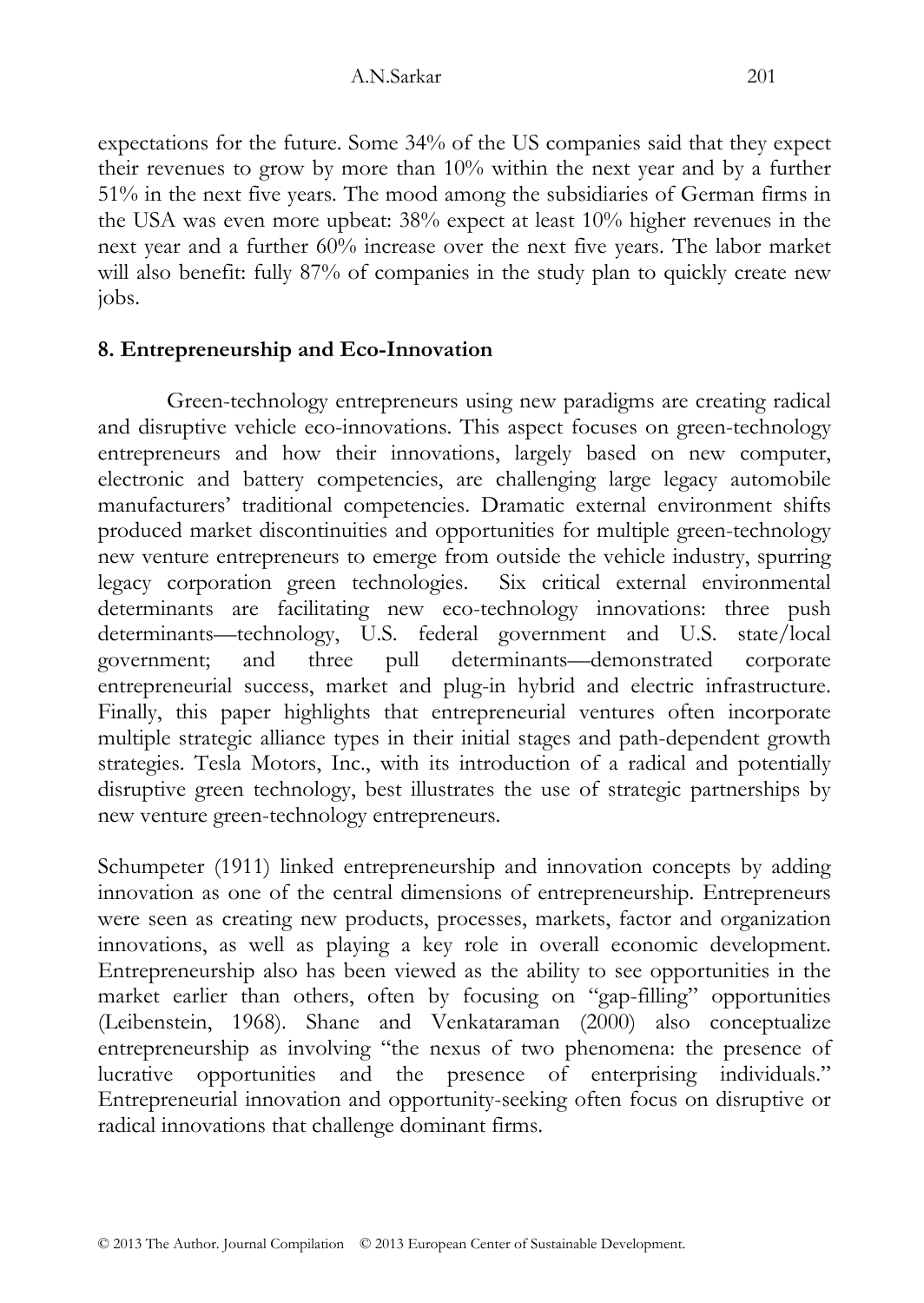Corporate entrepreneurship is seen as critical for existing corporations to successfully create, develop and execute new ventures that renew their product and technology portfolios as their existing products age and markets mature (Lumpkin and Dress, 2001 & 2004; Lumpkin and Lichtenstein**,** 2005; Luchsinger and Bagby, 1987,). Corporate entrepreneurship has also been labeled as "intrapreneuring" (Pinchot, 1985) or "entrepreneurship," where existing corporations build new innovative businesses from within using an entrepreneurial approach. Existing corporations, including many large legacy automobile manufacturers, face multiple challenges in adopting corporate entrepreneurship or an entrepreneurial orientation. New corporate ventures tend to be located at the edges or within the seams between existing businesses, require different business and financial models and require very different cultures (Garvin and Levesque, 2006). Miller (1983) presented three dimensions for building successful corporate entrepreneurship — innovativeness, risk-taking and proactiveness — and Dess and Lumpkin (2005) in their "entrepreneurial orientation" framework added two additional dimensions — competitive aggressiveness and autonomy. Dess and Lumpkin's (2005) framework for effective corporate entrepreneurship provides insights into the critical role of green-technology vehicle corporate entrepreneurship within larger legacy corporations. The entrepreneurial orientation framework is useful in suggesting how Toyota's green-technology corporate entrepreneurship served Toyota well and acted as another significant catalyst for the emergence of new start-up greentechnology vehicle entrepreneurial ventures.

## *8.1. Green-Technology & Entrepreneurship Strategic Alliances – Pathways to Green Growth*

Since the seventies, the number of inter-organizational alliances (e.g., joint ventures, R&D collaborations, co-marketing agreements) has increased exponentially. More and more, firms tend to call on external partners to meet the increasing uncertainty in the (inter) national business world, resulting in a growing pressure on margins, higher quality standards, advanced customer demands and fast changes in technological developments. The use of collaboration has become particularly acute in capital- and knowledge-intensive business sectors. Product and technological complexity, and the shortening of the innovation cycles have made companies increasingly dependent on external parties in their product development, leading to the so-called open innovation model (Chesbrough, 2002, 2003). Entrepreneurial alliances, which in the present case include greentechnology entrepreneurial alliances, are significant and "play central roles in new models of competition, innovation and organization" (Reuer, Ariño and Olk, 2011). Firms increasingly use collaborative paradigms that look beyond their own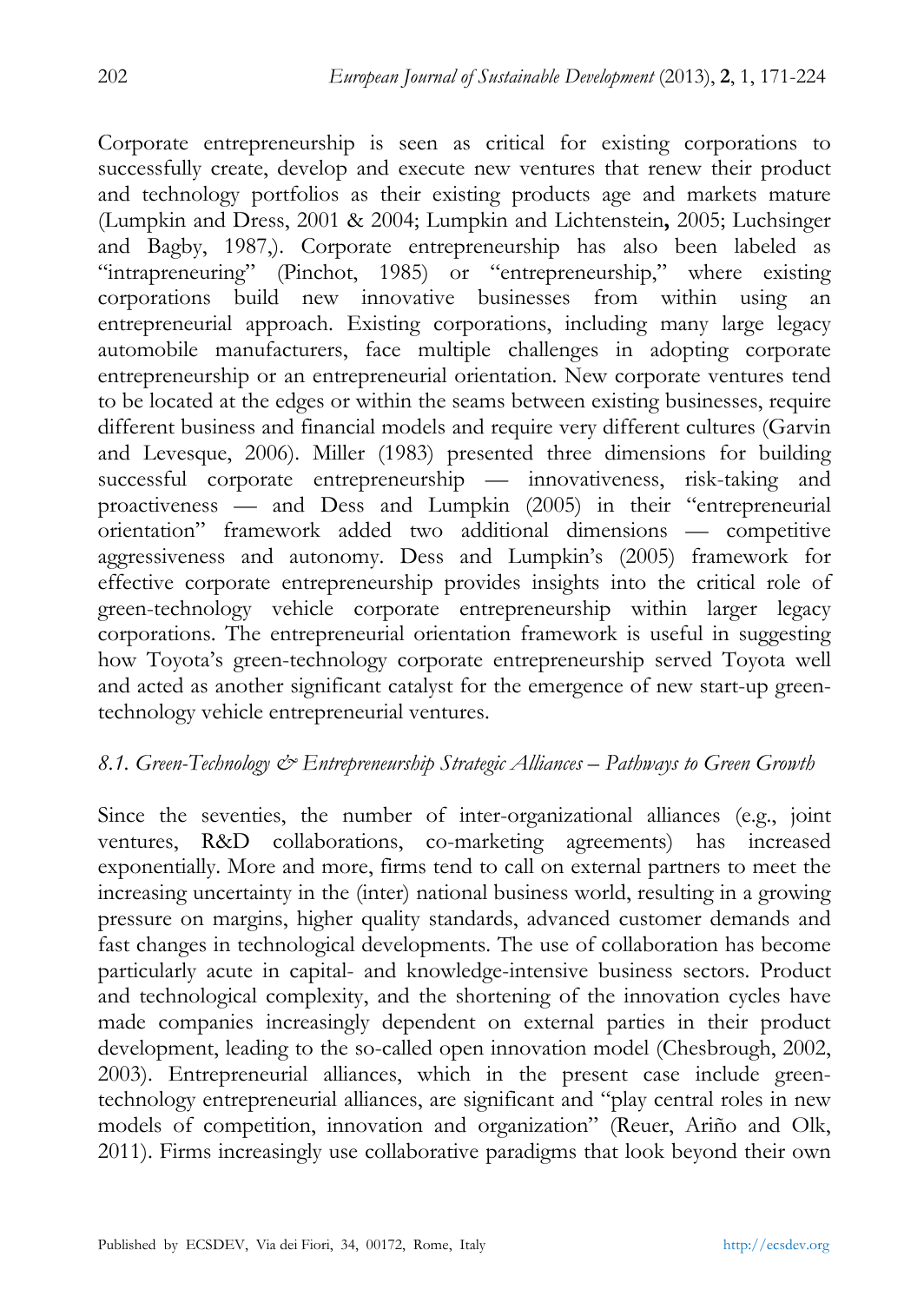boundaries to identify, develop and maintain sustainable competitive advantage and to develop sophisticated, effective and flexible strategies.

Strategic alliances have increased in number and importance and are now a core strategic offensive and/or defensive competitive element in many U.S. and E.U. industries, including green-technology entrepreneurial firms (Das and Teng, 2000, 2002; Beaume and Midler, 2009). Strategic alliances and networks of alliances are modifying the competitive paradigm, from firm-to-firm competition to alliancebased network-to-network competition, in many U.S. and international markets. The growth in alliance-based innovation and competition is exemplified by the green-technology vehicle market, especially the new green-technology entrepreneurial entrants (Beaume and Midler, 2009). By fundamentally shifting the customer value proposition, these disruptive technology innovations can significantly impact the competitive advantages of a single firm (Aggeri, Elmquist and Pohl, 2009). Examples of technology shifting products from multiple industries are hybrid vehicles and plug-in hybrid/electric vehicles; online travel auctions, media and publishing delivery, banking and investing; mobile smart phones; digital television; Apple's iPod, iPhone and iPad; RIM's Blackberry; pharmaceutical advances, etc.

New green-technology ventures suffer from many of the same challenges as other entrepreneurial ventures due to their "liability of newness." This "liability of newness" might take the form of a lack of resources and all the required competencies; potential lack of all needed technologies; frequent lack of proven markets; and potential lack of legitimacy, access or relationships with key stakeholder groups; such as suppliers, customers, financial institutions, etc. (Reuer, Ariño and Olk, 2011). Entrepreneurial new venture green-technology firms, as well as corporate entrepreneurial green-technology ventures, frequently have substantial funding challenges moving from development to full-scale production. Some entrepreneurial green-technology companies operate in multiple industry segments. In addition, there are numerous other entrepreneurial new ventures as well as large companies that are also active in the various industry segments.

## **9. Economic Impact Assessment of Eco-Innovation**

From a methodological point of view, evaluation processes can benefit from a combined use of quantitative and qualitative indicators that can monitor and assess the progress of the project, its compliance with initially designed objectives and its impacts on various levels, ranging from the people involved in the project to the broad socioeconomic environment at regional, national and even European levels. For example, quantitative evaluation methods combined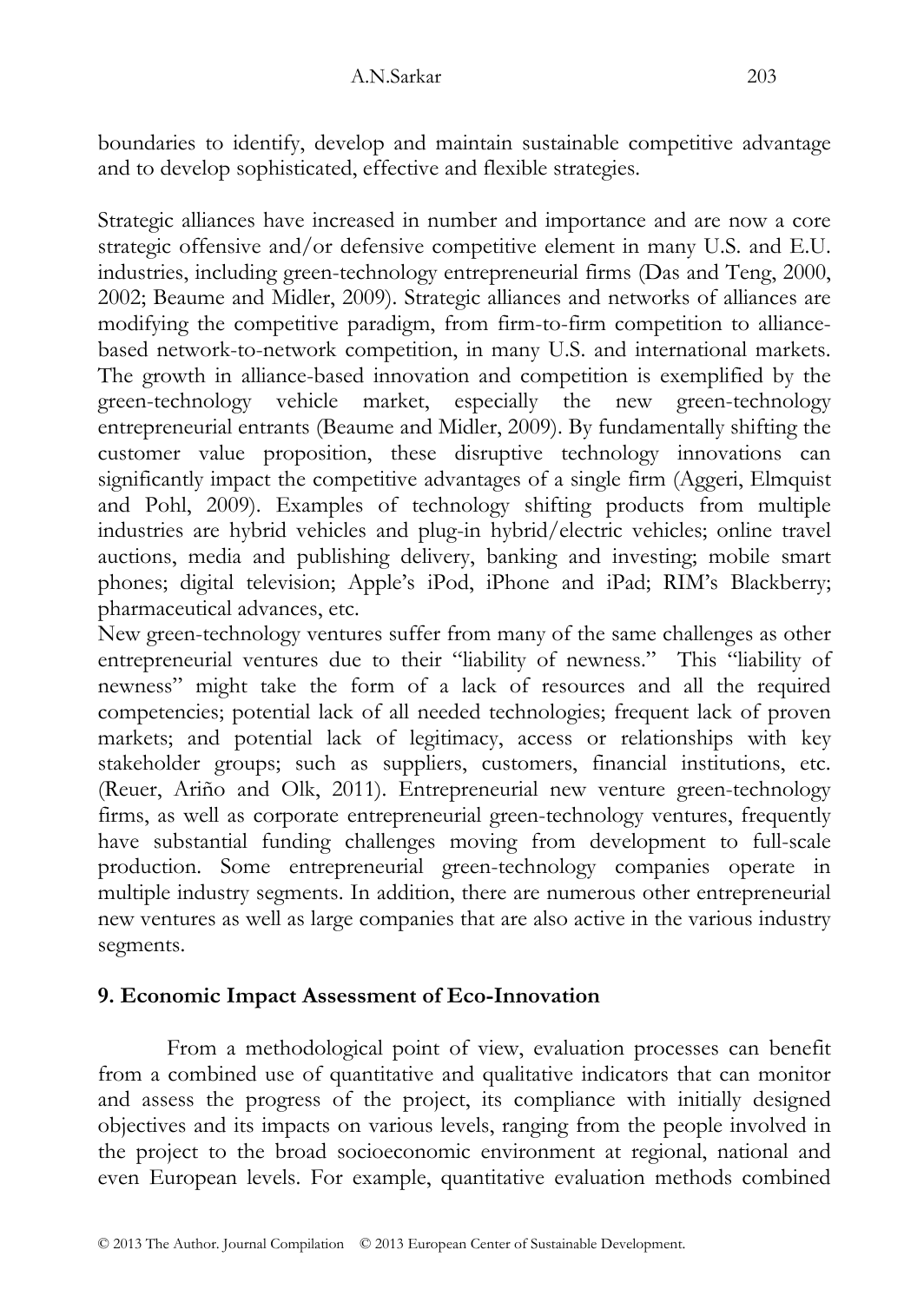with performance indicators make it possible to capture the dynamics involved in science and technology (S&T), which provides good estimates of the outputs and impacts of public intervention. Policy makers could make use of these impact estimates to legitimize and support policy intervention. Qualitative evaluation methods offer more detailed insights on the multiple effects of policy intervention, which might help improving the processes and instruments of S&T policies (European Commission, 2002). The somewhat broadly defined term "eco-innovation" conceals the possible target conflicts and key issues that have to weighed up and considered in connection with the "responsible use of natural resources".

The European Commission also fails to explain both why eco-innovations should be given more support than other innovations (e.g. the health sector) and why exactly it thinks eco-innovations are being marketed too slowly. The task of politics is to design the framework conditions allowing for innovation activities in companies. In the EU, not all Member States are equally successful in doing so, as can be seen in the statistics for patent registration. In 2009, an average of 119 patents per 1 million inhabitants was registered with the European patent registry. In Germany there were about 295 patents and in Sweden there were even 332, whereas it was only 2 in Romania and about 1 in Bulgaria. An innovation-friendly environment is good for the business location Europe. A high political impact on the form of innovation activities increases the quality of the business location for the companies of those sectors which are in line with the political criteria; that of others is reduced, since they too must pay the price of increased public expenses through taxes.

## *9.1. Legal Assessment Competency*

The EU may adopt measures to protect the environment and for a rational use of natural resources (Art. 191 (1) TFEU). Moreover, it may contribute to innovation research and technological development, whereby it may only act in a supportive manner regarding national measures (Art. 173 (3) in conjunction with Art. 2 (5) and Art. 6 TFEU). The currently foreseeable eco-innovation plans by the Commission do not exceed these limits. Where the targets of measures cannot be achieved by Member States but need e.g. EU-wide coordination, EU action might be in line with the principle of subsidiarity (Art. 5 (3) TEC). The Commission's definition of the term "eco-innovation" conceals the key target conflicts and issues that have to be considered for the "responsible use" of natural resources. The Commission fails to explain both why it thinks eco-innovation is being marketed too slowly and why eco-innovation should be given more support than other forms of innovation. As the impact of innovation is hardly foreseeable, it is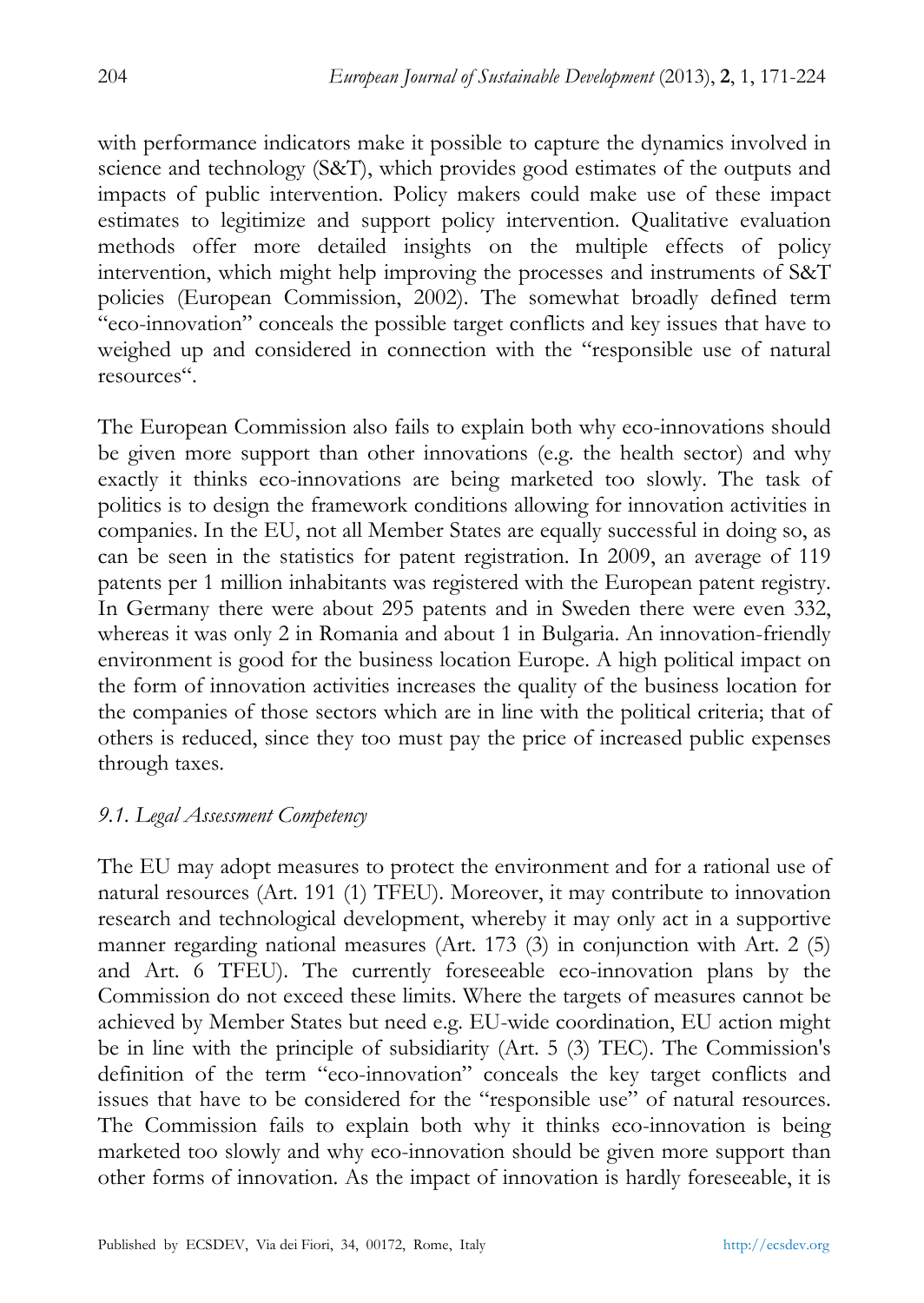a mistake to promote innovative behaviour only in politically defined areas. Product labelling can raise awareness of environmental characteristics. The planned further development of environmental legislation and the development of product standards and performance targets carry with them the threat of serious intervention into production processes.

## *9.2. Goals for Environmental Impacts and Sustainability Indicators*

Environmental impacts are among the most thoroughly assessed issues in each study of new business models. Some authors suggest a structured methodology for the evaluation of environmental benefits of each type of business model. Tukker (2004) and Tukker and Tischner (2006) used the "sustainable design rules approach" in evaluating each type of PSS model against a set of impact reduction mechanisms. The finding was that most PSS types result in environmental improvements but the level of improvement is rather modest. Improvements tend to be incremental to average at best and are "mainly related to economic efficiency gains and hence might be less relevant for human-resource intensive systems". Creating new value for civil society requires the casting of goals with a definite time frame. To the extent that value creation requires natural resources, the goals have to respect the laws of nature. Specifics, including policy instruments, for protecting nature's services may vary for differing geographic and geological conditions. In Germany, for instance, it means a Factor 10 increase, requiring a yearly absolute improvement in resource productivity of almost 5%, starting now. In the United States, the resource use would have to decline by about a factor of 15, and in Finland higher than that. If the dematerializations indicated above for industrialized countries were achieved, they would allow developing countries to increase their use of natural resources, for improving their quality of life without jeopardizing the overall goal of global sustainability.

## *9.3 Alignment with Economic Policy*

No incentives or policies currently exist for a sufficiently resource-efficient economy: the key flaw of the present mainstream economic model is its lack of incentives for increasing the productivity of natural resources. For this shift, a strong preference seems to be emerging for economic instruments, such as environmental tax reform and market-creation policies, including tradable permits. Instead of value-added taxation, for instance, it may be more efficient to tax natural resource's use before goods for final use have been produced, while lowering taxation of labour accordingly. Preference to dematerialized goods, infrastructures, and services, could give the manufacturing sector a powerful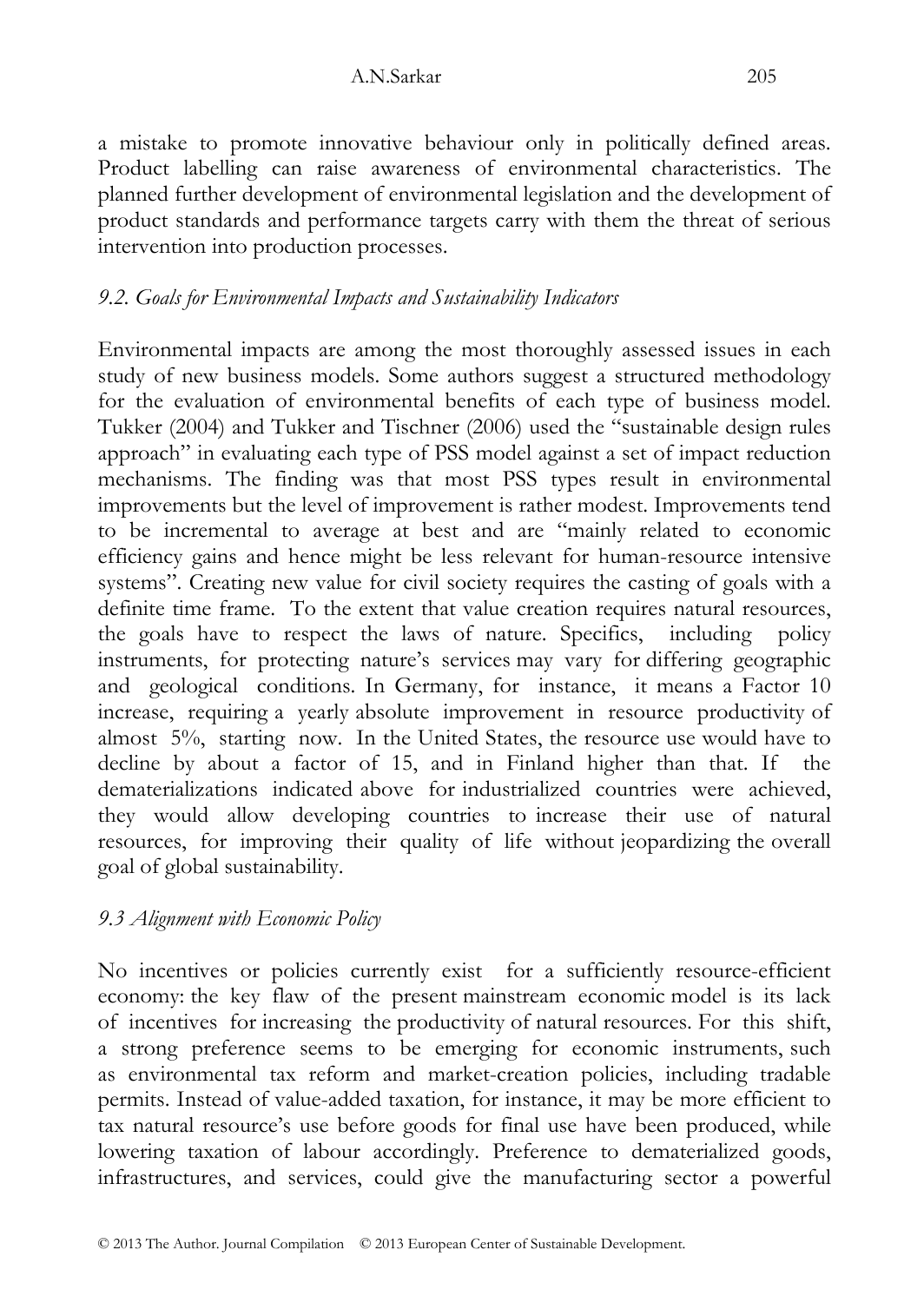incentive to increase resource productivity. In Germany, this may be a particularly attractive option as it has been shown that some 20% of resource-input production costs could be saved on average without negatively affecting outputs. Agreement has also emerged in civil society that improving education and training on all levels, as well as enhancing the public availability of relevant information, will play a central role as part of a progressive strategy. As new technical and societal developments tend to require ten to twenty years for taking hold, dematerialization must commence immediately A single country cannot bring about the needed changes, but Europe with its historic experience, economic power, and technical skills has a realistic chance to lead humankind to a more promising future.

#### *9.5. Role of Enabling Technologies and Infrastructure*

The success of radical innovation and of new business models depends on the enabling environment. In their examination on how to advance systemic ecoinnovation, Johnson and Suskewitcz (2009) focus on the role of enabling technologies to help create systemic changes. For example, the emergence of railways was catalyzed by the invention of steam engines; the creation of microprocessors helped launch the information age. The real effect of those enabling technologies was felt only after new systems (railways, ICT infrastructure) had evolved around them. Most case studies point to the importance of enabling technologies and supporting infrastructures, which are often a key success factor behind the introduction of certain new business models.

The literature particularly highlights the role of ICTs that allows inconveniences for customers to be Minimized and the efficiency of the system to be maximized. The Vélib bicycle sharing system in Paris, for example, is supported by an internet map showing real-time data on the availability of bicycles and parking spaces (OECD, 2010a). The software used in electric vehicles, which was designed and developed by Israel's Better Place, provides the driver with complete information by displaying the energy level in the battery, locating the nearest battery recharging and swapping facilities, and allowing the driver to handle their booking, parking and charging spots conveniently (Meenakshisundaram and Shankar, 2010). Similarly, many service-oriented business models such as ESCO and videoconferencing services are very much dependent on ICTs which enable monitoring and control of data and information (EPA, 2009). Availability of supporting physical infrastructures is also often an important factor for eco-innovative solutions. The success of the biogas-based transport system in Linkoping, Sweden owed in a large degree to the specifically designed refuelling stations both for public buses and private cars (Martin, 2009). The Better Place electric car sharing system developed automated battery swapping facilities which can replace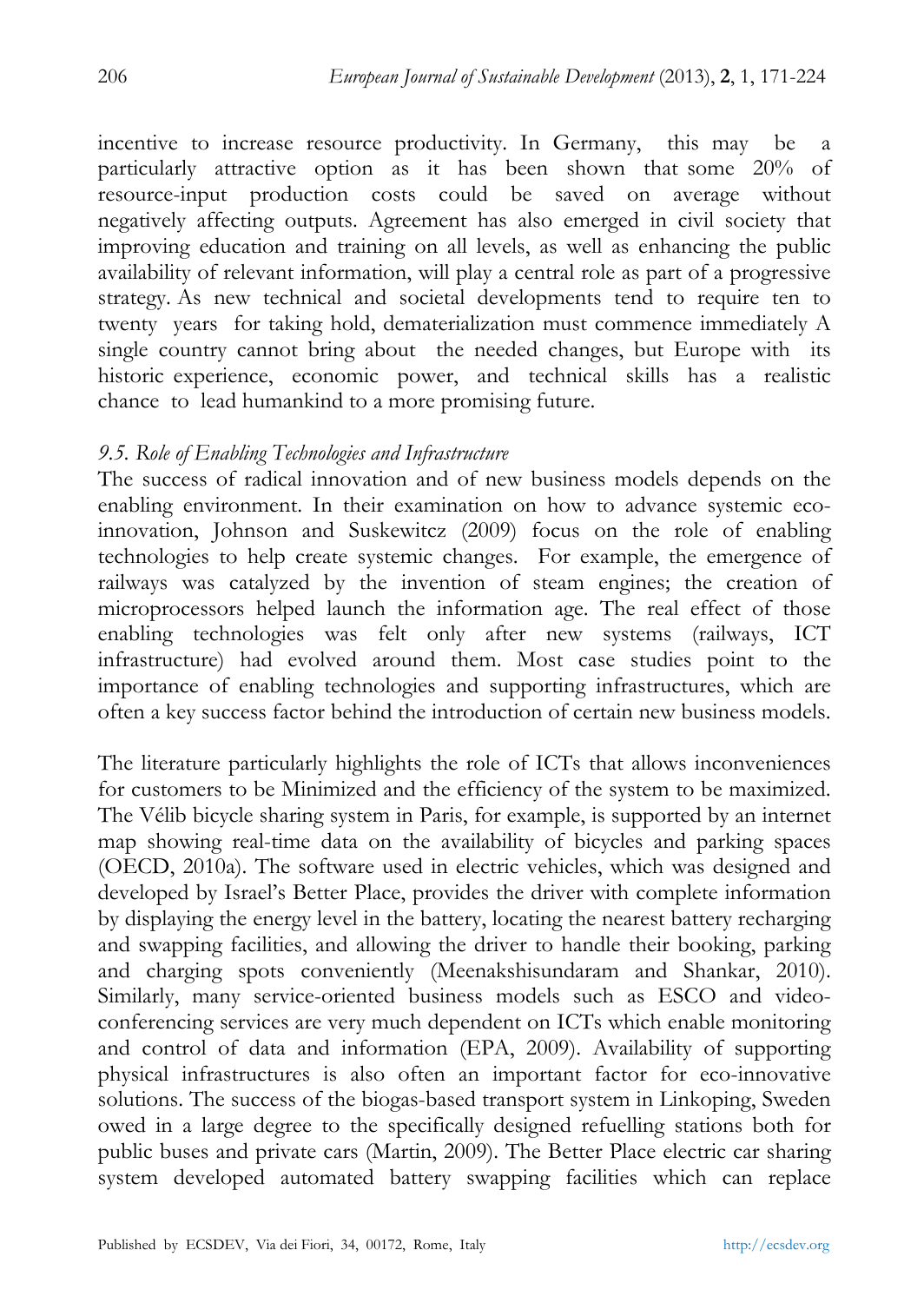depleted batteries with charged batteries within three minutes without drivers getting out of the car (Meenakshisundaram and Shankar, 2010).

# **10. Measurement Mechanisms of Eco-innovation Impact**

Eco-innovation impact needs to be measured to assess its effectiveness in economic, environmental and sustainability terms. The following explains the benefits as well as key challenges linked to measurement of Eco-innovation impacts.

# *10.1. Benefits of Measuring Eco-innovation*

Measuring eco-innovation helps to evaluate progress within various categories of eco-innovation; to assess which nations are leading; how much progress nations are making to decoupling growth from environmental degradation, and it allows for an analysis of the drivers of eco-innovation and of the economic and environmental consequences. The benefits of measuring eco-innovation can be described as five-fold:

· Helping policy makers to understand, analyze, and benchmark the overall trend of eco-innovation activity (increasing, decreasing, transitions in the nature of ecoinnovation such as from end-of-pipe towards cleaner production and increased recycling and reuse); as well as trends in specific product categories (such as wind turbines).

· Helping policy makers to identify drivers and barriers to eco-innovation. This information can inform the design of effective policies and framework conditions such as pollution taxes.

· Raising awareness of eco-innovation among stakeholders and encourage companies to increase eco-innovation efforts based on an analysis of the benefits for companies, sectors and nations.

· Helping society to decouple economic growth from environmental degradation.

· Making consumers aware of differences in the environmental consequences of products and life styles.

It is important to note that thus far eco-innovation has helped to achieve a *relative*  decoupling, with emissions levels falling relative to economic growth, but increasing in an absolute sense in almost all nations for many pollutants. What is needed is an *absolute* decoupling. This shows that there is an important issue of scale. One should look not only at reductions achieved at the micro level thanks to the adoption of eco-innovation but also look at economic growth and rebound effects from cost-saving eco-innovation. For instance, savings from reduced consumption of material inputs frees up capital and income for additional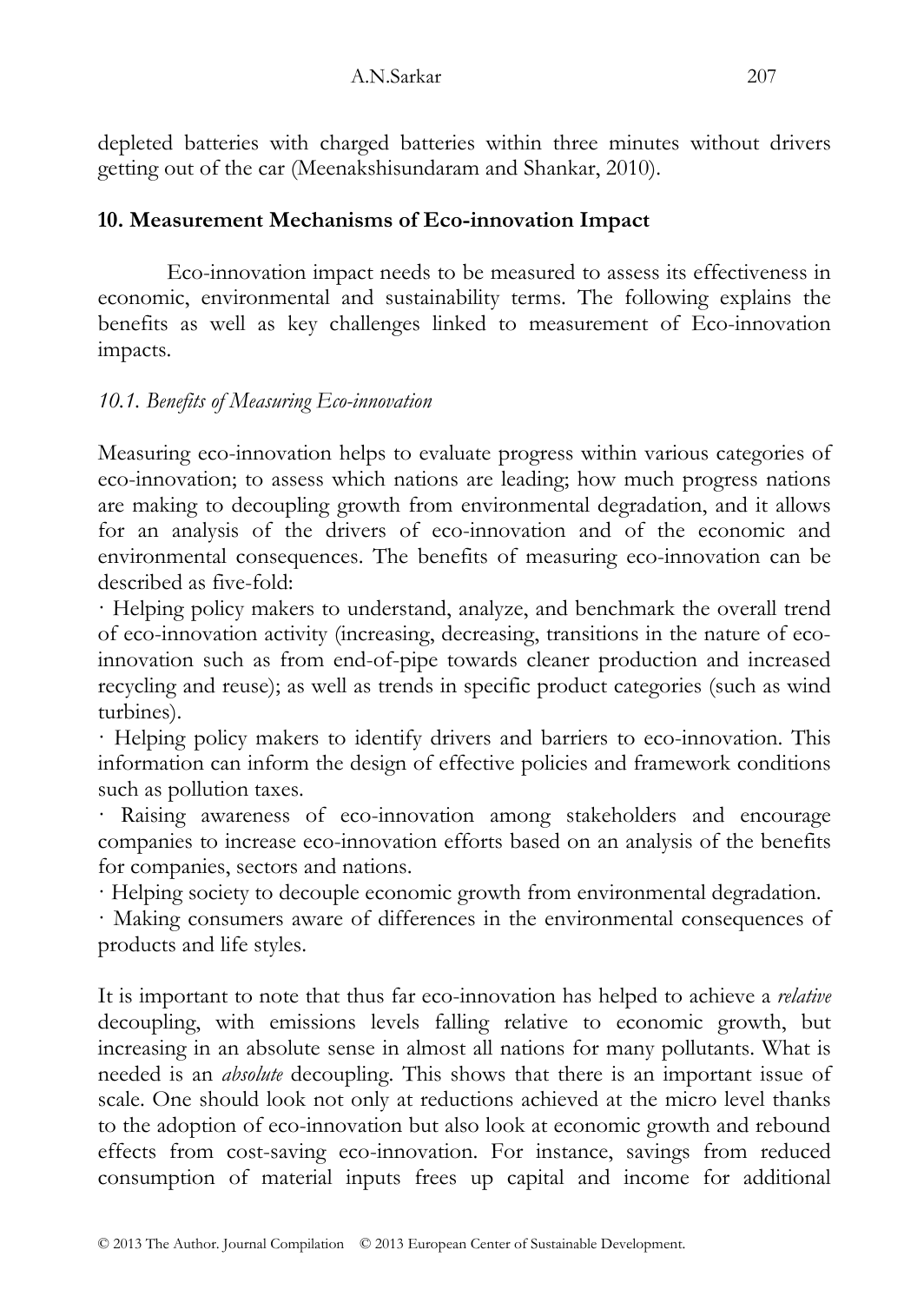consumption of 7 different commodities. The net effect can be no decrease in material use and associated environmental impacts at all. Aspects to be measured include: Nature of eco-innovation and scale of use; Drivers & barriers of ecoinnovation and Effects of eco-innovation.

Different attempts have been made to construct a classification system for ecoinnovations. From a wider system point of view, eco-innovations may be categorized as sustaining and disruptive innovations. An example of a sustaining innovation is the catalytic converter, which supported the continued use of the internal combustion engine. An example of a disruptive innovation is the battery electric vehicle (Christensen, 1997). There exist several classifications of ecoinnovation. A synthesis of what exists is needed. One attempt at synthesis is made in the MEI project which created a classification based on the purpose or objective of the innovation. It makes a distinction between environmental technologies, organizational innovations for the environment, product and service innovations that offer environmental benefits, and green system innovation.

In a special project for the OECD of 3,100 establishments in seven industrialized countries, projects to introduce environmental technology were assigned to end of pipe technologies or to cleaner production technologies. The latter accounted for between 57.5% (Germany) and 86.5% (Japan) of the total, as shown in Figure 4. For the seven countries together, more than 75% of the respondents reported that the majority of their projects to adopt environmental technologies were for cleaner production technologies. These results also indicate that end-of-pipe technologies are typically introduced to cope with regulatory compliance, while the implementation of cleaner production technologies is driven by the potential for increasing manufacturing efficiency and reducing costs of operations.

Figure 4: Types of environmental technologies implemented in 3,100 establishments (facilities) in seven OECD countries (In percent)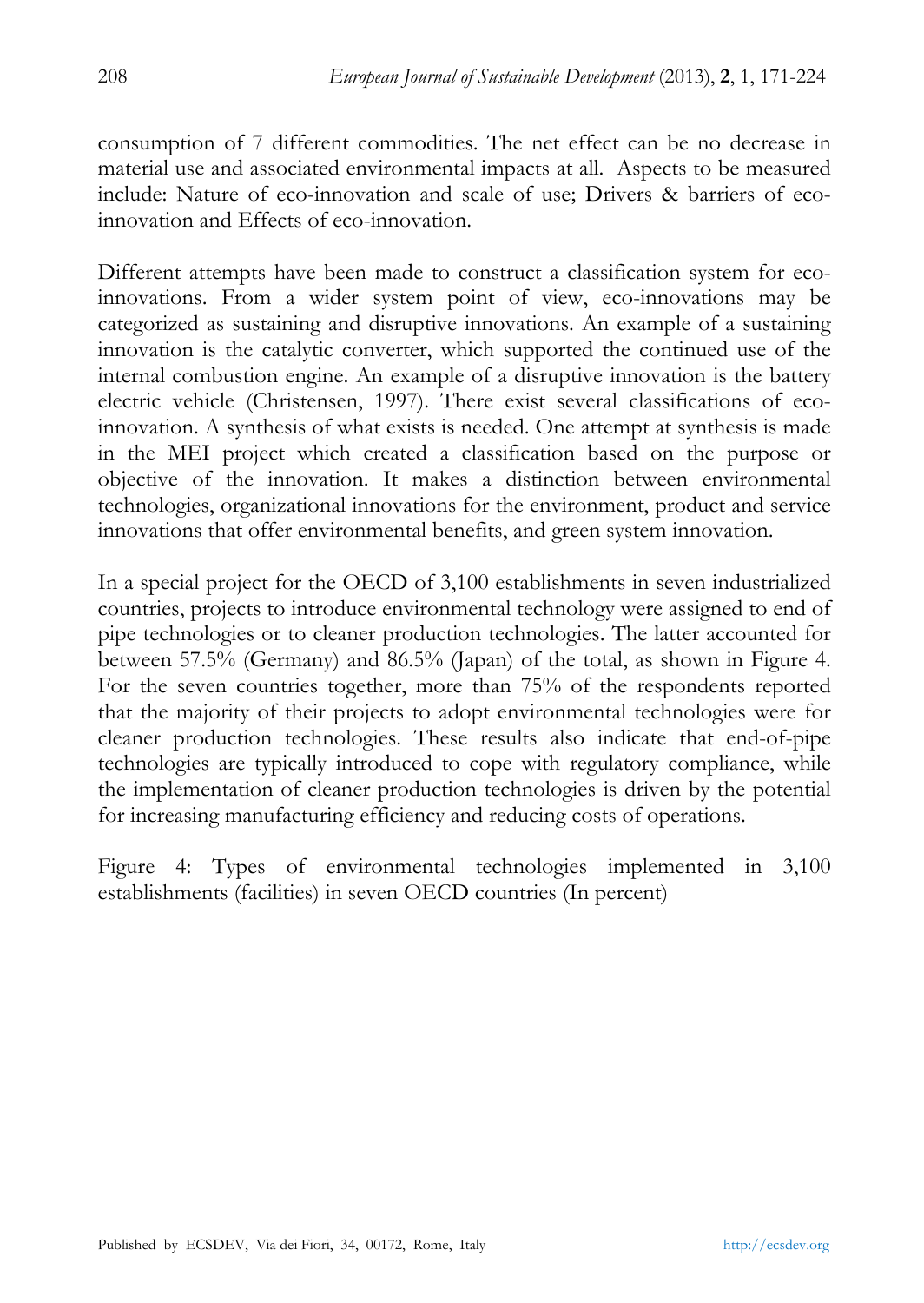

Source: Frondel et al. (2004; 2007) *10.2. Key Challenges of Measuring Eco-innovation* 

Appropriate indicators should be developed in order to better analyze the development of eco-innovation including evolution of environmental technologies' markets. They should also measure the progress made in implementing the Environment Technology Action Plan. Currently, the field of eco-innovation lacks statistics and indicators. The challenge consists very much of trying to combine the two important frames in eco-innovation development: the innovation chain or system; and environment technology seen in a wider perspective. However, the methods and perspectives applied in innovation indicators are quite different from environmental indicators. Eco-innovation indicators are response-indicators measuring societal progress, supplementing other indicators. Also, eco-innovation indicator development is at an early stage, which means the development must be underpinned by research, conceptual development, surveys and assessments. Developing and refining current approaches to measuring eco innovation is a necessity for evidence based policy development. Development of public policy, as well as public-private partnership based, initiatives in various fields starting with innovation but encompassing industrial, environmental, regional and urban development, transport, etc. need a sounder and more comprehensive knowledge of the potential influence they can exert on the incentive for enterprises to orientate their innovation activities in line with the eco-innovation concept.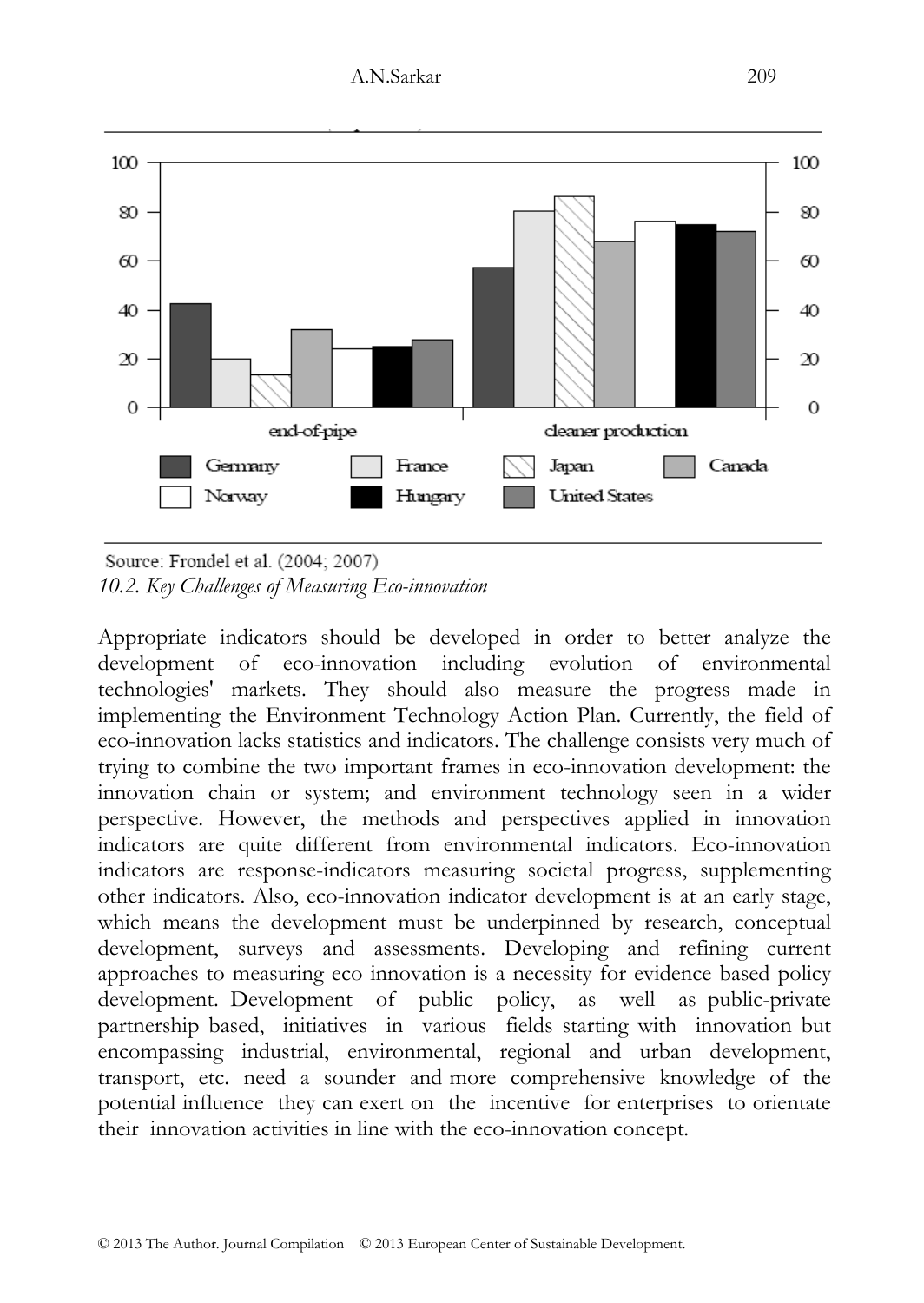With the recently launched European Environmental Technologies Action Plan (ETAP) new policy signals were sent in the simultaneous pursuit of environmental and competitiveness goals. For the first time environmental and innovation policies were sought aligned. However, the ETAP need as yet to be unfolded. Indicators could play an important role in operationalizing targets and creating stronger political rigour. The report on the implementation of ETAP adopted by the Commission in January 2005 calls for the development of indicators on ecoefficiency and on the market penetration of environmental technologies. An extract of the report conclusions is the following: "*Appropriate indicators should be developed in order to better analyze the development of eco-innovation and evolution of environmental technologies' markets. They should measure both market developments and the performance of EU industry in the market. They should also measure the progress made in implementing the Action Plan as well as the eco-efficiency of the EU economy. They should build on the work done by the Commission (Eurostat, 2007) in the field of environmental accounting and of eco-efficiency indicators*."

The EEA has a special focus on monitoring, assessment and reporting. Contributing to the development of eco-innovation indicators could be an important way for EEA to support the ETAP. The EEA has therefore taken the initiative to produce this scoping study on the prospects of developing ecoinnovation indicators. The report should function as a starting platform for in depth work on developing ETAP indicators, as well as providing inputs for future EEA Signals Report. Currently, the field of eco-innovation lacks statistics and indicators. The challenge consists very much of trying to align two well-developed but different set of indicator bodies, the environmental and the innovation set. A large number of composite indicators are regularly published by many intergovernmental, international and national institutions. Some of these composite indicators are built on sets of indicators, some of which are relevant to eco-innovation and environmental technologies. Similarly, in its most recent report on monitoring EU sustainable development strategy, EUROSTAT (2007) lists indicator on 'eco-innovations' among a list of indicators 'to be developed'. The major conceptual and operational challenges in measuring eco-innovation include:

• agreeing on selected key eco-innovation indicators on the micro level, taking into account the whole-life-cycle approach and wider impacts in depicting eco-efficiency aspects of eco-innovations;

• clarifying different analytical levels of eco-innovation analysis and developing insightful data aggregation methods; and

• establishing operational approaches to link different levels of analyzing eco-innovations to understand their systemic effects and their relation to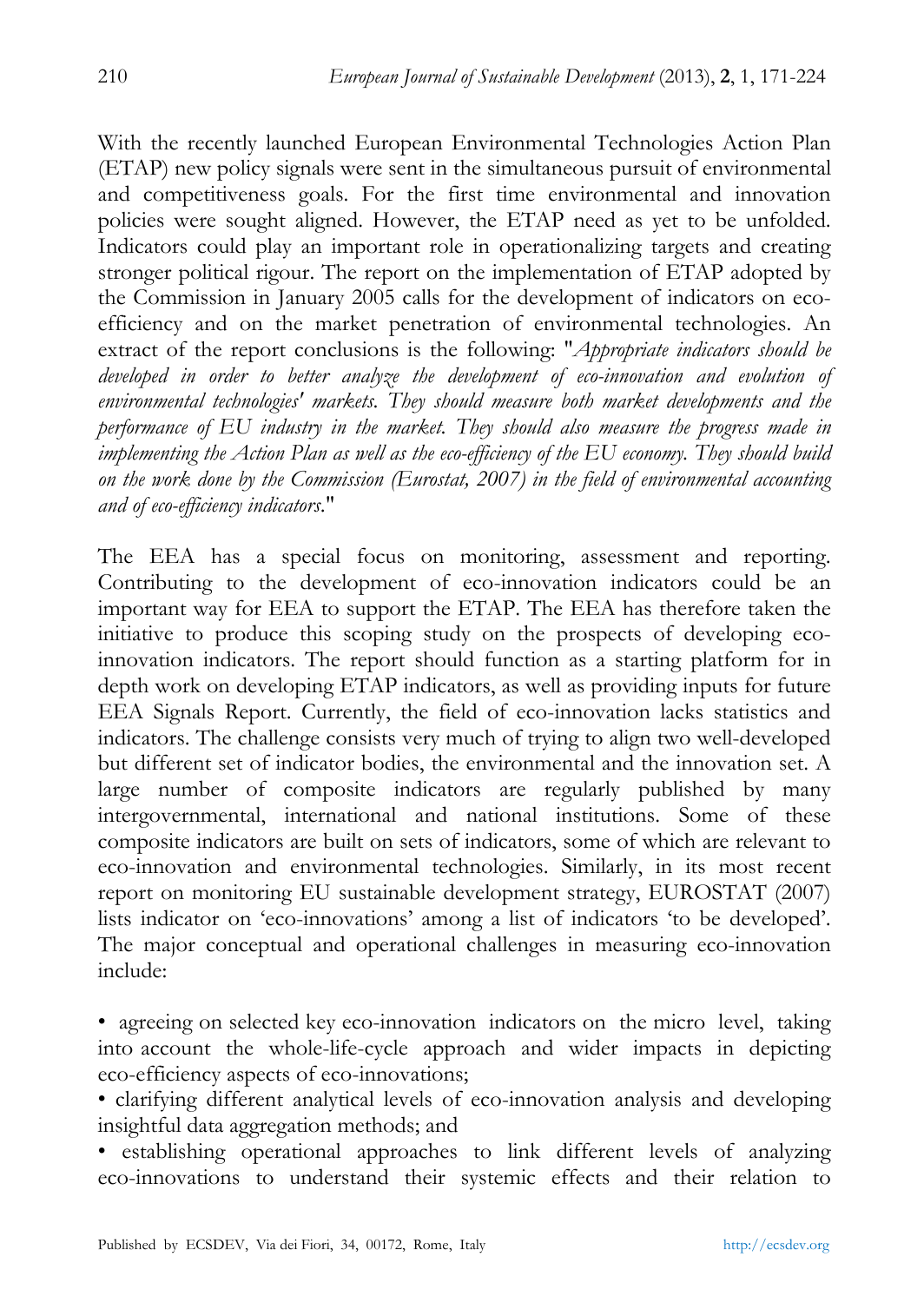other key indicators, most notably to these measuring economic growth and sustainable development.

Eco-innovation research and data collection should not be limited to products from the environmental goods and services sector or to environmentally motivated innovations but should cover all innovations with an environmental benefit, with research inquiring into the nature of the benefits and motivations for it. Attention should be broadened to include innovation in or oriented towards resource use, energy efficiency, greenhouse gas reduction, waste minimization, reuse and recycling, new materials and eco-design. The drivers are related but different and the patterns of eco-innovation activity are likely to be different as well. One area for future research (besides measuring what companies do in terms of eco-innovation) is the macro-effects of eco-innovation, to complement studies on the micro-effects. Measuring the greenness of national systems of innovation (green taxes, education, collaboration, venture capital, subsidy schemes, environmental standards, education relevant to green issues) constitutes another important avenue for research. It would be of interest to develop a scoreboard for eco-innovation.

## *10.3. The Eco-Innovation Scoreboard*

The Eco-Innovation Scoreboard (Eco-IS) developed by the EIO is the first tool to assess and illustrate eco-innovation performance across the 27 EU Member States. The Eco-IS shows how well individual Member States perform in different dimensions of eco-innovation compared to the EU average and presents their strengths and weaknesses. Thereby, the Eco-IS complements other measurement approaches of innovativeness of the EU and EU countries, notably the Innovation Scoreboards, and aims to promote a holistic view on economic, environmental and social performance. The Eco-IS contains indicators grouped into five areas: eco-innovation inputs, eco-innovation activities, eco-innovation outputs, environmental outcomes and socio-economic outcomes. The 2011 version of the Eco-IS, which is updated on an annual basis, is the second published version and differs from the first version in number and types of indicators. The 2011 version of the EIS consists of 16 indicators from 8 different data sources in contrast to the 2010 scoreboard which incorporated 13 indicators from 6 different data sources. As far as possible the 2010 indicators were updated, two indicators were replaced by better-suited ones and three indicators were added (mainly in the area of eco-innovation outputs). As the data collection and compilation process is an ongoing effort in the Observatory, there is further scope to improve the quality of the underlying data in the future.

Country specific figures of the single indicators are weighted with the share of population in order to calculate an EU average which corrects for the bias of smaller Member States. Thus the EU average of a sub-indicator displays the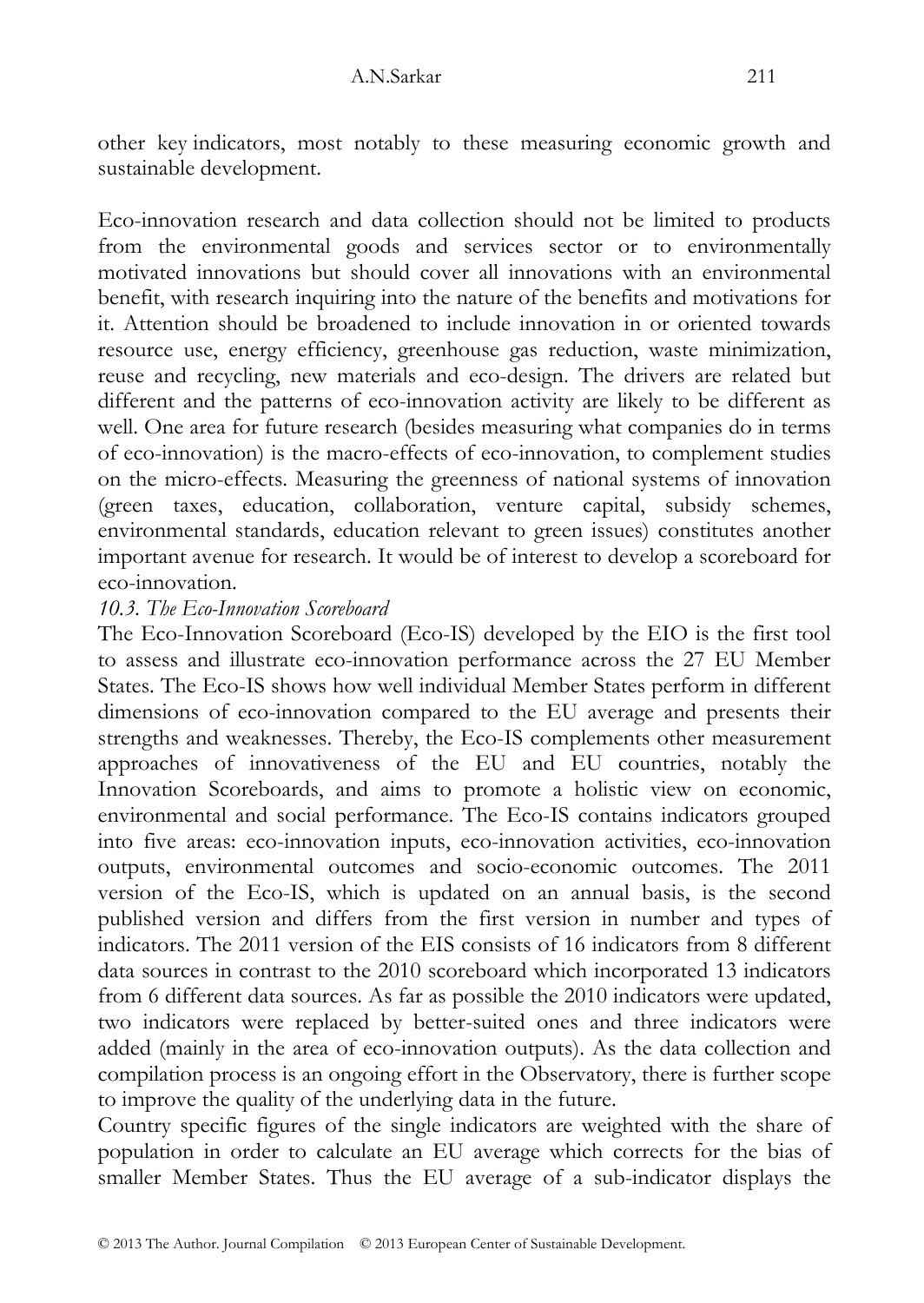weighted mean of all country specific data of the EU-27 Member States. The EU average of indicators that display absolute numbers (e.g. Domestic Material Consumption (DMC) and GDP to calculate the material productivity indicator) is built directly by summing up the underlying data. To compare countries within each indicator the EU average is equated with 100. Countries with higher figures than the EU average obtain a higher score than 100 and countries with lower figures achieve less, depending on the deviation from the EU average. Missing data are not replaced by estimations; countries for which data is not available do not get a result for the respective indicator. In order to exclude statistical outliers, the 5  $\%$  and the 95  $\%$  quintiles are introduced as thresholds. Values above/below the thresholds are replaced by the corresponding threshold value. The EU average is calculated with the data corrected by the thresholds. The score of the index in each of the five areas is calculated by the unweighted mean of the underlying indicators. Consequently each indicator has the same importance in the five areas. The overall scoreboard of an EU-27 Member State is calculated by the unweighted mean of the 16 subindicators in order to avoid bias by areas of the scoreboard which consist only of a few indicators.

#### **11. Environmental Audits (Eco-Audit) in Eco-industrial Projects**

The collection of data on which environmental performance indicators are based forms part of the eco-audit process. *Eco-audits* are implemented at the plant level and involve a trained auditor conducting a site-tour to collect data on plant performance. In practice it will involve the collection of statistical data on parameters such as emissions and resource use, the ranking of the plant according to various pre-set criteria, and professional judgements on qualitative indicators of performance. From this base set of raw data, the audit processing team can devise and disseminate - as appropriate - sets of indicators for specific target audiences. Two common forms of dissemination include the Annual Report (or corporate Environmental Report if separately available) as a communication tool with external stakeholders, and internal memos, containing information of a sufficiently sensitive nature to warrant it suitable only for internal consumption. The format and content of the format should be in line with GRI Guidelines, as these establish a common format that is both consistent between companies, and over time, allowing progress to be transparently assessed. Several reviews of current environmental reporting have pointed to the need for third-party verification of data in external environmental reports and the long-term interests of providing clear, consistent, and scientifically defensible data and once again GRI is a major proponent of this.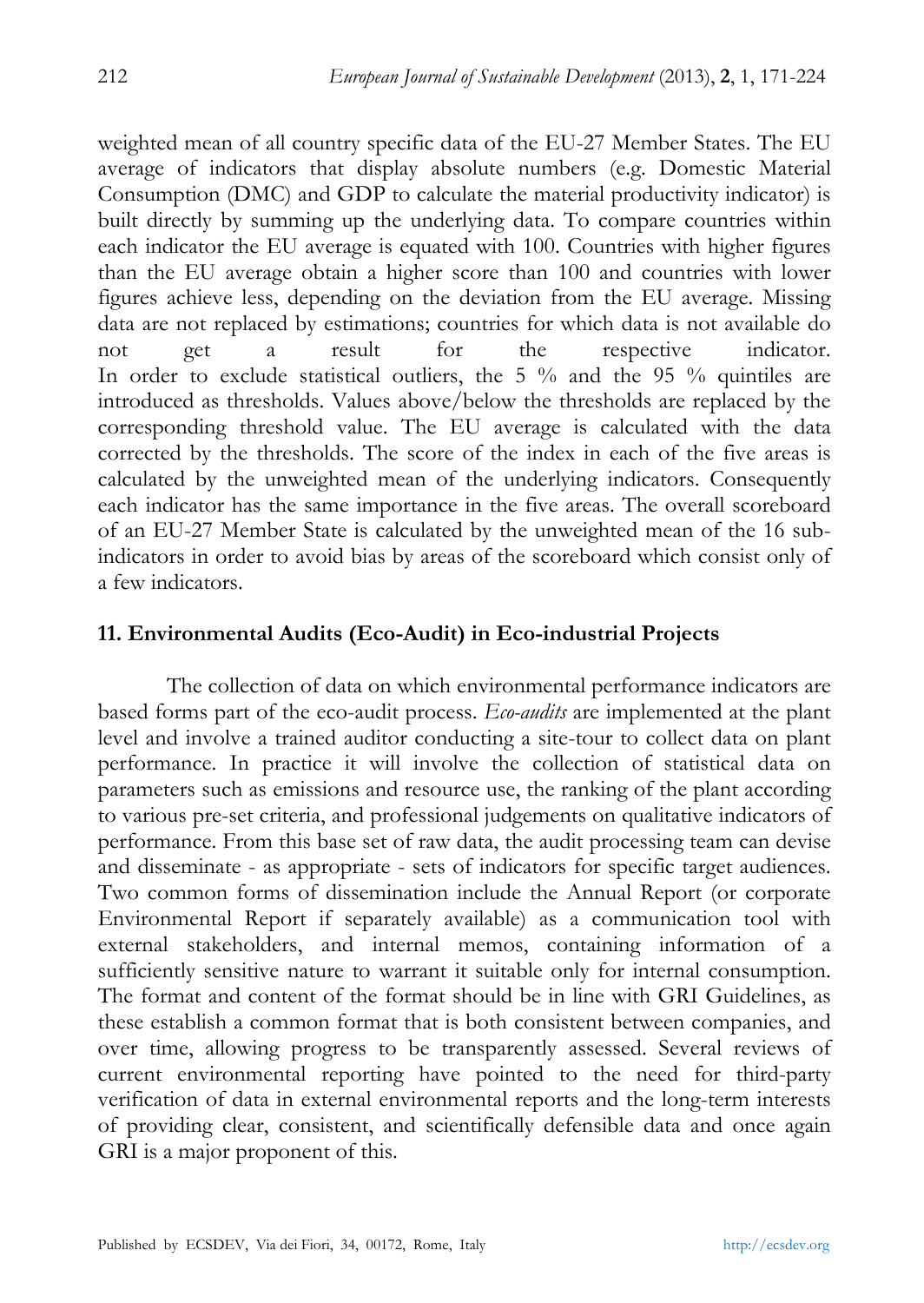The term *environmental audit* covers a wide range of activities based on formal evaluation of an organization's or a facility's performance in relation to environmental objectives. There are many different definitions reflecting different emphases and objectives, but the critical elements are that the audit should be objective, systematic and based on defined criteria. An environmental audit is a process for assessing the nature and extent of environmental concerns at an existing facility–an industrial plant, an abandoned site, a mine area, or any other site where industrial pollution problems are identified or anticipated. It is used to provide data on the extent of pollution in an industrial area, to quantify the scale of pollution at a particular site, or to examine the causes and potential remedies of problems at a facility (World Bank, 1995). In this context, several types of environmental audit can be distinguished, although with considerable overlap:

• Site audit: assesses onsite conditions and the extent of contamination problems

• Liability audit: requested by potential purchasers or by financial institutions when considering investment or acquisition

• Compliance audit: addresses compliance with company policies and regulatory requirements

• Management system audit: reviews both technical and organizational aspects, usually within the context of corporate environmental strategy

• Waste minimization or pollution prevention audit: examines production and waste management systems to identify improvements

A site audit is often the first step in obtaining a quantitative understanding of pollution problems. In many cases, the audit allows an evaluation to be made of priorities and of the extent and cost of control and remediation measures. This information then shapes all remediation actions and investments. Some examples of the use of site audits in Bank-funded International projects are given in Box I.

## **BOX- I**

Uses of Site Audits in Bank Projects

• In Bulgaria, an audit provided information on the extent and severity of contamination at a metal smelter.

• In Bolivia, audits were used to define environmental issues and provide a basis for discussions with potential investors in the mining and hydrocarbons sectors.

• In Algeria, audits were carried out on several major industries in the preparation of an industrial pollution management project.

• In Estonia, the IFC's preparation for investment in a cement plant included a detailed audit that provided the basis for an environmental management plan.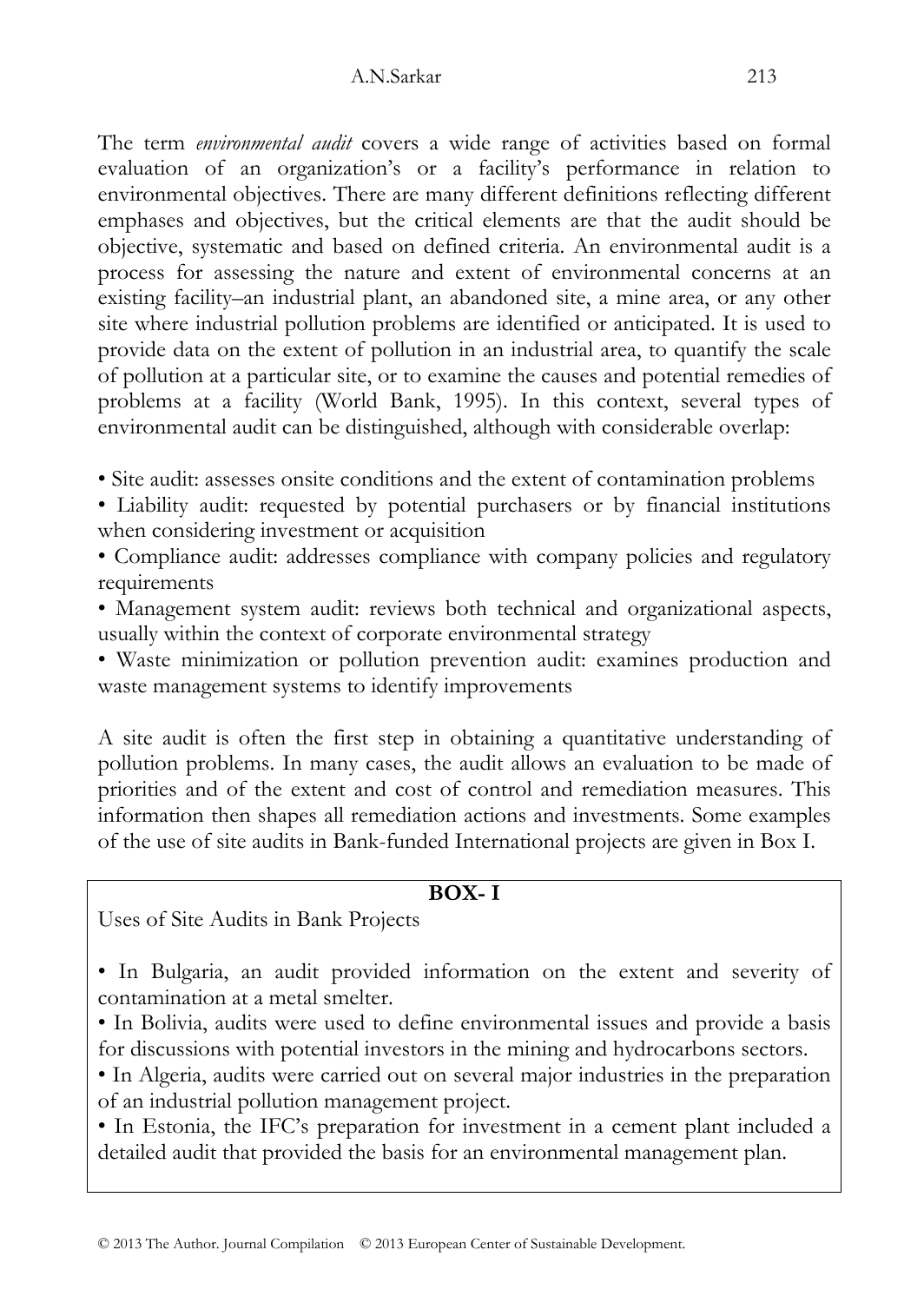The Eco-audit should provide a list of recommended actions, in terms of increasing cost-effectiveness in addressing the critical environmental issues. This list should include interim and long-term targets and a timetable for achieving them, together with an indication of the investments and other resources (human, information, and so on) that would be required. The following points relate to the procedures for the execution of an Eco-Audit (World Bank, 1995).

*• Selection of auditors.* Various forms of certification of environmental auditors are under discussion in different countries, but, in general, no formal qualifications or registration should be required for carrying out a site audit. Although many of the skills required for a site assessment are general environmental or engineering skills, it is important that the audit team contain personnel with detailed knowledge of the specific industry being addressed. Selection of auditors should follow the normal procedures for consultants. Arrangements should be made to allow bidders to become familiar with the site before the tender closure date.

*• Briefing and terms of reference.* It is essential that the consultants selected have a clear understanding of the objectives of the work, especially if it is to become part of the overall environmental assessment for the project. The Terms of Reference (TOR) of Environmental audit would therefore need to be as specific as possible.

*• Preparation phase.* An *audit plan* should be prepared describing the information required, the site visit schedule, and the site personnel to be involved or interviewed. A *protocol* may be prepared defining the specific information that will be sought during the site visit. The protocol should be provided to the enterprise well in advance of the visit. Available file information on the facility should be obtained and reviewed before the visit, and the audit plan should then be refined, if necessary.

*• Execution of the audit.* Active cooperation of the plant owners and managers is essential for a good result and should be secured in advance. Good coordination reduces delays and costs. Therefore site visits, interviews, and any sampling should be organized as early as possible. The site inspection should be carefully documented, to support the findings and recommendations and to provide a reference for future audits.

*• Review of findings.* It is important that the management in place be allowed to comment on the findings and recommendations of the audit.

## *11.1. Multilateral Environmental Agreement and Environmental Audit*

Good governance, the process of making decisions and determining whether or not to implement them, is essential to ensuring that promises on environmental protection and sustainable development produce credible results. It is a key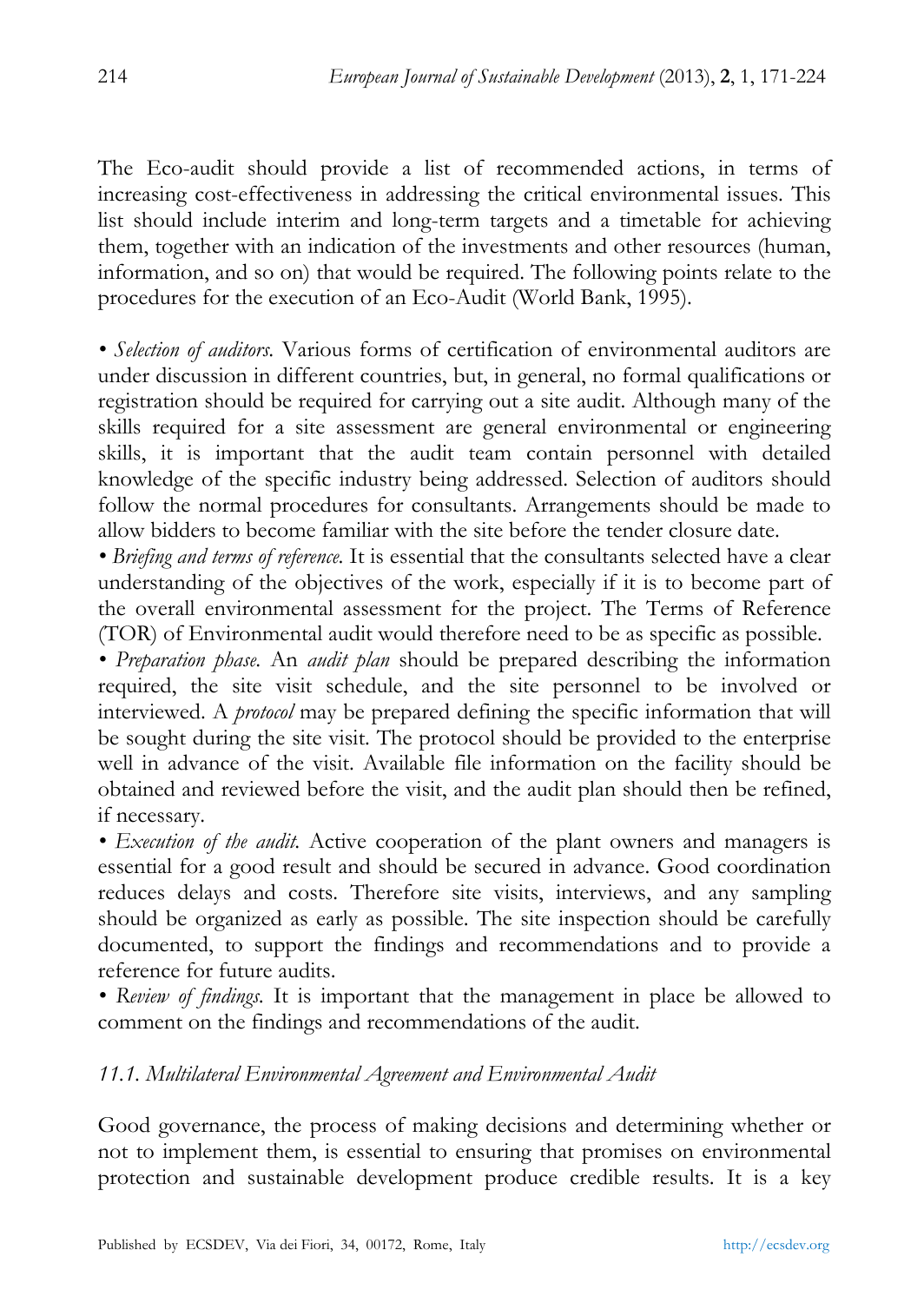requirement for an effective institutional framework for sustainable development, one of the main themes at the United Nations Conference on Sustainable Development (or Rio+20) in Rio de Janeiro, Brazil to be held on 20–22 June 2012. National auditors and their audits play a critical role in supporting good governance by advancing accountability and transparency. They do so by providing practical, objective, and rigorous examinations of how environmental and sustainability programs, laws, regulations, and targets are managed, implemented, and monitored at the national and international levels. Some countries have regional auditors or evaluators who play a similar role. There are hundreds of Multilateral Environmental Agreements (MEAs) dealing with various environmental issues and they are the main method available under international law for countries to work together on global issues. The assessment of the implementation, compliance and effectiveness of multilateral environmental agreements is in many cases complicated and plagued with gaps in data, conceptual difficulties and methodological problems. Most Supreme Audit Institutions (SAIs) with their specific competencies are uniquely poised to assess these gaps and report to parliament and inform the national and international community on the basic question of availability and adequacy of data and information as well as about the compliance and effectiveness of government policy related to the international commitments made.

Generally, the role of the Supreme Audit Institutions (SAIs) is to audit government activities, compliance and spending. A Supreme Audit Institution (SAI) provides the highest level of external audit of government bodies in a country. Most SAIs reports their findings to a national legislative body that holds the government accountable. Being independent and presenting their reports also to the wider public, SAIs play a key role in building governance and accountability within their respective country. SAIs are the key to enabling and maintaining accountability as they supply the information needed by the legislature and the public to hold governments accountable. SAIs can undertake different kinds of audits aimed at ensuring better accountability. These include financial audits, assessing the accuracy and fairness of accounting procedures and financial statements; compliance audits, scrutinizing the use of funds for approved purposes through compliance with laws and regulations; and performance audits (also known as "value for money" audits), analyzing the operational efficiency and general effectiveness of government programmes. Environmental audits, like all other audits, essentially compare the current situation with what it should be. For public sector auditors of the environment, the audit criteria are derived from different sources like legislation and regulations, policies, programs, and enforcement requirements as well as multi-jurisdictional agreements (such as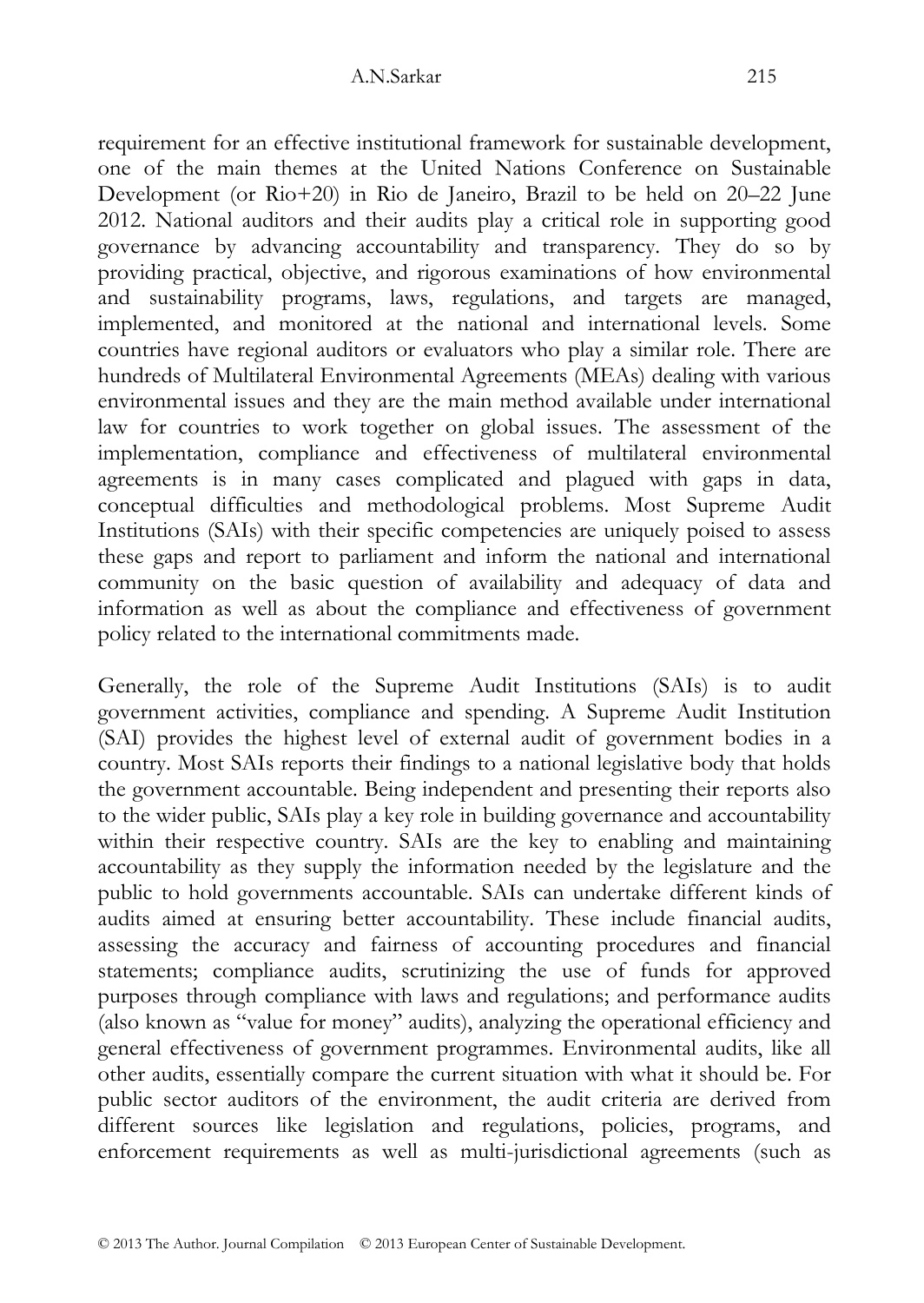MEAs). Environmental audits also incorporate traditional audit criteria that are grounded in principles of good management and accountability.

#### **12. Policy Instruments to Support Eco-innovation**

Government policy initiatives and programmes that promote ecoinnovation are diverse and include both supply-side and demand-side measures. As most countries recognize the need for a more collaborative approach to innovation, many initiatives involve creating networks, platforms or partnerships that engage different industry and non-industry stakeholders. Demand-side measures are receiving increasing attention, as governments acknowledge that insufficiently developed markets are often the key constraint for eco-innovation. Eco- Indicators help businesses understand the environmental impacts of existing production systems, benchmark their performance, define specific objectives and monitor progress. No existing single set of indicators can cover all aspects that businesses need to address to improve environmental performance. Instead, a combination of existing indicator sets can help businesses gain a comprehensive picture of environmental impacts across the value chain. To improve understanding about eco-innovation for better policy making, the nature, drivers, barriers and impact of eco-innovation also needs to be captured at the macro (sectoral, local and national) level. Since no single method is again sufficient for the task, an "eco-innovation scoreboard" could be developed by combining different statistics and information.

Innovation policy needs to focus on system innovations to help in 'complying with the limits as it involves both the environmental and social dimension. Such an approach integrates the notion of limited resources and social sustainability, explicitly relating a set of social and environmental goals and the norms of economic (market) activity. As a complex policy challenge, support for ecoinnovation requires a coordinated approach - most notably between innovation, research and environmental policy. Implementation of eco-innovation measure has to be done in close collaboration and the levels of policy delivery following a common vision; a set of objectives and a strategy shared by all concerned stakeholders. Environmental policy agencies will have to cooperate more systematically with innovation policy-makers.

The main issue is to reduce risks for private investors investing in environmental R&D projects, while making sure that public money is used effectively and does not crowd out private initiatives. A variety of funds have been established to reduce risks to private investors (e.g. Sustainable Technology Development Canada-SDTC in Canada), or incubators (e.g. The Clean Energy Alliance in the US, Environmental Technology Business Incubator in Korea). Measures are taken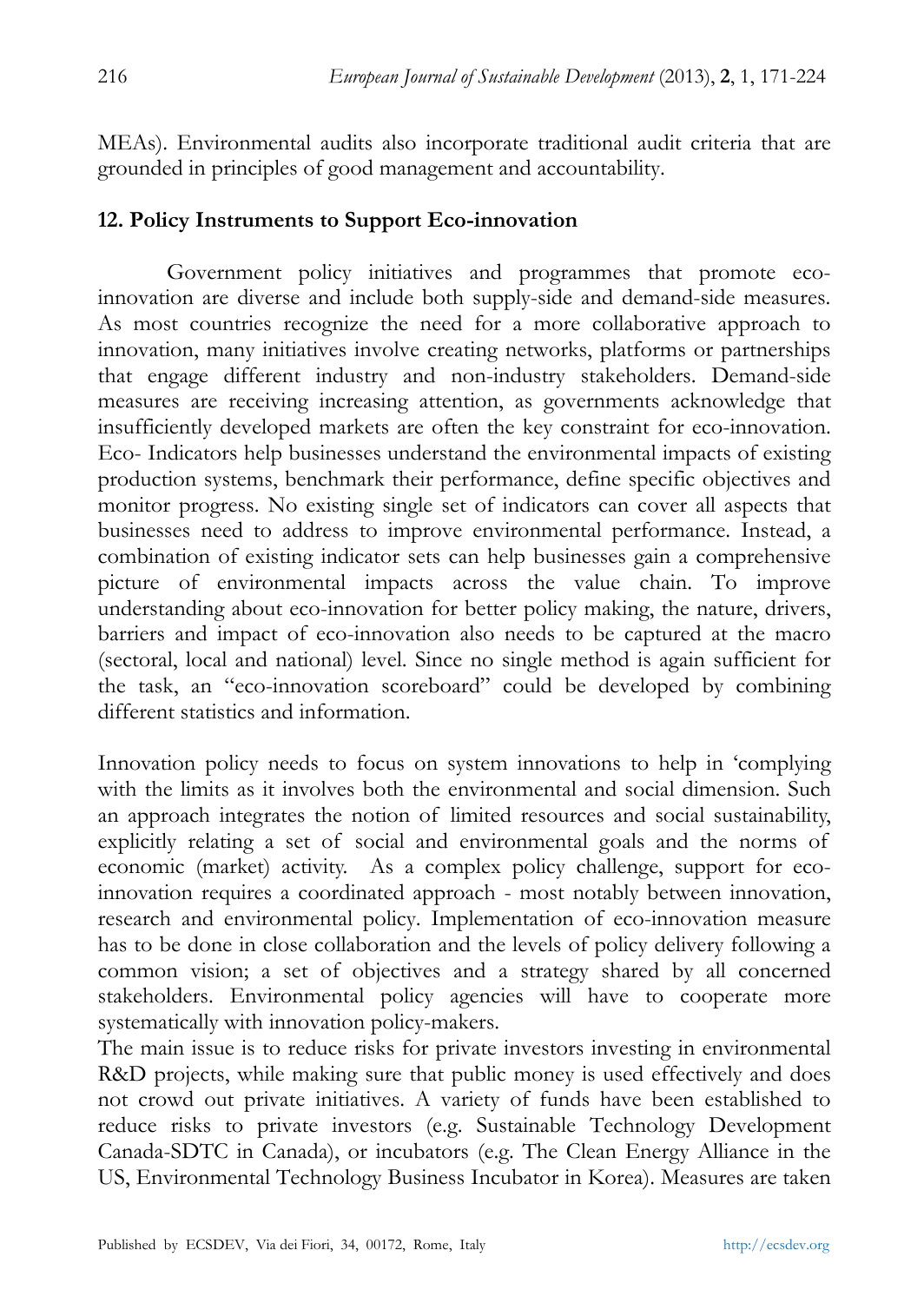to stimulate the venture capital industry and to provide incentives for environment-related projects; e.g. this is the role of the Environmental Venture Fund in Korea. Environment-related performance standards are being set with the aim of stimulating innovation in goods and services. Such standards are pursued in particular in the field of energy and resource efficiency. Schemes such as the Top Runner programme in Japan aim to address this challenge. Marketbased instruments are burgeoning in non-EU OECD Countries. A number of new projects and initiatives have been identified at national or local level. One interesting case is the all-encompassing Emission Trading Scheme envisioned in New Zealand, where equitable sharing of responsibility across sectors and stakeholders is based on the principle of equity across sectors. There is some evidence that, besides environmental policy instruments and regulation, soft instruments such as voluntary commitments, eco-audits and eco-labels play a role as determinants of innovative behaviour in firms. In line with the OECD Council Recommendation on Improving the Environmental Performance of Public Procurement, green procurement initiatives are burgeoning at local and national levels. Guidelines are supported by websites, green products databases, and *pro forma* requests for tenders. The Green Purchasing Network is an international network active in this area. Some initiatives set out to promote technologies and products developed by one country.

Eco-innovation is a new policy field, with few specific programmes developed in member States and scarce data on its importance and dynamics. While the 'eco innovation platform' and 'eco-innovation observatory' under Europe INNOVA will seek to better understand these dynamics and analyze data sources, the INNO-Net should develop expertise on the role to be played by public policies and actors in this field, in particular innovation agencies and programmes, most efficient approaches and results to be expected. The support provided to SMEs by eco-innovation policies should be analyzed in particular (INNO-Nets - Better policies and instruments in support of eco-innovation: http://www.proinnoeurope.eu/action/inno-nets-better-policies-and-instruments-support-eco-

innovation). Last, but not the least, efficient eco-innovation policies should be encouraged and promoted among eco-innovation actors, including eco-innovative businesses, in order to accelerate their development and optimize their impact on eco-innovation on the ground. By raising awareness on the issues at stake, on the role of public policies and best practices, the INNO-Net should contribute to the diffusion of information towards eco -innovation actors on the ground and to the reinforcement of the 'eco-innovation community'. Synergies with the Eco innovation Forum implemented under ETAP will be investigated for this purpose.

## **Conclusions**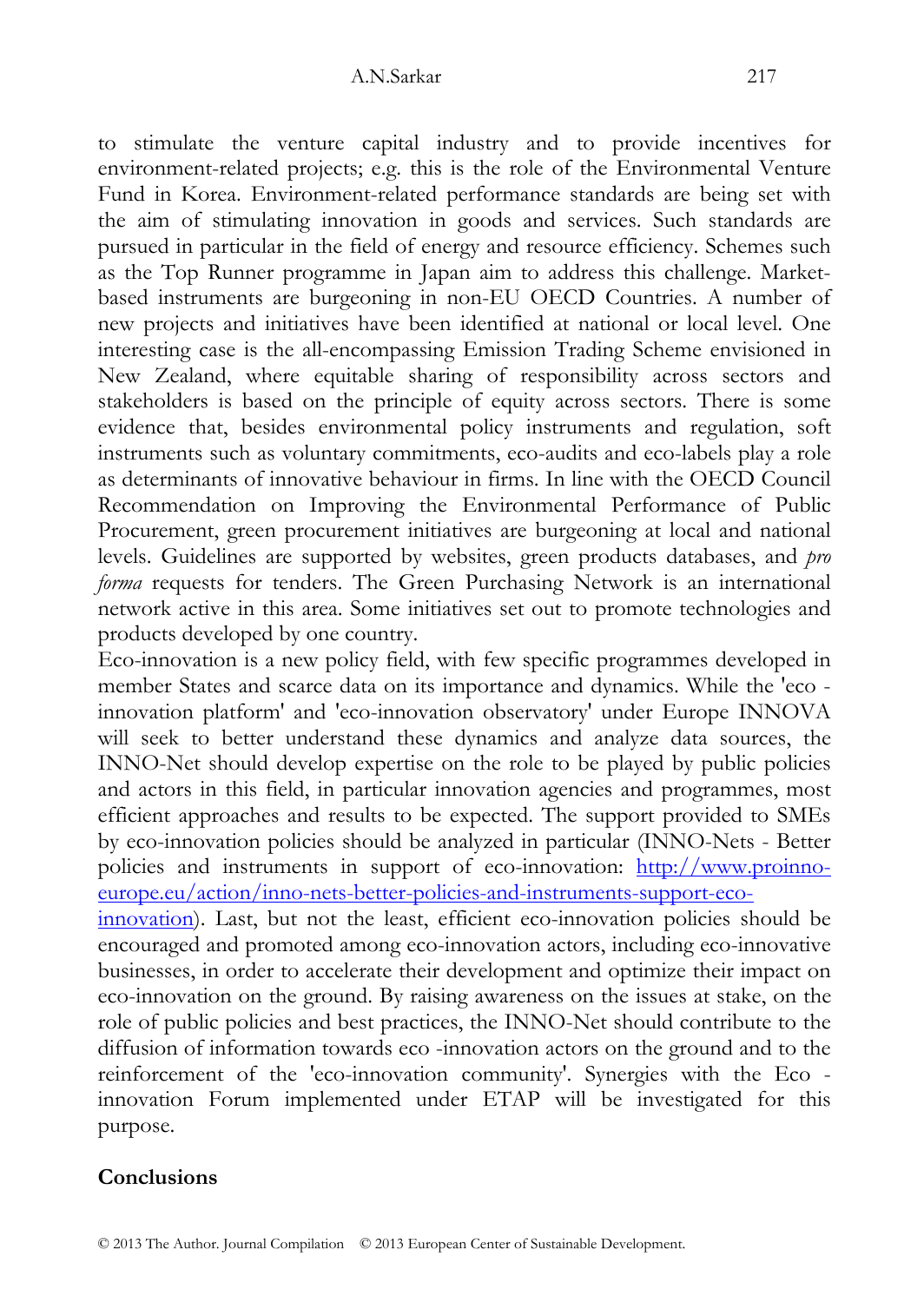Eco-innovations are essentially the innovative ways to harness the clan/ green/eco- technologies to the potential advantage of setting up of chain of industries ( eco-clusters) that are eco-friendly and makes best uses of natural resources without detriment to the ecology. Eco-innovations also make best uses of wastes of all conceivable kinds generated from industries, conserve energy and help preserve biodiversity. Eco-innovations also encourages generation of ecofriendly products which are needed to be marketed with green branding and ecolabelling to create niche markets for eco-products. This will help create a new wave of eco-consciousness in one hand, open-up new business opportunities for eco-industrial enterprises with strong entrepreneurial quality on the other hand.

Findings of the paper suggest that there are various determinants of ecoinnovations that provide both potential and implicit limitations to green growth, which are attempted through continuous eco-innovations. Future promotion of eco-industries, established on the strength of sustainable eco-technology, will continue to depend, among other things, largely on providing funding support to R&D activities and planned priority to be given by eco-industries in future. Special efforts should be directed to replicate the successful sustainable models of eco-industrial parks under diverse ecological conditions to help reverse the ecological degradation caused by global climate change. Such efforts should go hand in hand with mitigation and adaptation programme initiatives with the active institutional support of green-funding mechanisms.

Performance measurement on eco-efficiency of both eco-industrial projects and eco-products will be the key drivers for ascertaining the success and failures of eco-industrial projects. Once the eco-projects establishes high performance and sustainability ratings based on measured performance indicators the scope of project expansion should be planned with economic analysis for ensuring longterm viability. Inter-organizational collaboration and sharing of R&D information will go a long way to add value to eco-industrial business initiatives in future.

#### **References**

- Aggeri, F., (1999), Environmental policies and innovation: A knowledge-based perspective on cooperative approaches. Research Policy 28, 699-717.
- Andersen, M. M. (2004), An Innovation System approaches to Eco-innovation Aligning policy rationales. Paper presented at "The Greening of Policies – Inter-linkages and Policy Integration Conference", 3-4 December 2004, Berlin, Germany
- Andersen, M. M. (2008), "Eco-innovation theoretical and methodological considerations", DIME WP 2.5 Workshop on Empirical Analyses of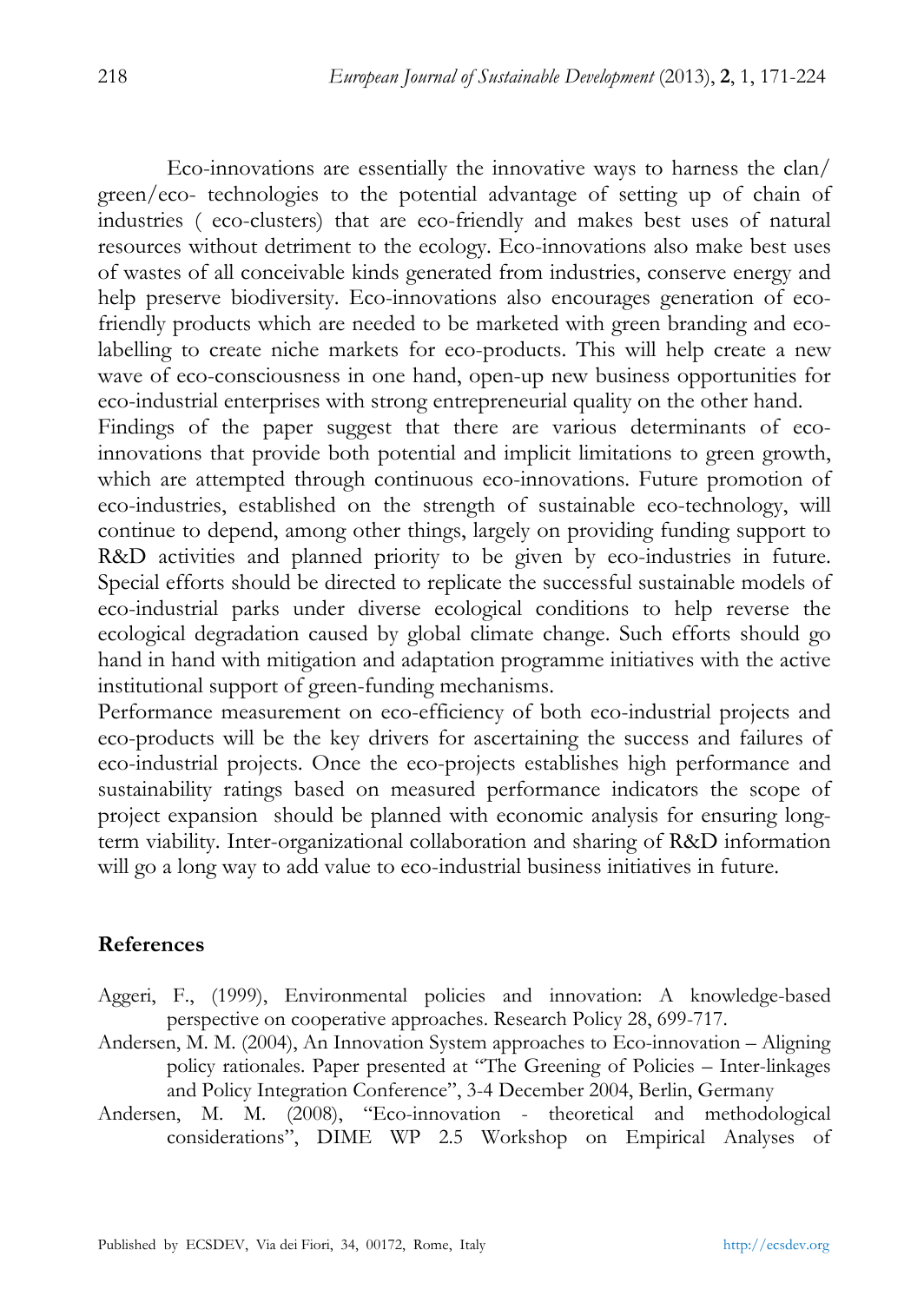Environmental Innovations, Fraunhofer Institute for Systems and Innovation Research ISI, 17-18th January, Karlsruhe, 2008.

- Annice Laws (2010), Building a Green Brand Increased Market Share with Sustainability: http://greennurture.com/eco-article-dtl.aspx?id=48, Retrieved on March 17, 2010
- Beaume R. and Midler C. (2009), From technology competition to reinventing individual eco-mobility: new design strategies for electric vehicles, International Journal of Automotive Technology and Management, 9 (2), 174-190
- Brezet, H.; Van Hemel, C. Ecodesign (1997), A Promising Approach to Sustainable Production and Consumption; UNEP: Paris, France, 1997.
- Carrillo-Hermosilla, J. P. Del Rio, and T. Könnölä (2010), "Diversity of eco-innovations: Reflections from selected case studies", Journal of Cleaner Production, vol. 18, 2010, pp. 1073-1083.
- Chertow, M., W. Ashton and R. Kuppalli (2004), The Industrial Symbiosis Research Symposium at Yale - Advancing the Study of Industry and Environment, Yale Center for Industrial Ecology Report, No. 3, Yale Center for Industrial Ecology, Newhaven, CT.
- Chesborough, H. W., Rosenbloom, R. S. (2002), The role of the business model in capturing value from innovation: Evidence from Xerox Corporation's technology spin-off companies. Industrial and Corporate Change, 11(3): 533-534.
- Chesborough, H. W. (2003), Open Platform Innovation: Creating Value from Internal and External Innovation, Intel Technology Journal, 7(3), 5-9.
- Chertow, M.(1999) "Industrial Symbiosis: A Multi-Firm Approach to Sustainability" The Eighth International Conference of the Greening of Industry Network: http://www.zeri.org/theory.htm
- Christensen, Clayton M. (1997), The Innovator's Dilemma: When New Technologies Cause Great Firms to Fail. Boston, Mass.: Harvard Business School Press.
- Cohen, D (2007), Earth's Natural Wealth: An Audit, New Scientist (2605).
- Cortese, Amy (July 20, 2003),"They Care About the World (and They Shop, Too)". Business Section (New York Times),

http://query.nytimes.com/gst/fullpage.html?res=9E01E3D8103CF933A15754C0A9659C8B63.

- Coˆte´ RP, Hall J. (1995), Industrial parks as ecosystems, Journal of Cleaner Production 1995;3 (1,2):41–6.
- Crul, M., J. C. Diehl, and C. Ryan (2009), Design for sustainability A step-by-step approach. UNEP, Paris.
- Das, T. K. and Teng, B.S. (2000), "A resource–based theory of strategic alliances", Journal of Management, 2000, 26 (1), 31–62
- Das, T. K., Bing-Sheng Teng. (2002), The dynamics of alliance conditions in the alliance development process, Journal of Management Studies 39(5), p725 – 746.
- Davis J.J. (1993), Strategies for environmental advertising, The Journal of Consumer Marketing 1993; 10(2):19-36.
- Dess, G.G., Lumpkin, G.T., and Covin, J.G. (1997), Entrepreneurial Strategy Making and Firm Performance: Tests of Contingency and Configurational Models, Strategic Management Journal*,* 18 (9): 677-695.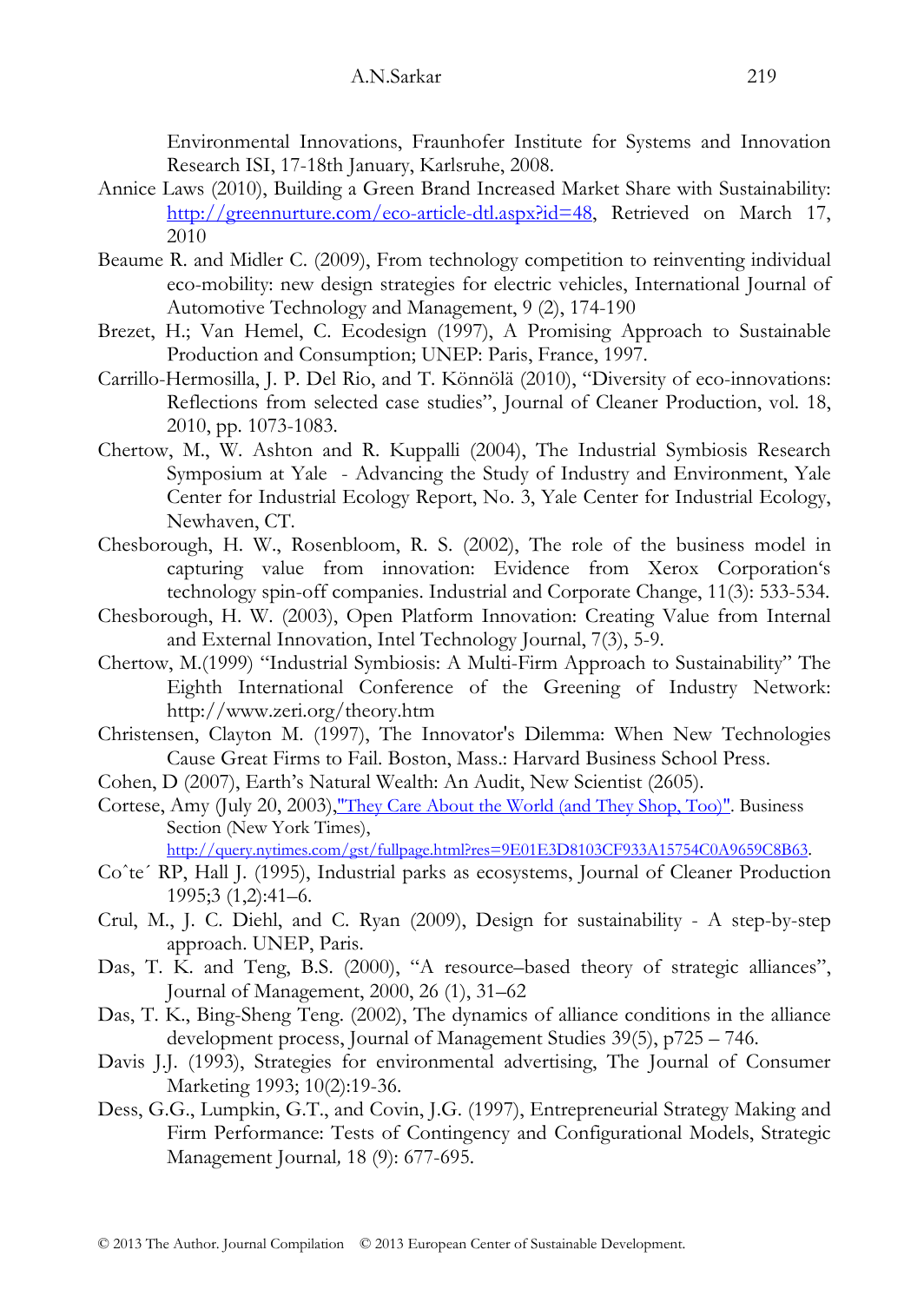- Easterling, D., Kenworthy, A. and Nemzoff, R. (1996), The greening of advertising: a twenty-five year look at environmental advertising, Journal of Marketing Theory and Practice, Vol. 4 No. 1, pp. 20-33.
- ECOTEC (2002a), Analysis of the EU Eco industries, their employment and export potential, The Final Report for DG, Environment, ECOTEC Research & Consulting Limited; Priestley House 28-34 Albert Street, Birmingham B4 7UD, United Kingdom.
- ECOTEC (2002b), EU Eco-industries: Trade and international markets, ECOTEC Research & Ed. Thousand edited by David Annandale, John Phillimore and Dora Marinova, Edward Elgar, Cheltenham, United Kingdom.
- Environmentally-Friendly Promotional Products Can Aid Your Organization With "Green" Branding: http://www.igreen-home.com/environmentally-friendlypromotional-products-can-aid-your-organization-with-green-branding/; Retrieved on February 4, 2011 by The iGreen-Home Team
- Esders, M (2008), Conceptualizing the Assessment of Eco-Innovation Performance: A Theory Based Framework for Deriving Eco-Innovation Key Performance Indicators and Drivers (EI-KPIs), Centre for Sustainability Management (CSM) e.V., Lueneburg, 2008.
- European Commission (2002), RTD Evaluation Toolbox Assessing the Socio-Economic Impact of RTD*-Policies*, IPTS Technical Report Series, EUR 20382 EN, published August 2002.
- European Commission (2004), Stimulating Technologies for Sustainable Development: An Environmental Technologies Action Plan for the European Union, COM (2004) 38 final, Brussels.
- Environmental Protection Agency (EPA), United States (2011), Green Servicizing: Building a More Sustainable Economy, internal working draft, EPA, Washington, D.C.
- Eurostat/OECD (1999), The Environmental Goods & Services Industry: manual for data collection and
- Exploratory Study Using the Theory of Constraints in Nordic Organizations", Business Strategy and the
- Environment, Vol.18, pp. 277–290
- EUROSTAT (2007), Measuring progress towards a more sustainable Europe, 2007 monitoring report of the EU sustainable development strategy, Luxembourg
- EUROSTAT Annual Activity Report (2010), Directorate A: Cooperation in the European Statistical System; Resources Unit A3: Strategic Planning; Learning and development, estat\_aar\_2010\_final - 1 -
- Everage, Laura (October 1, 2002). "Understanding the LOHAS Lifestyle", *Gourmet Retailer Magazine* (Nielsen Business Media). http://www.gourmetretailer.com/gourmetretailer/magazine/article\_display.jsp? vnu\_content\_id=1738479
- Frondel, M; M. Horbach, J. & Rennings, K. (2004a), What Triggers Environmental Management and Innovation? Empirical Evidence for Germany, RWI: Discussion Papers No. 15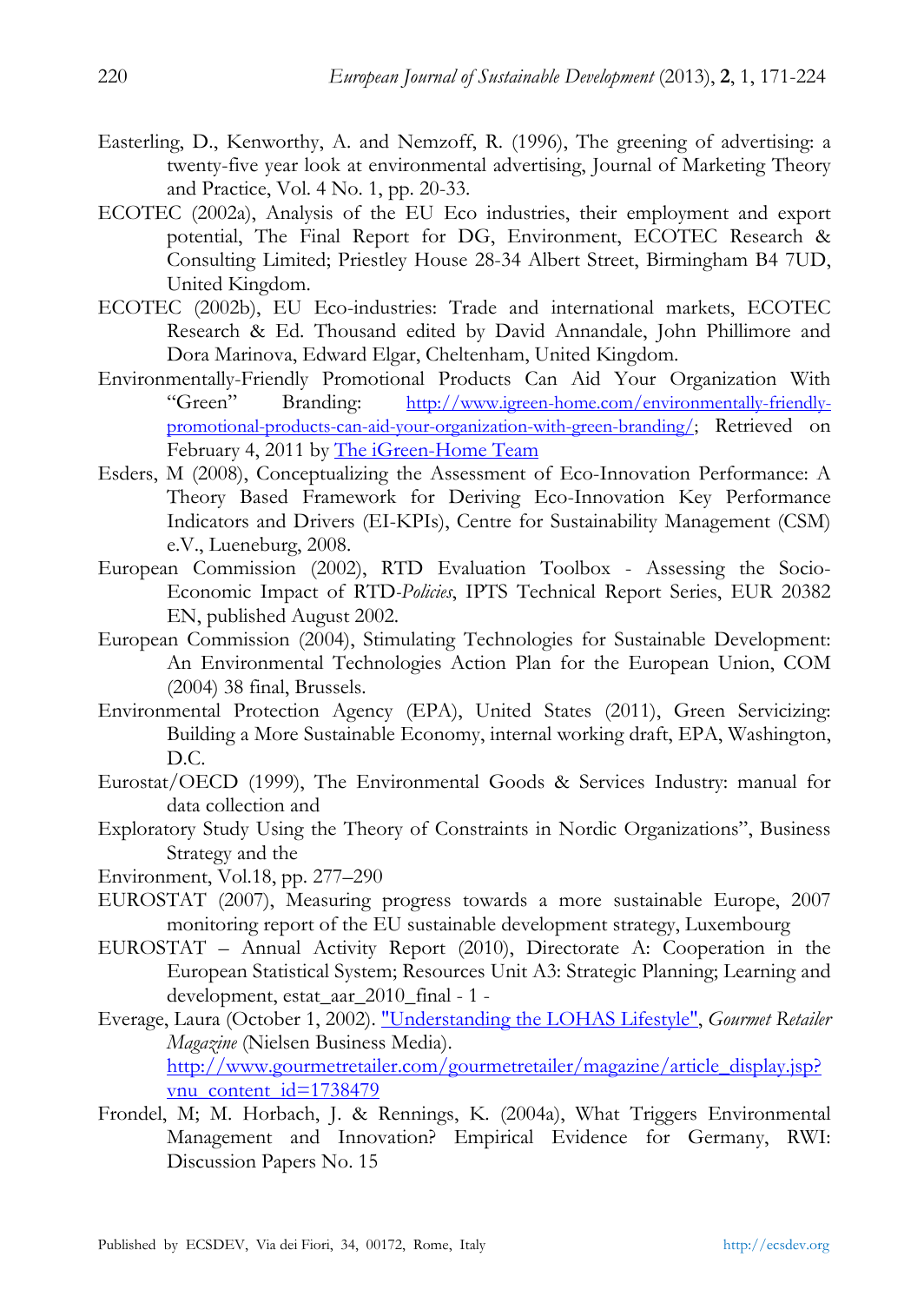- Frondel, M; M. Horbach, J. : Rennings, K & Requate, T (2004b), Environmental Policy Tools and Firm-Level Management Practices: Empirical Evidence for Germany. RWI: Mitteilungen Quarterly, forthcoming.
- Frondel, M., J. Horbach, K. Rennings (2007), End-of-Pipe or Cleaner Production? An Empirical Comparison of Environmental Innovation Decisions Across OECD Countries, Business Strategy and the Environment, Vol. 16 No. 8, 571-584.
- Glaser, P. S. (2009, July 23), Green Power Marketing Claims: A Free Ride on Conventional Power? Electricity Journal, 12(6), Pages 32-40; Retrieved from Wiley InerScience Database. Malardalen University Library
- Garvin, D. and Levesque, L. (2006) Meeting the challenge of corporate entrepreneurship. *Harvard Business Review* 84, 10, 102-112.
- Hartmann P, Iba´n~ez VA, Sainz JFF. (2005), Green branding effects on attitude: functional versus emotional positioning strategies, Marketing Intelligence and Planning, 23(1), 9-29.
- ImagePower® Green Brands Survey, 2007
- Johnson, M. and J. Suskewicz (2009), "How to Jump-Start the Clean- Tech Economy", Harvard Business Review, Reprint No. R0911D
- Kaberger, T. (2003), Environmental labeling of electricity delivery contracts in Sweden, Energy Policy. 31(7), 633-640, Retrieved from Wiley InerScience Database, Malardalen University Library
- Karna, J., Hansen. E., & Juslin, H. (2003), Social responsibility in environmental marketing planning, European Journal of Marketing, 37 (5/6), 848-871.
- Kemp, R and Arundel A. (1998), Survey Indicators for Environmental Innovation, IDEA Report, STEP
- Leibenstein, H. (1968), 'Entrepreneurship and Development', American Economic Review, 58 (2): 72–83.
- Lowe E, Moran S, Holmes D. ( 1995), A field-book for the development of eco-industrial parks. Report for the U.S. Environmental Protection Agency. Oakland (CA): Indigo Development International, 1995.
- Luchsinger, V., and Bagby, D.R. (1987), Entrepreneurship and Intrapreneurship: Behaviors, Comparisons, and Contrasts, SAM Advanced Management Journal: 52 (3): 10-13.
- Lumpkin, G., Dess, G.G. (1996), Clarifying the entrepreneurial orientation construct and linking it to
- performance. Academy of Management Review 21 (1), 135-172
- Lumpkin, G., Dess, G.G. (2001), Linking two dimensions of entrepreneurial orientation to firm performance: The moderating role of environment and industry life cycle. Journal of Business Venturing, 16, 429-451.
- Lumpkin, G.T. & Dess, G. G. (2004), Entrepreneurial Orientation, In Hitt, M.A.& R. D. Ireland (Eds.) The Blackwell Encyclopedic Dictionary of Entrepreneurship (Blackwell Encyclopedia of Management). Oxford: Blackwell Publishing.
- Lumpkin, G. T. and Lichtenstein, B. B. (2005), "The role of organizational learning in the opportunity recognition process", Entrepreneurship Theory and Practice, July, 451–472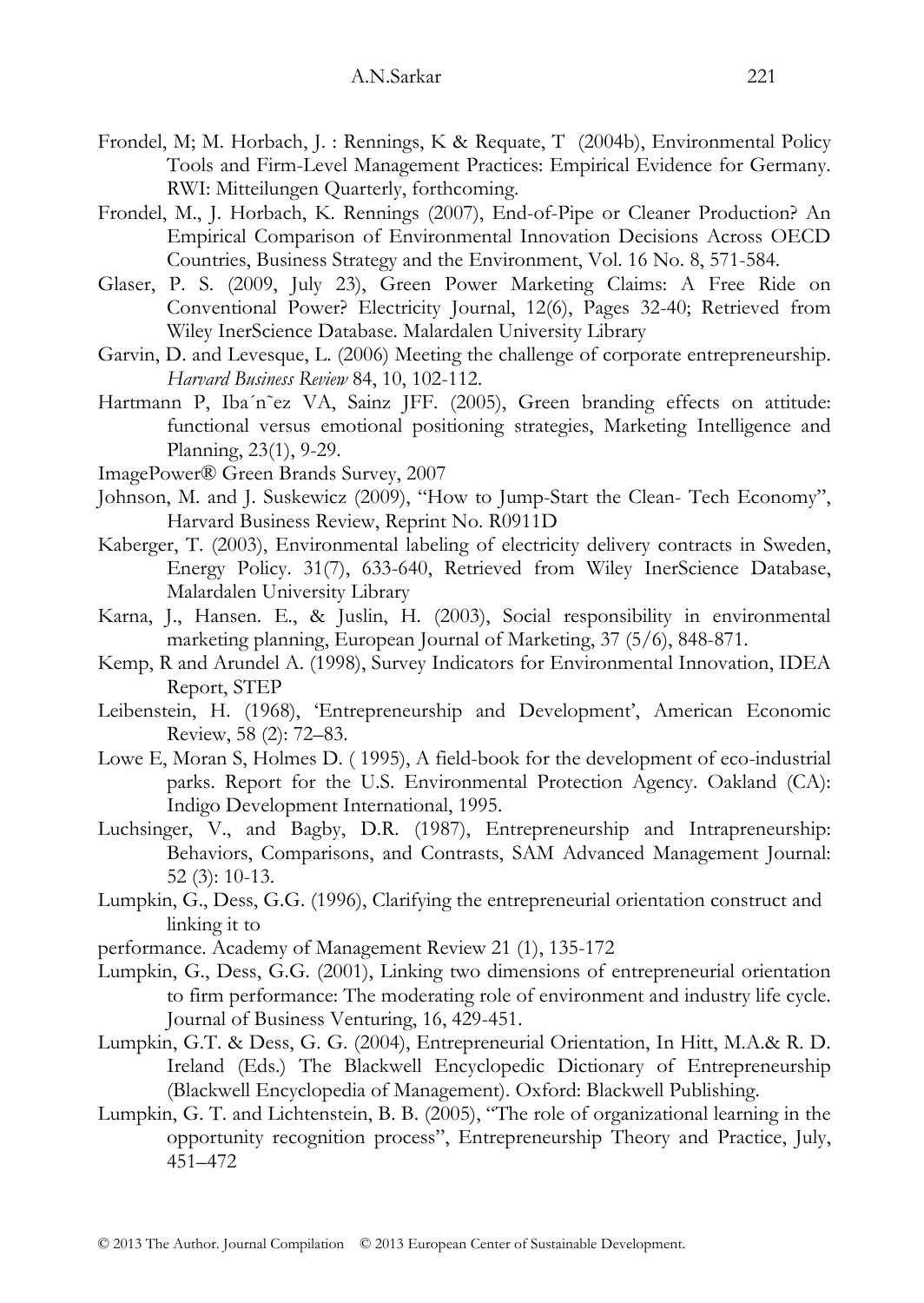- Machiba (2008), Sustainable Manufacturing and eco-innovation, First steps in building a common framework, OECD, DSTI/IND (2008)16/REV1.
- Machiba, T. (2010), Eco-innovation for enabling resource efficiency and green growth: development of an analytical framework and preliminary analysis of industry and policy practices. International Economics & Economic Policy, Vol. 7, Issue 2/3, p. 357-370.
- Magretta, J. (2002), Why business models matter, Harvard Business Review, 80(5), 86–92.
- Martin, M. (2009), "The Bio-gasification" of Linkoping: A Large Technical Systems Perspective", Environmental Technology and Management, Linköpings Universitet, Linköping.
- Meenakshisundaram, R. and B. Shankar (2010), Business Model Innovation by Better Place: A Green Ecosystem for the Mass Adoption of Electric Cars, Oikos sustainability case collection, ICMR Center for Management Research, Hyderabad, www.oikos-international.org/projects/cwc.
- Meffert, H. and Kirchgeorg, M. (1993), Marktorientiertes Umweltmanagement, Schaeffer-Poeschel, Stuttgart, Germany.
- Menon A, Menon A. (1997), Enviropreneurial marketing strategy: the emergence of corporate environmentalism as market strategy. Journal of Marketing, 61: 51–67.
- Mihashi, N. (1998) Zero Emissions and Japanese Economy, Iwanami-Shinsho, Tokyo, Japan
- Miller, D. (1983), The correlates of entrepreneurship in three types of firms. Management Science, 29 (7), 770-791.
- Nordic Council of Ministers (2010), Green Business Model of Nordic Region: A Key to promote Sustainable growth, A Green Paper, Nordic Council of Ministers, October, 2010
- OECD and Eurostat (2005), Oslo Manual Guidelines for Collecting and Interpreting innovation data, third edition, Paris, Luxemburg Organizations", Business Strategy and the Environment, Vol.18, pp. 277–290
- OECD (2008a), Environmental innovation and global markets, Working Party on Global and Structural Policies, ENV/EPOC/GSP (2007)2/FINAL, Paris
- OECD (2008b), Sustainable manufacturing and eco-innovation: First steps in building a common analytical framework, DSTI/IND (2008)16/REV1, OECD, Paris
- OECD (2009), Sustainable Manufacturing and Eco-Innovation: Framework, Practices and Measurement- Synthesis Report. OECD, Paris.
- OECD (2010), 'Bologna +10' High-level Meeting on lessons from their Global crisis and the way forward to job creation and growth, OECD Working Party on SMES and Entrepreneurship (WPSMEE), 17-18 November, Paris
- OECD (2010a), Eco-Innovation in Industry: Enabling Green Growth, OECD Publishing, Paris
- OECD (2011), Oslo Manual: Guidelines for Collecting and Interpreting Innovation Data, 3rd Edition, http://www.oecd.org/document/23/0,3343,en\_2649\_34273\_35595607\_1

\_1\_1\_37417, 00.html, 30.01. 2011.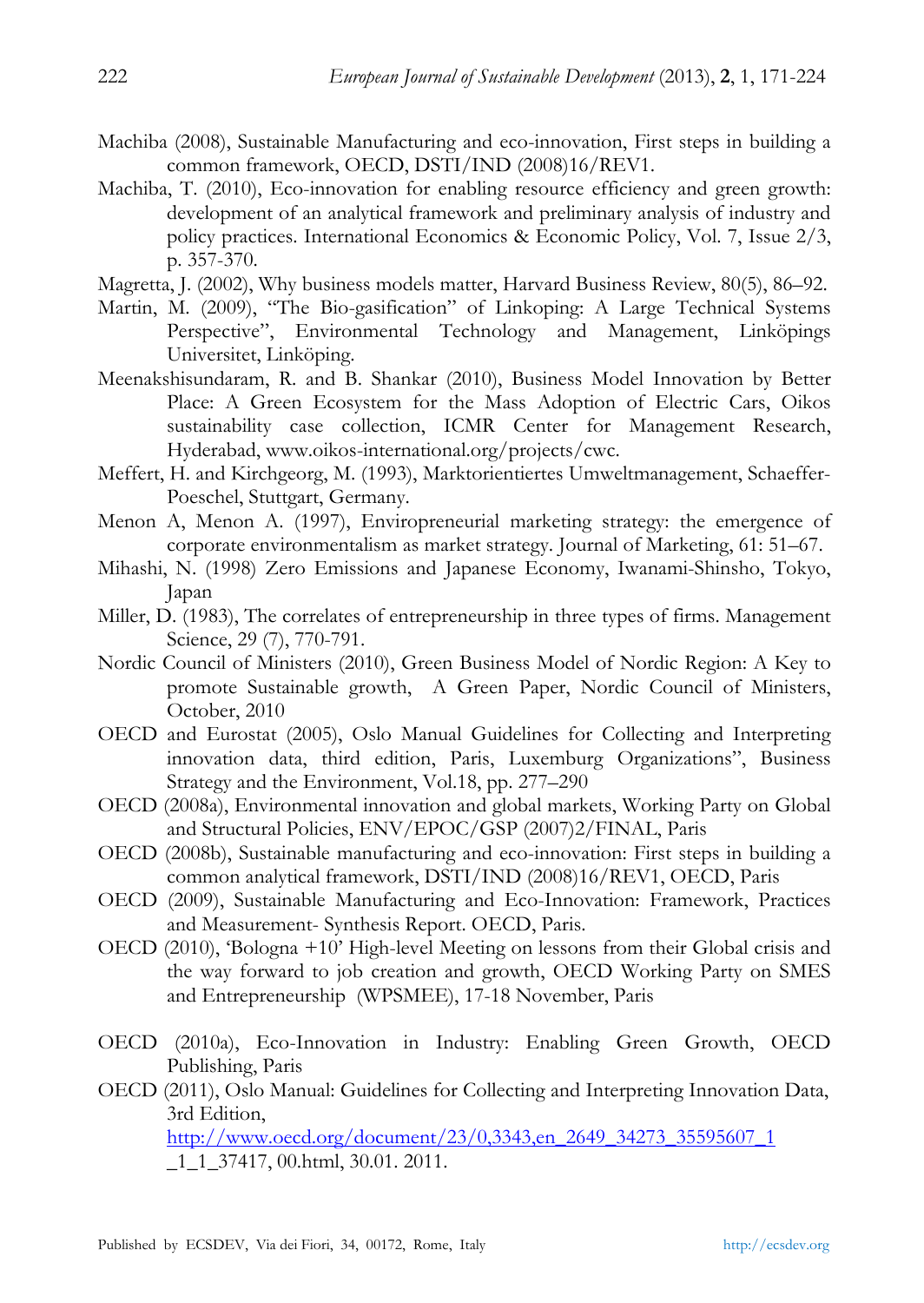OECD (2011a), Towards Green Growth, OECD Publishing, Paris

OECD (2011b), Fostering Innovation for Green Growth, OECD Publishing, Paris.

- Osterwalder, A. (2004), The Business Model Ontology- A Position in a Design Science approach, Dissertation 173, University of Lausanne, Switzerland.
- Osterwalder, A; Pigneur, Y., Tucchi, C.L. (2005), Clarifying business models: origins, present, and future of the concept. Communications of the AIS 15(May), 2–40.
- Osterwalder, A and Pigneur, Y. (2010), Business Model Generation, New Jersey: John Wiley & Sons, Inc., Hoboke
- Ottman, J. 1993. Green Marketing: Challenges & Opportunities for the New Marketing Age. NTC
- Ottman, J. A., Stafford, E. R., & Hartman, C. L. (2006), Avoiding Green Marketing Myopia: Ways to Improve Consumer Appeal for Environmentally Preferable Products, Environment, 48(5), 22-36
- Pickett, G.M., Kangun, N. and Grove, S.J. (1995), "An examination of the conserving consumer: implications for public policy formation in promoting conservation behavior", in Polonsky, M.J. Mintu- Wimsett, A.T. (Eds) Environmental Marketing: Strategies, Practices, Theory and Research: The Howorth Press: New York, pp 77-99
- Porter, M.E., van der Linde, C., (1995), Toward a new conception of the environment competitiveness relationship. Journal of Economic Perspectives 9(4), 97-118.
- Rand Europe (2000a), "Stimulating industrial innovation for sustainability: An international Analysis*",* Report for the Dutch Ministry of Housing, Spatial Planning and the Environment, Leiden.
- Rand Europe (2000b), "Stimulating industrial innovation for sustainability: An international Analysis*",* nine country reports, Leiden*.*
- Reuer, Jeffrey and Olk Africa Arino (2011), Entrepreneurial Alliance, Prentice Hall, ISBN10: 0136156363 SBN-13: 9780136156369
- Rivera-Camino, J. (2007), Re-evaluating green marketing strategy: a stakeholder perspective, European Journal of Marketing*, 41*(11-12), 1328-1358.
- Schmidt-Bleek F. (1999), The Factor 10/MIPS-Concept: Bridging Ecological, Economic, and Social Dimensions with Sustainability Indicators, UNU/Zero Emissions Forum.
- Schmidt-Bleek, F. (Ed.). (2004),Der ökologische Rucksack. Wirtschaft für eine Zukunft mit Zukunft. Hirzel, Stuttgart.
- Schmidt-Bleek, F. (2009), The Earth: Natural Resources and Human Intervention. Haus Publishing Limited, London.
- Schmidt-Bleek, F. (2010), Comments on the EIO methodological report, Factor 10 Institute Carnoules
- Schumpeter, Joseph A. (1911), The Theory of Economic Development: An Inquiry into Profits, Capital, Credit, Interest and the Business Cycle. 1934 translation, Cambridge, MA: Harvard University Press